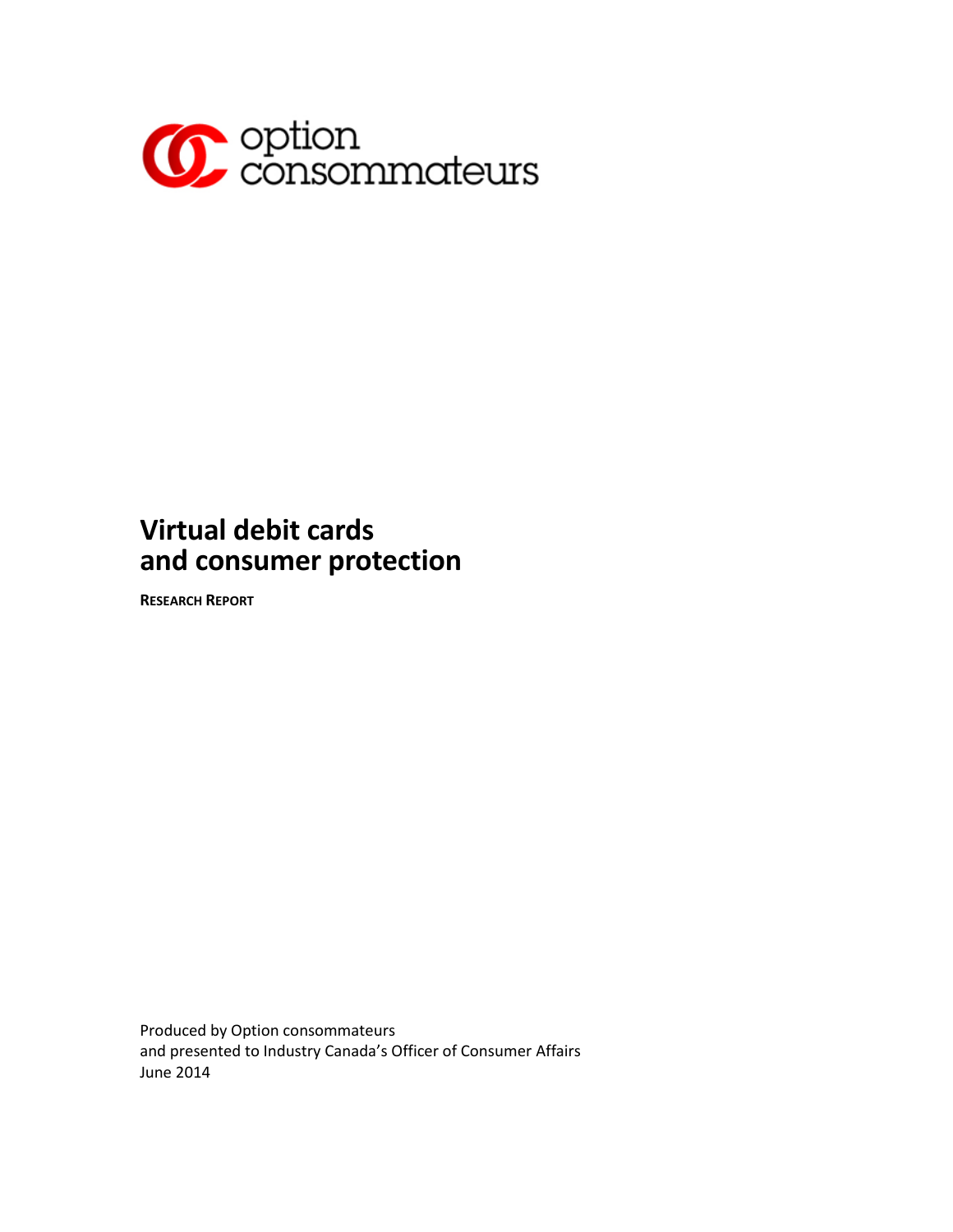Option consommateurs received funding for this report under Industry Canada's Program for Non-Profit Consumer and Voluntary Organizations. The opinions expressed in the report are not necessarily those of Industry Canada or of the Government of Canada.

Reproduction of limited excerpts of this report is permitted, provided the source is mentioned. Its reproduction or any reference to its content for advertising purposes or for profit, are strictly prohibited, however.

Legal Deposit Bibliothèque nationale du Québec National Library of Canada ISBN: 978-2-89716-017-3

Option consommateurs Head Office 50, rue Ste-Catherine Ouest, Suite 440 Montréal (Québec) H2X 3V4 Tel.: 514 598-7288 Fax: 514 598-8511

Email: [info@option-consumers.org](file:///C:/Users/ROY/AppData/Local/Temp/info@option-consommateurs.org) Website: [www.option-consumers.org](file:///C:/Users/ROY/AppData/Local/Temp/www.option-consommateurs.org)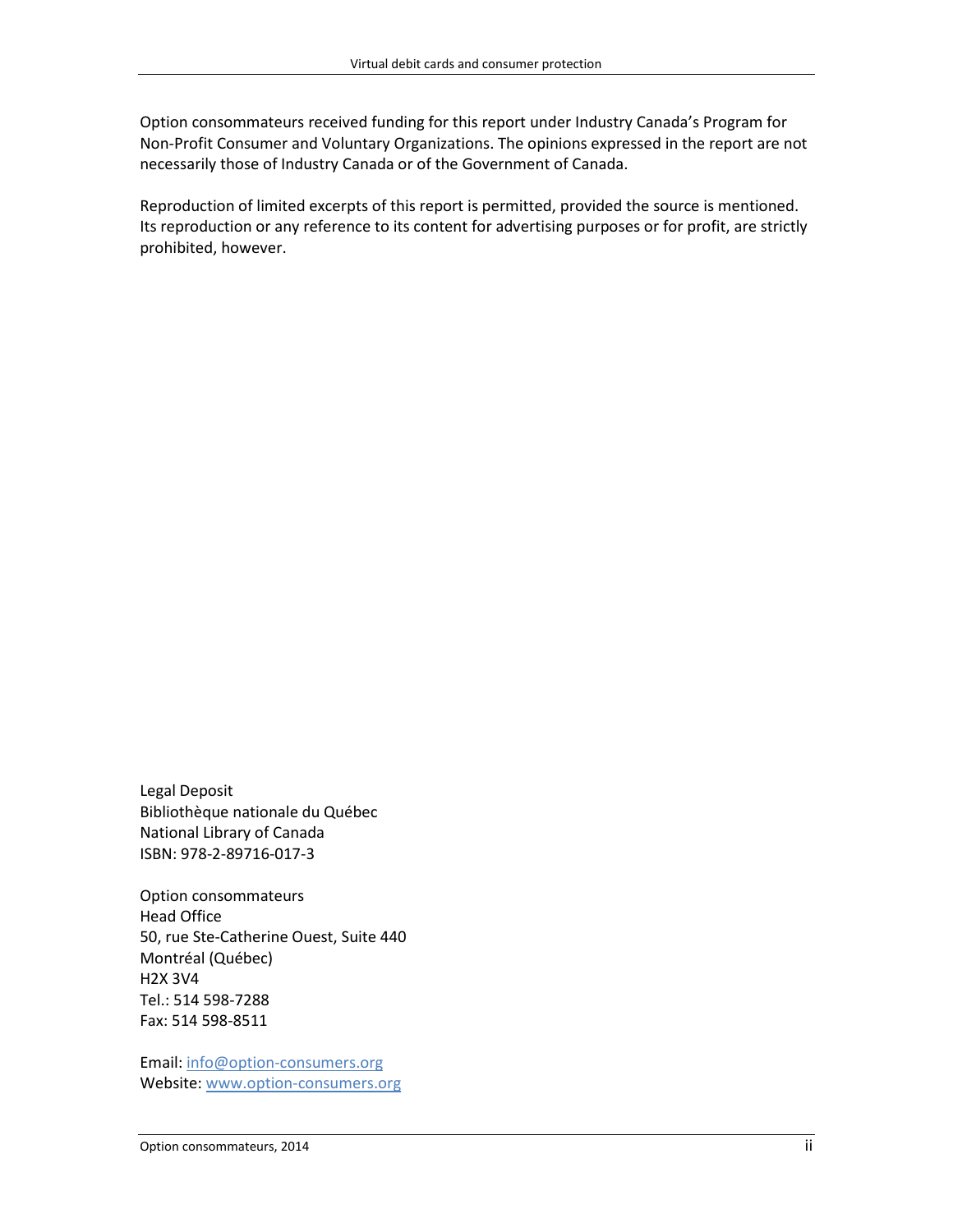# **Table of Contents**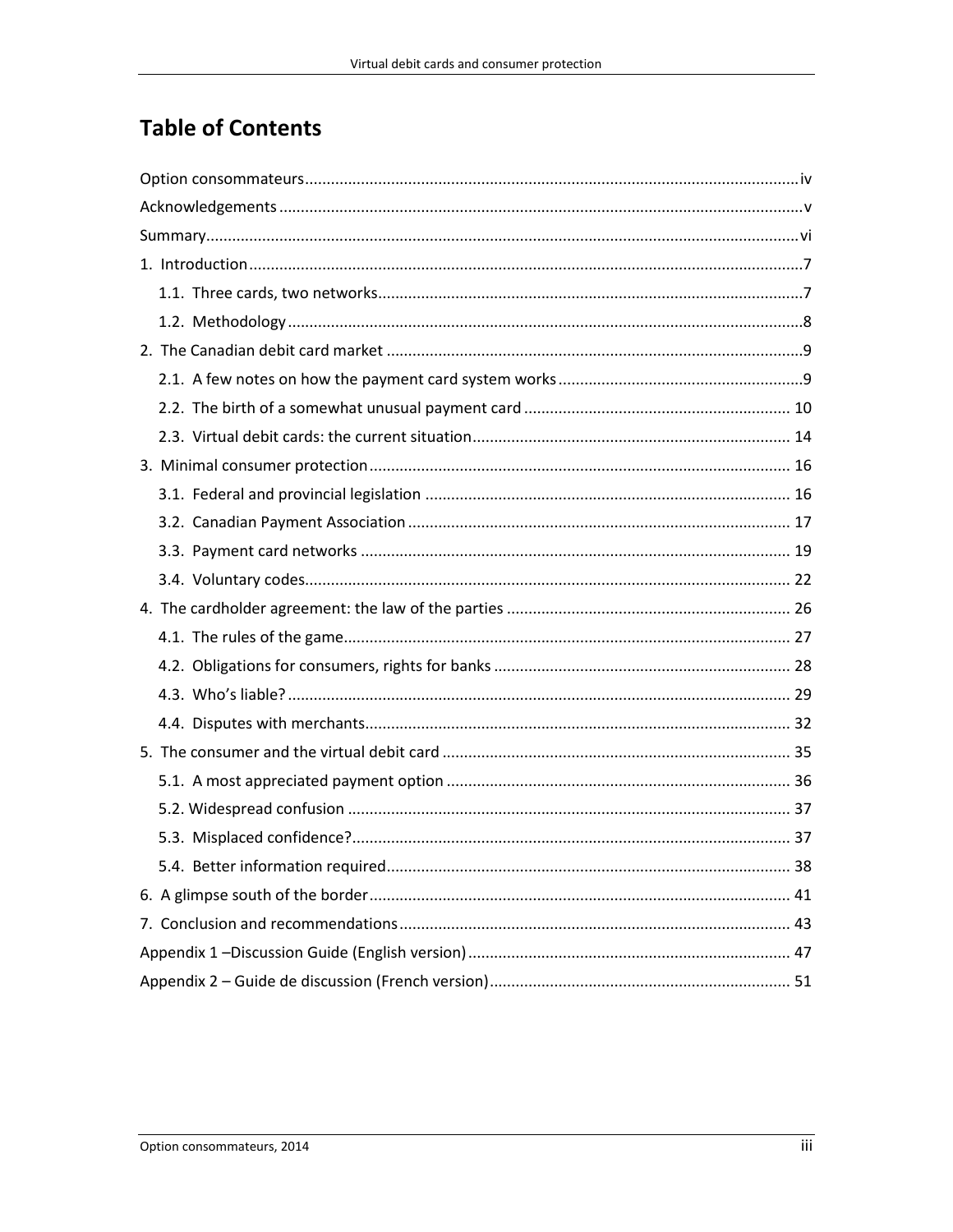## <span id="page-3-0"></span>**Option consommateurs**

### **MISSION**

Option consommateurs is a not-for-profit association whose mission is to defend the rights and interests of consumers and to ensure that they are respected.

### **HISTORY**

Option consommateurs has been in existence since 1983, when it arose from the Associations coopératives d'économie familial movement, more specifically, the Montreal ACEF. In 1999 it joined forces with the Association des consommateurs du Québec (ACQ), which had already pursued a similar mission for over 50 years.

### **PRINCIPAL ACTIVITIES**

Options consumers has a team of some 30 employees working in five departments: Budgeting, Energy Efficiency, Legal Affairs, Press Room, and Research and Representation. Over the years, Option consommateurs has developed special expertise in the areas of financial services, health, agrifood, energy, travel, access to justice, trade practices, indebtedness, and the protection of privacy. Every year, we reach 7,000–10,000 consumers directly, conduct numerous interviews in the media, participate in working groups, sit on boards of directors, carry out large-scale projects with key partners, and produce research reports, policy papers and buyers' guides, including the annual toy guide in Protégez-vous magazine.

### **MEMBERSHIP**

In its quest to bring about change, Option consommateurs is active on many fronts: conducting research, organizing class action suits, and applying pressure on companies and government authorities. You can help us do more for you by becoming a member of Option consommateurs at [www.option-consommateurs.org](http://www.option-consommateurs.org/)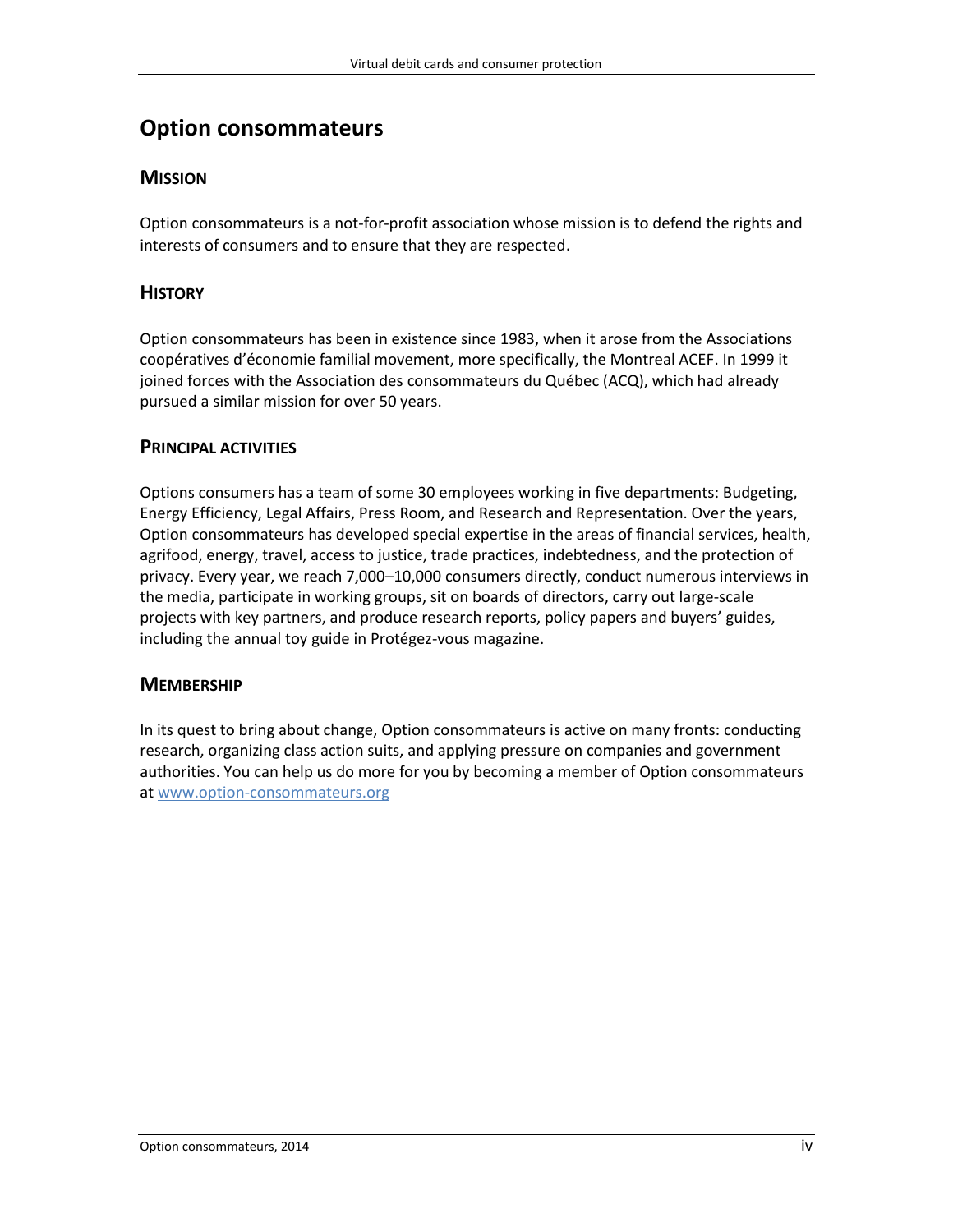## <span id="page-4-0"></span>**Acknowledgements**

This research was conducted and written by Mtres. Karine Robillard and Alexandre Plourde, under the supervision of Ms. Maryse Guenette, head of research and representation at Option consommateurs, with the financial support of Industry Canada's Office of Consumer Affairs.

The authors would like to thank Jacques St Amant, lecturer at Université du Québec à Montréal (UQÀM), for his unwavering support in exploring the intricacies of the Canadian payments system.

The authors also wish to thank all those who contributed toward this research, including Tamara Amoroso Gonçalves, a member of the Order of Lawyers of Brazil, for so generously making her talent available to Option consommateurs and Mtre. Clarisse N'kaa, for his help with some difficult legal analysis. Thanks also go to Rosa Khati, Nassima Lahlou and Eliane Leblanc, paralegal students at Collège Ahuntsic, and to Sophie Gonthier, Caroline Tremblay and Jiaoyu Wu, law students at Université de Montréal. They also wish to convey their appreciation to all the employees and internees at Option consommateurs who directly or indirectly contributed to this research.

The authors would like to express their gratitude to all those who agreed to grant them an interview within the context of this research: Jacques St Amant (once again), Ira Rheingold, Director of the National Association of Consumer Advocates (U.S.A.), Marc Lacoursière, law professor at Université Laval and Sue Whitney and Eric Lamoureux, representatives of Visa Canada.

Finally, the authors wish to thank Professor Jean-Pierre Beaud, Dean of the Faculty of Political Science and Law at UQÀM and Bruno Marien, sociologist and lecturer in the Department of Political Science and Law at the same university for their methodological support.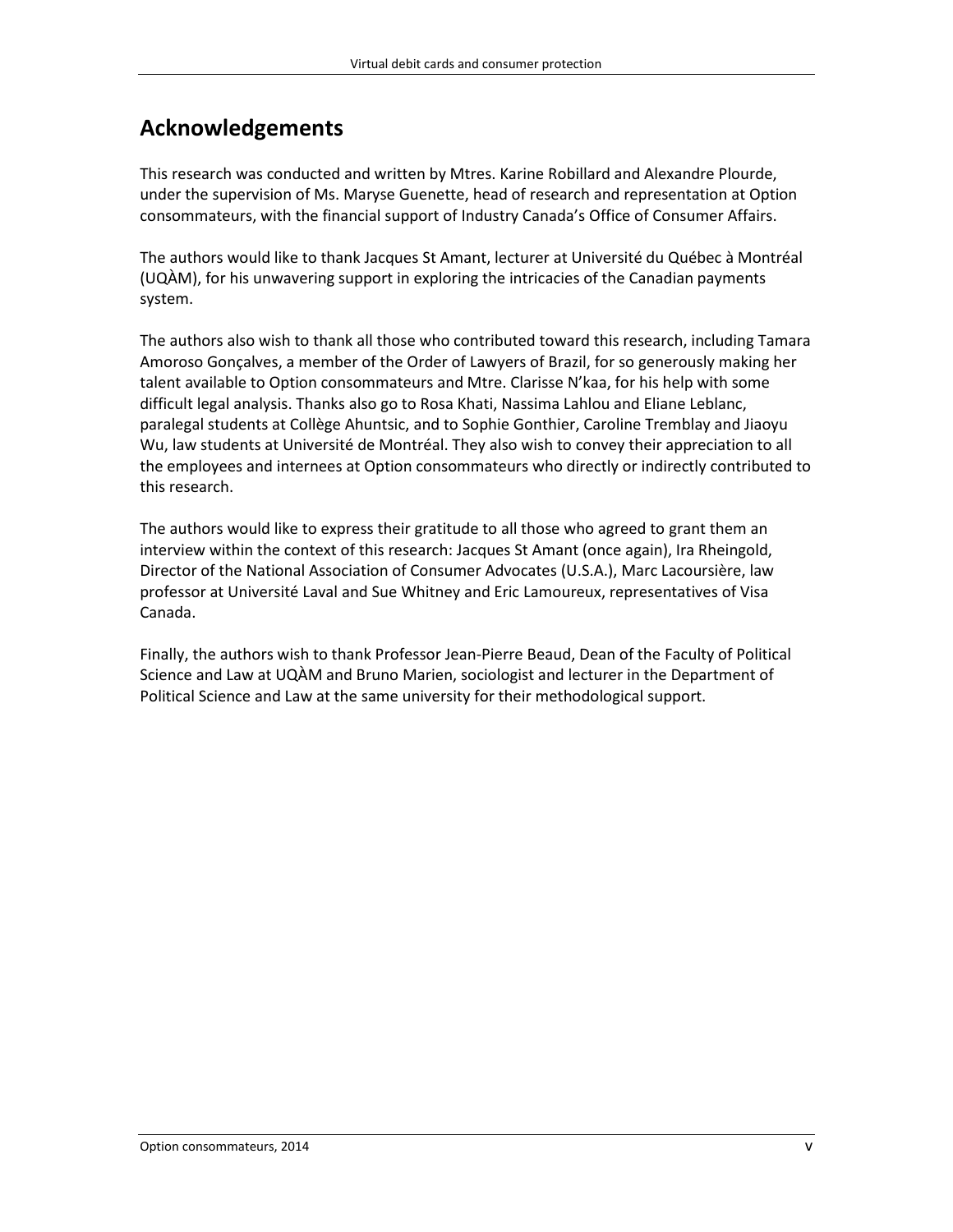## <span id="page-5-0"></span>**Summary**

Visa and MasterCard are currently getting into the Canadian debit card market. With the virtual debit card offered by three financial institutions, you can make debit purchases remotely via the Visa system, just like with a credit card. However, to carry out a transaction in person, at a retailer's or through an ATM, the consumer still has to use the Interac system.

Canada provides practically no legal protection for consumers who conduct transactions with such cards. There is no legislative framework for debit cards or for electronic payment systems in general at either the federal or the provincial levels. Until now, apart from the rules of the payment card systems themselves, or those of the CPA system, it is a mainly voluntary approach, with its advantages but mostly its disadvantages, that has been favoured by the competent authorities. Today, it is still the credit card that offers Canadian consumers their best legal protection.

In the absence of binding rules, it is most often the provisions of the cardholder agreement that must serve as law for the parties. However, these cardholder agreements are often weighted against consumers. They give the issuer broad discretion regarding the protection afforded to consumers in the event of fraud or theft of a card. Nor is there a clear commitment that the issuer will make a chargeback in cases of dispute with a merchant, even if the consumer has legally cancelled the purchase.

Many consumers and even some merchants are inadequately informed about this new product. While Visa and MasterCard are well known in Canada as issuers of credit cards, there is considerable confusion about debit cards that use these networks. More importantly, many consumers are unaware of their rights and responsibilities when it comes to virtual debit cards; some, demonstrating great confidence in their financial institution, believe they have equivalent protection regardless of the type of payment card concerned.

As a solution, Option consommateurs proposes the adoption of a legally binding framework for debit cards that would establish rules that stipulate the extent of liability in cases of unauthorized use and dictate the obligations of the issuer in the event of a dispute between the merchant and the consumer. Option consommateurs also recommends that the whole range of issues raised by the proliferation of payment instruments in Canada be addressed by establishing a harmonized legislative framework that is able to adapt to new technologies.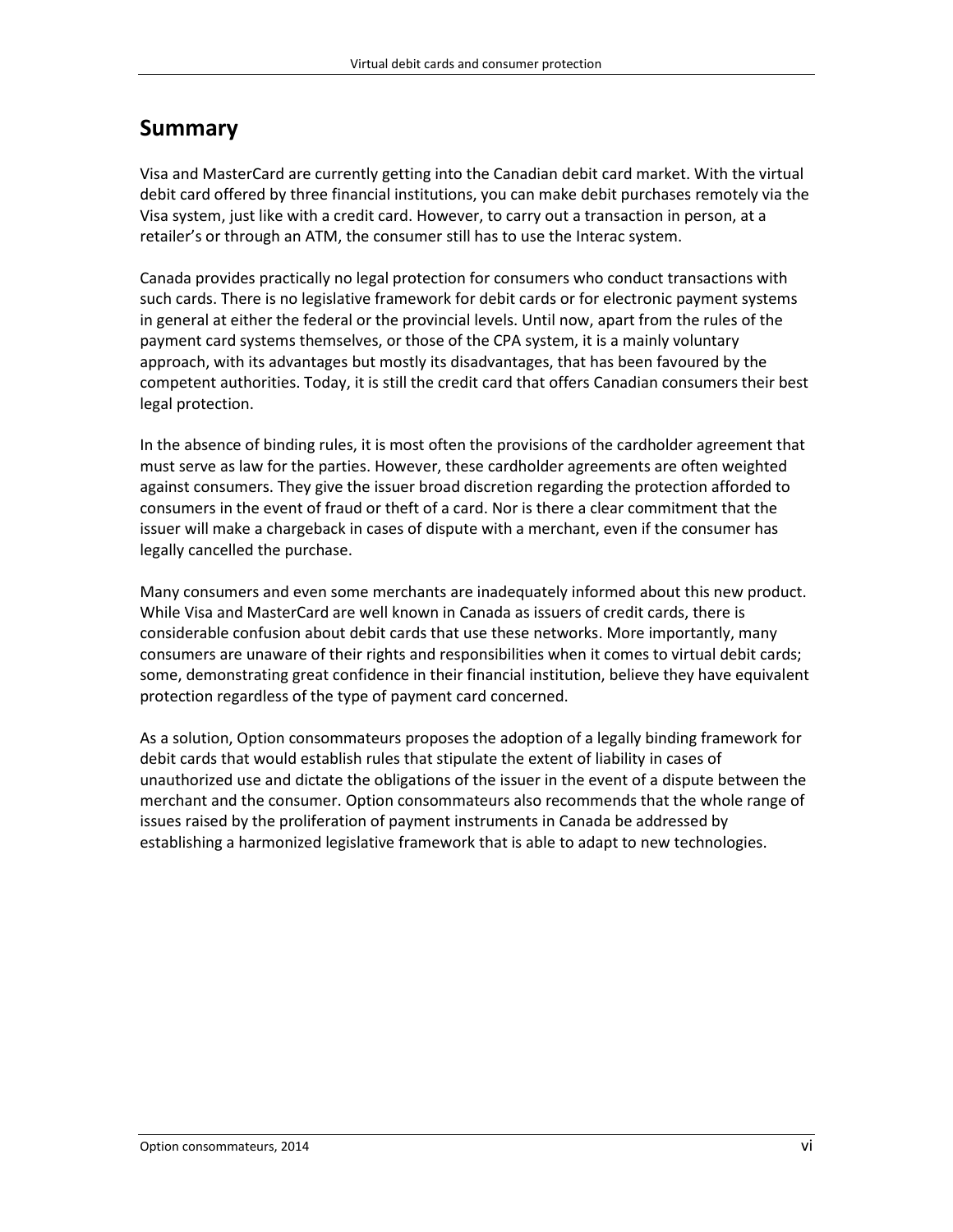"Nor did I deem thy edicts strong enough, Coming from mortal man, to set at naught The unwritten laws of God that know not change."

Sophocles, *Antigone*, lines 496-499

## <span id="page-6-0"></span>**1. Introduction**

Winning the hearts and minds of Canadian consumers: that is the goal of the struggle currently being waged by the major Canadian payment card companies. At the center of this struggle is the debit card, a means of payment that Canadians have embraced enthusiastically.

Historically, the debit card market in Canada has been the preserve of the Interac Association, which operates the only debit card system that consumers can use to make payments to merchants. However, the recent arrival in this market of Visa and MasterCard, better known in Canada as the two leading credit card networks, has led to the emergence of an unusual new payment instrument: the virtual debit card.

Until now, Canadian consumers who made transactions online could either use a credit card or a prepaid card<sup>1</sup>. The virtual debit card changes the rules of the game. This card, which is currently offered by three Canadian financial institutions, also allows consumers to make debit purchases online via the Visa network, just like a credit card.

### <span id="page-6-1"></span>**1.1. Three cards, two networks**

There are currently two variants of the virtual debit card<sup>2</sup>. The first is the Visa Debit card, offered by CIBC and TD Bank; this is a regular debit card that lets you use the Visa system to conduct transactions remotely. The two systems, Interac and Visa, coexist on the same card: Interac lets you make transactions at a point of sale or an ATM, while Visa allows you to make transactions remotely<sup>3</sup>. The second is the RBC Virtual Visa Debit card, which can only be used to perform remote transactions; to pay a merchant using debit or to withdraw money from an ATM, the cardholder must use another card that has the Interac logo. Consumers who use virtual debit cards online do not have to provide a PIN<sup>4</sup> or a password<sup>5</sup> to perform a transaction.

 $1$  Note that some online payment services such as PayPal, also allow consumers to make purchases over the Internet and pay directly from their bank account. The Interac Online service makes such payments possible by redirecting consumers to their financial institution's online banking services. This is therefore not a direct procedure that simply uses the consumer's card number, as with the other types of cards (see Section 2.3).

 $2$  For a precise definition of the virtual debit card as intended in this report, see Section 2.3

<sup>&</sup>lt;sup>3</sup> A "remote transaction" means a transaction made online, by phone, or by mail.

<sup>4</sup> The PIN is the "personal identification number," i.e. the security code that allows consumers to authorize a transaction in their account.

<sup>&</sup>lt;sup>5</sup> Except in certain cases when they subscribe to the "Verified by Visa" program." See Section 2.3.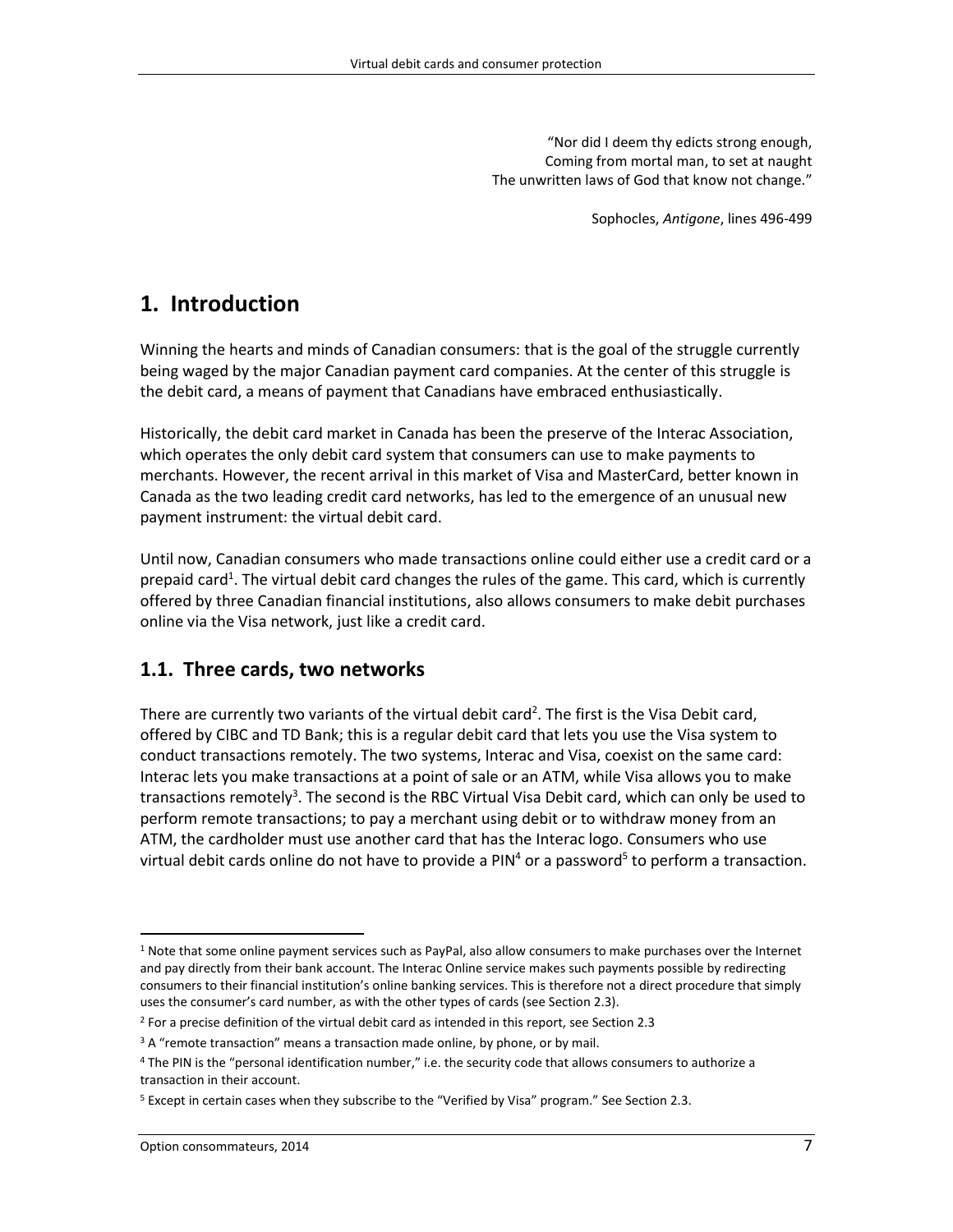## <span id="page-7-0"></span>**1.2. Methodology**

And what about the consumers who are caught between these newcomers competing for access to their bank accounts? Are they sufficiently informed about this new payment instrument, and are they adequately protected?

In seeking answers to these questions, we first produced an overview of virtual debit cards in circulation in Canada, the context in which they appear, and the relevant legal framework (Sections 2 and 3). We then analyzed the agreements governing these and other types of payment cards, in order to understand the rights and obligations of the consumer set forth within them, and draw parallels with other payment methods (Section 4). In addition, we studied the debit card situation in the United States (Section 6) $6$ .

To understand the perceptions and experiences of consumers with regard to virtual debit cards, we conducted four focus groups with consumers who had procured a card of this type. We also analyzed the information about the card displayed on the websites of ten merchants who accept this payment method (Section 5).

Finally, we contacted several professionals conversant with such payment systems in order to obtain more information about this new product and to hear their views on it<sup>7</sup>. We conducted interviews with Jacques St Amant, a lecturer at the l'Université du Québec à Montréal (UQÀM), Ira Rheingold, the Director of the National Association of Consumer Advocates (U.S.A.), Marc Lacoursière, a law professor at l'Université Laval, and Sue Whitney and Eric Lamoureux, representatives of Visa Canada.

<sup>6</sup> However, given the wide disparities between the Canadian and U.S. debit card markets and the applicable legal frameworks (Section 6), we did not make any comparisons between U.S. debit card agreements and those for virtual debit cards.

<sup>&</sup>lt;sup>7</sup> Several of the parties we contacted declined our interview requests, including the banks that issue virtual debit cards to their customers.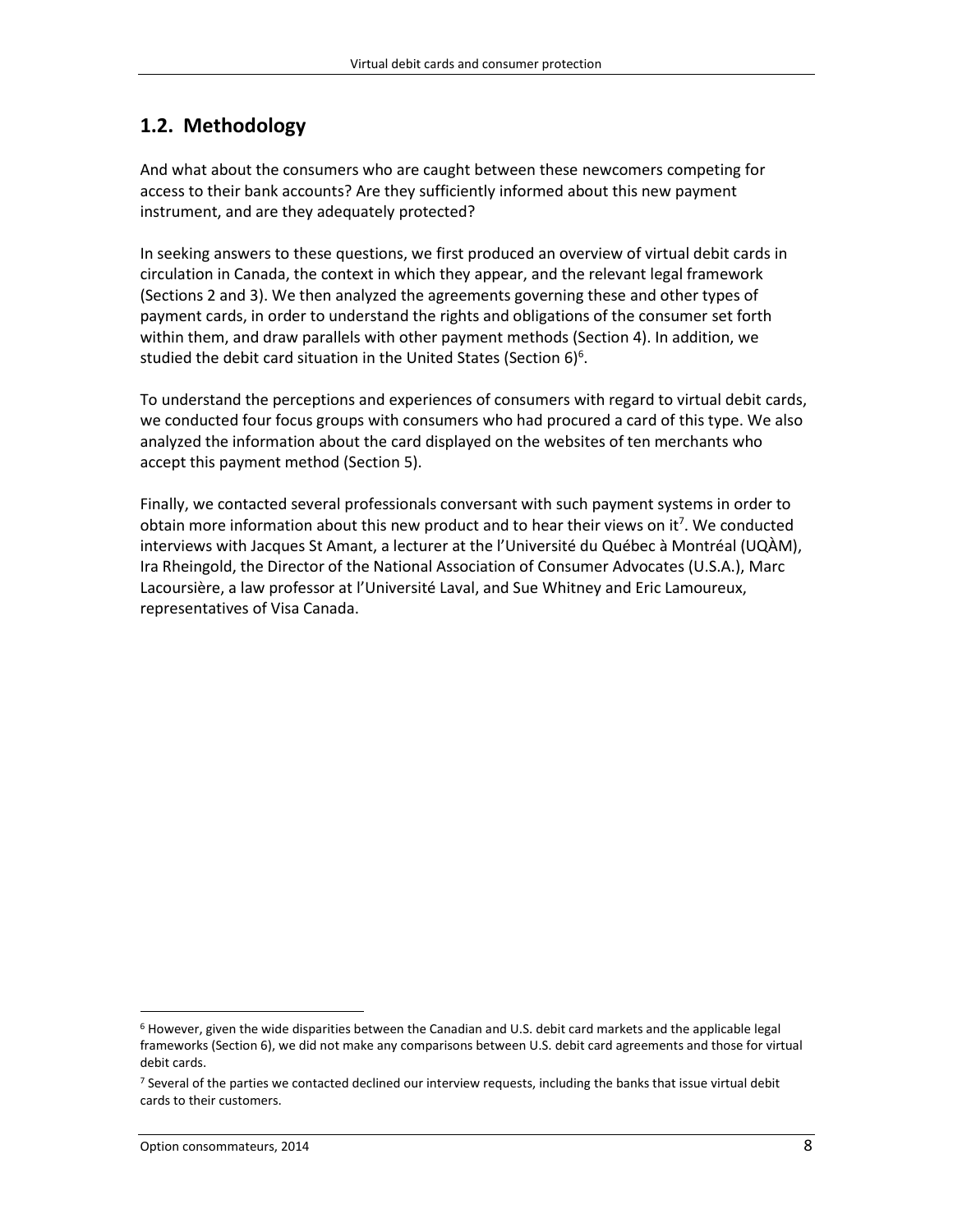## <span id="page-8-0"></span>**2. The Canadian debit card market**

### <span id="page-8-1"></span>**2.1. A few notes on how the payment card system works**

Each payment made by a debit card involves several players, each of whom plays a distinct role in the operation. First, of course, there is the cardholder, i.e. the consumer who uses the card to pay for purchases. He obtained it from the issuer, i.e. the financial institution where he has a bank account; it is this institution that sets the conditions for using the card that he must adhere to<sup>8</sup>. The retailer is the commercial entity from which the consumer acquires goods or services through use of the card. The latter obtains the equipment and services required to accept debit card payments from a designated intermediary known as the acquirer $9$ .

All these players are coordinated by the network operator, who oversees the transfer of information and funds between the various players. In Canada, the major payment card systems are Interac, a non-profit association, and Visa and MasterCard, two commercial<sup>10</sup> networks. These systems impose rules that issuers and acquirers must comply with, such as respecting the premiums offered by each category of card<sup>11</sup>.

The network operators set the fees to be paid by certain actors in the system. Among these are the network access fee, which consists of one fixed amount per operation $^{12}$  paid to the network by the issuer or acquirer, or both. They also set the disputed "interchange fee<sup>13</sup>," a percentage of the amount of each transaction paid by the acquirer, not to the network, but to the issuer. This rate, which varies depending on the type of card and privileges associated with it<sup>14</sup> is ultimately passed on to the retailer by the service charge the latter pays the acquirer. As we will see later, Interac does not impose any interchange fees.

Other players may also play a role in a debit card transaction. One of these is the Canadian Payments Association (hereinafter "CPA"), a corporation incorporated under the *Canadian Payments Act*<sup>15</sup> whose mission is to regulate and carry out the multiple transfers of scriptural money<sup>16</sup> that occur between financial institutions<sup>17</sup>. The CPA issues binding rules for its

<sup>8</sup> We analyze a sample of these banking agreements in Section 4.

<sup>9</sup> This terminology is taken from the Task Force for the Payments System Review, *Debit and Credit Card Markets*, [2011], p. 18; Note that more than one role may be played by a single entity, for example issuer and acquirer.

 $10$  According to the Competition Tribunal, the rules and activities of Visa and MasterCard are very similar and their differences are not significant, see: *Competition Commissioner v. Visa Canada Corporation and MasterCard International Incorporated,* 2013 Comp. Trib. 10, para. 1.

<sup>11</sup> *The Competition Commissioner v. Visa Canada Corporation and MasterCard International Incorporated,* 2013 Trib. 10, para. 14.

<sup>&</sup>lt;sup>12</sup> This may be a fixed amount or a percentage.

<sup>&</sup>lt;sup>13</sup> The terms "interchange commission," "interchange charges" and "interchange fee" are used indiscriminately in this report to refer to these charges.

<sup>14</sup> On average, this rate is approximately 1.7 %.

<sup>15</sup> *Canadian Payments Act* R.S.C., 1985, c. C-21

<sup>&</sup>lt;sup>16</sup> Scriptural money refers to money in the form of bank deposits, which constitute the essential part of the money supply.

<sup>17</sup> *Canadian Payments Act,* R.S.C., 1985, c. C-21, s. 5. Section 5 (1) a) of the *Act* states that the object of the *CPA* is to "establish and operate national systems for the clearing and settlement of payments and other arrangements for the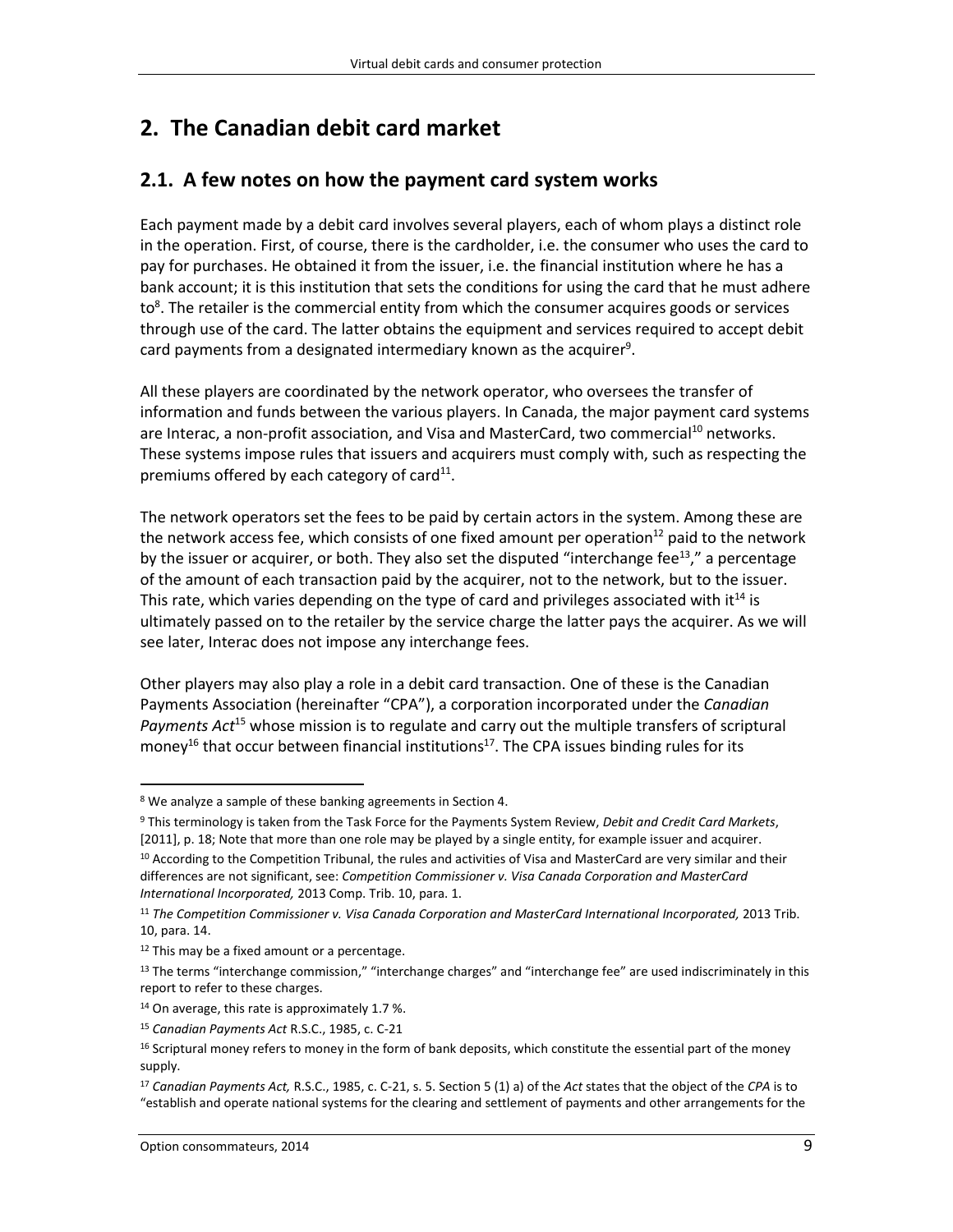members, which incidentally may also affect the rights of consumers<sup>18</sup>. It should be noted, however, that most CPA rules do not apply to the Visa and MasterCard networks, which unlike Interac, operate their own interbank clearing systems.

## <span id="page-9-0"></span>**2.2. The birth of a somewhat unusual payment card**

The virtual debit card is a truly Canadian curiosity that came to be as a result of the unusual history of payment networks in Canada. The undisputed star of this story is the Interac Association, which operates the only payment card network in Canada that allows one to make debit transactions at points of sale at a retailer, in addition to completely dominating debit transactions carried out via ATM<sup>19</sup>.

The association was born in 1984 out of a collaboration<sup>20</sup> between nine major Canadian financial institutions. Introduced as an ATM cash distribution system, it developed in just a few years into the point-of-sale payment system known as "Interac Debit" that became available nationwide in  $1994^{21}$ .

The Interac Association occupies a dominant place in the debit card market. It is in fact an exclusive club in which only the major Canadian financial institutions have a real voice. In the early 1990s, its totalitarian style of management was raising sufficient concern in the eyes of the Competition Bureau for it to launch an investigation into its alleged anti-competitive practices<sup>22</sup>.

In 1996, the investigation resulted in a consent order, which imposed major restrictions on the association<sup>23</sup>. First of all, it was obliged to become a non-profit organization. The fees it imposed, which were henceforth limited to network access fees, could reflect only actual costs; unlike the commercial networks, it would not be able to impose interchange fees. It would also permit merchants to request an additional charge from consumers who chose to pay by debit

 $\overline{a}$ 

making or exchange of payments." Included among its members are the Bank of Canada, and Canadian banks and credit unions. For more information on the CPA interbank clearing system, the explanations of Jacques St Amant 2002 are still valuable. See: Jacques St Amant, *Le cadre juridique des paiements électroniques au Canada : quand Fortune se fait virtuelle*, report presented to Industry Canada's Office of Consumer Affairs, Option consommateurs, June 2002.

<sup>18</sup> *Canadian Payments Act,* R.S.C., 1985, c C-21, s. 18-19

 $19$  There are two other entities involved in the operation of the Interac network: Acxsys Corporation, a for-profit company that provides the necessary software to run the network, and Interac Inc., which owns the trademarks used in the network.

<sup>&</sup>lt;sup>20</sup> This number will be reduced to 8 when TD Bank merges with Canada Trust.

<sup>21</sup> John Bulmer, *Payment Systems: The Debit Card Market in Canada*, Background Paper No. PRB 09-09-E, Library of Parliament, 2009, p. 4.

 $22$  It is alleged that the association engaged in anticompetitive practices by limiting access to the network, by creating barriers to product innovation and by controlling the tarification of access and services. See: Task Force for the Payments System Review: *Credit and Debit Card Markets in Canada*, discussion paper [2011].

<sup>&</sup>lt;sup>23</sup> Director of Investigation and Research v. Bank of Montreal et al. (1995), CT-1995-002 (Interac). The order underwent some minor changes in 1998 and 2000 regarding the possibility of imposing monetary sanctions on members of the network who do not comply with its rules. In 2005, a new amendment authorized Interac to impose an annual fee on certain members.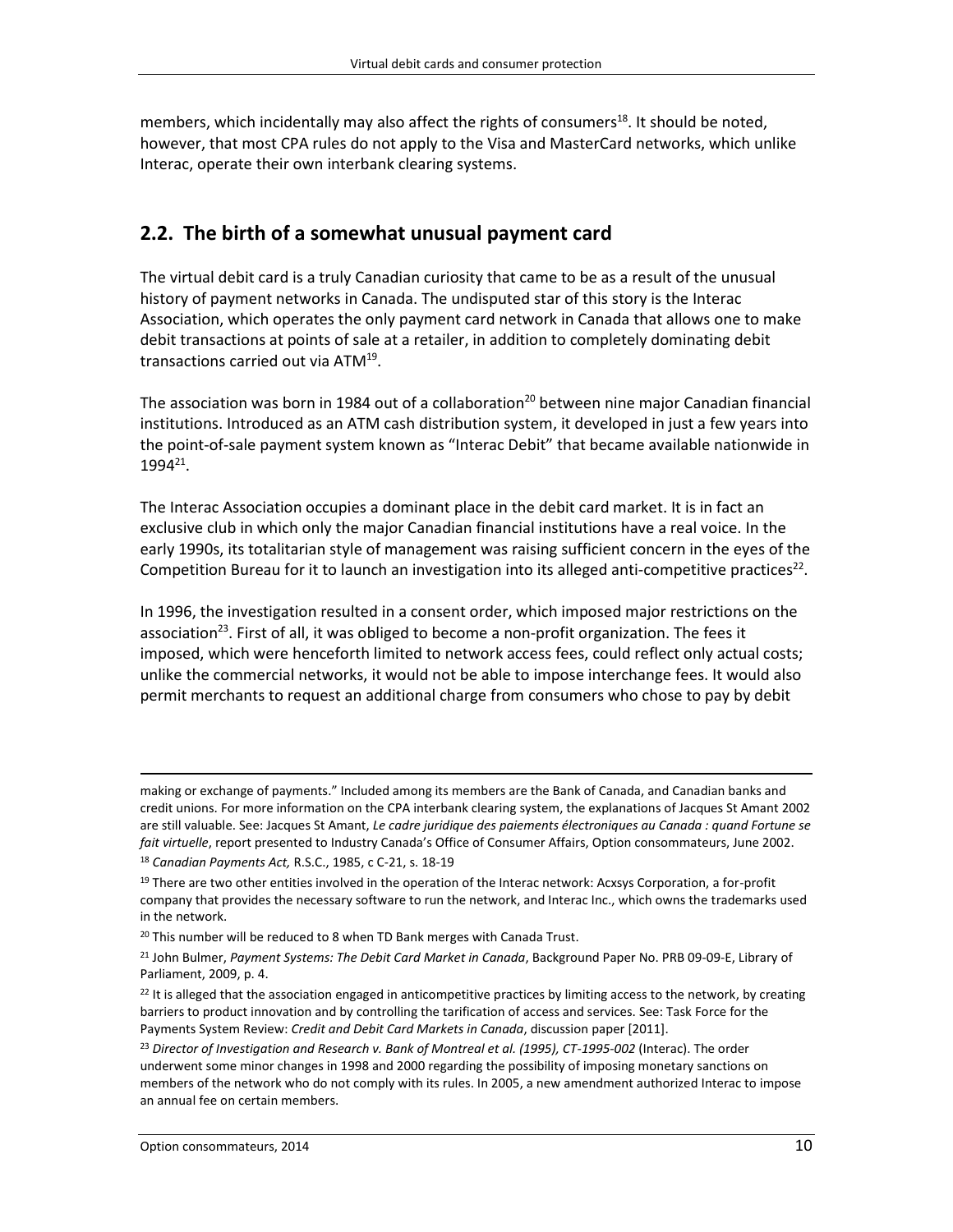card<sup>24</sup>. Finally, its administrative rules would be modified to allow more members to join, and to extend the right to vote on important issues.

The Competition Bureau order sealed Interac's dominance over Canadian debit card market for more than a decade. It was not until 2008, when Visa and MasterCard began to make inroads into the market, that Interac's grip was seriously threatened. These two networks, known primarily in Canada for their credit cards, were simply continuing their global strategy: they already offered debit cards in numerous States, and were seeking to expand these activities into Canada.

In 2008, MasterCard introduced its Maestro debit card in Canada. This card, which carries both the Interac and MasterCard logos, allows consumers to pay for purchases at a retailer's just as they would with their regular debit card. However, MasterCard has priority over Interac when the merchant accepts both networks and the transaction is carried out by the MasterCard network. Although the Maestro card cannot be used to make purchases online, MasterCard is already planning to add this function<sup>25</sup>.

Not everyone welcomes these newcomers to the debit card market. In fact, the Visa and MasterCard networks are already widely criticized by merchants for the interchange fees they impose on acquirers for transactions carried out by credit card, which the merchants themselves ultimately have to bear<sup>26</sup>. In the debit card market, where Interac fees are much lower than those of credit cards, it is feared that the arrival of these networks will also be attended with what are seen as prohibitive costs<sup>27</sup>.

The Interac Association is equally unenthusiastic about the arrival of these new players. While the 1996 order forbade it to generate profits or impose interchange fees, Visa and MasterCard have the flexibility to impose all types of charges on retailers and generate profits from network participation fees. On the one hand, this pricing strategy allows them to attract consumers by offering free payment cards – even rewards. On the other hand, if greater numbers of consumers subscribe to these cards, merchants will be forced to accept the new networks to avoid losing a large customer base, and will end up paying the fees<sup>28</sup>.

 $24$  Note, however, that this might raise a question in Quebec about the legality of such a practice pursuant to s. 224 c) of the *Consumer Protection Act*, which prohibits merchants from imposing a higher price than the one they display. <sup>25</sup> Task Force for the Payments System Review, *Credit and Debit Card Markets in Canada*, [2011], p. 29. According to the information we received, the use of this card does not involve an interchange fee similar to those for credit cards. <sup>26</sup> Several trade associations, including the Canadian Retail Council, the Canadian Federation of Independent Business and the Conseil québécois du commerce de détail, denounce the situation. See: *The Commissioner of Competition v. Visa Canada Corporation and MasterCard International Incorporated*, 2013 Comp. Trib. 10, para. 47-51.

<sup>27</sup> Hugo Fontaine, "Combat de titans à Ottawa," *La Presse*, Montréal, April 22, 2009; Radio-Canada, "Visa et MasterCard convoitent le marché du débit," *L'heure des comptes*, broadcast April 15, 2009.

 $28$  A payment card market is what economists call a two-sided market: in this type of market, the value of the service increases the more it is used. The more consumers conduct transactions with network cards, the more profitable the network will be. Consequently, Visa and MasterCard base their whole pricing strategy on this logic: they attempt to reduce costs for consumers to encourage them to use their network cards, sometimes even offering rewards, and transfer the cost to retailers. However, given its regulatory limitations, Interac, cannot follow suit. See: Philippe Bergevin and Todd Zywicki, *Debit, Credit and Cell: Making Canada a Leader in the Way We Pay*, C.D. Howe Institute, Commentary no. 353, 2012, p. 6.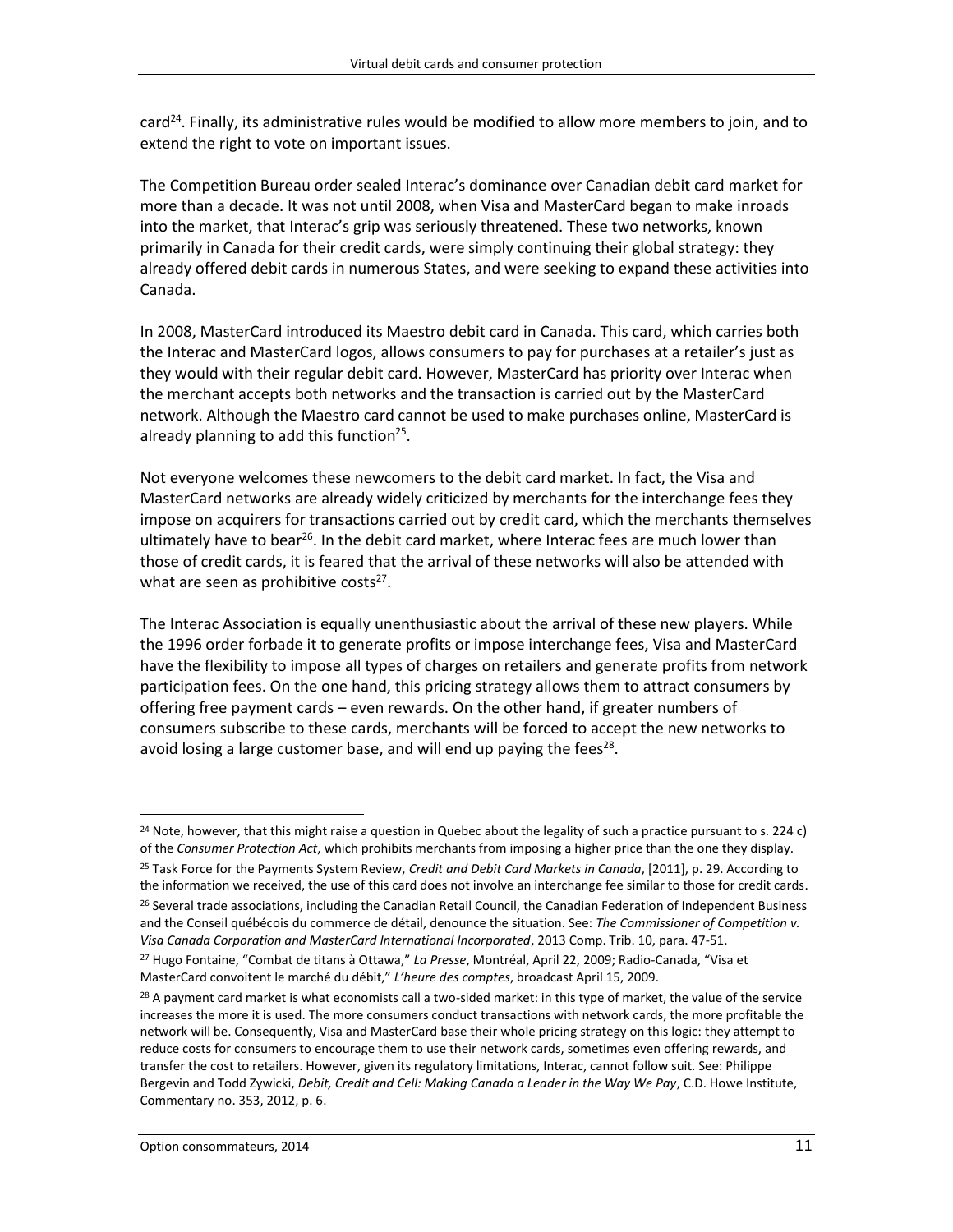Complaining of an uneven playing field, the Interac Association began in 2009 to ask the Competition Bureau for authorization to restructure itself into a for-profit organization, which would give it more leeway in facing its new competitors. However, this request was denied, as the Office considered that the order was still appropriate to protect consumers from potentially anticompetitive practices<sup>29</sup>.

However, the Competition Bureau did go so far as to ask the Competition Tribunal to contest some of the rules imposed on merchants by the Visa and MasterCard networks. In essence, it was testing the prohibition on imposing additional charges on consumers who choose to pay by credit card, as well as the obligation to accept all cards from a network, including the so-called privilege cards, whose fees are higher for the merchant. In 2013, however, this request was rejected by the Competition Tribunal, which considered, for various reasons, that such a measure tended to be anti-competitive<sup>30</sup>.

It was rather a normative approach that, temporarily at least, came to Interac's rescue. In 2010, pressure from merchants ultimately convinced the Department of Finance Canada to adopt the *Code of Conduct for the Credit and Debit Card Industry in Canada* (hereinafter the "*Code of Conduct*") <sup>31</sup>. The primary aim of this short document is to arbitrate between the sometimes divergent interests of the credit and debit card networks, retailers, issuers and acquirers. While in theory it is a voluntary code overseen by the Financial Consumer Agency of Canada (hereinafter "FCAC")<sup>32</sup>, in practice it more resembles a regulation which, if not respected by the parties, could easily be replaced by stricter, binding rules<sup>33</sup>.

In addition to granting retailers some rights to offset the service conditions imposed by the major networks<sup>34</sup>, the *Code of Conduct* imposes major restrictions on the payment card system

<sup>29</sup> Task Force for the Payments System Review, *Credit and Debit Card Markets in Canada*, [2011], p. 29.

<sup>&</sup>lt;sup>30</sup> While the Competition Tribunal finds that the practices of the networks actually do harm competition in this market, it refuses to grant the reparations proposed by the Commissioner. He believes, among other reasons, that the authorization fees would allow merchants to make additional profits rather than encourage consumers to use other payment methods, in addition to unduly favouring other payment networks such Amex. For all the reasons given by the Tribunal, see: *Commissioner of Competition v. Visa Canada Corporation and MasterCard International Incorporated*, 2013 Trib. conc. 10, para. 391 et seq. Note, too, that in 2011, a class action was also filed on behalf of merchants based on the provisions respecting to price fixing under the *Competition Act*, the outcome of which now seems uncertain given the Competition Tribunal's decision. See: *Watson v. Bank of America Corporation*, 2012 BCSC146.

<sup>31</sup> Department of Finance Canada, *Code of Conduct for the Credit and Debit Card Industry in Canada,* 2010

<sup>32</sup> The *Code of Conduct* has also been the subject of guidelines by the FCAC Commissioner. Guideline CG-7 clarifies items 2 and 3, which relate to the notice of change sent to the merchant and the cancellation of the contract. See: FCAC, *Application of the Credit and Debit Card Code to 90 Days Notice of Any Fee Increases or the Introduction of a New Fee,* Guideline CG-7, October 2011. CG-10 clarifies items 1 and 3; see: FCAC, *Code of Conduct for the Credit and Debit Card Industry in Canada - Increased Disclosure in Sales and Business Practices and Cancellation of Contracts Without Penalty*, Guideline CG-10, February 2013.

<sup>33</sup> The *Payment Card Networks Act*, S.C. 2010, c. 12, adopted the same year as the *Code of Conduct*, gives the federal government the power to regulate the sector. Although not yet exercised, this power could be an important lever in negotiating compliance with the *Code of Conduct*.

<sup>34</sup> There are several elements in the *Code of Conduct* that address these points. Element 1 provides that the merchants' monthly statements should contain a more extensive, clear breakdown of the fees paid. Under Elements 2 and 3, 90 days' notice (or 180 days for "structural" changes) must be given before a fee increase, following which merchants will be able to cancel their contract without penalty. Element 4 provides that merchants are not required to accept credit cards from a network that accepts debit cards, and vice versa. Element 5 allows the merchant to give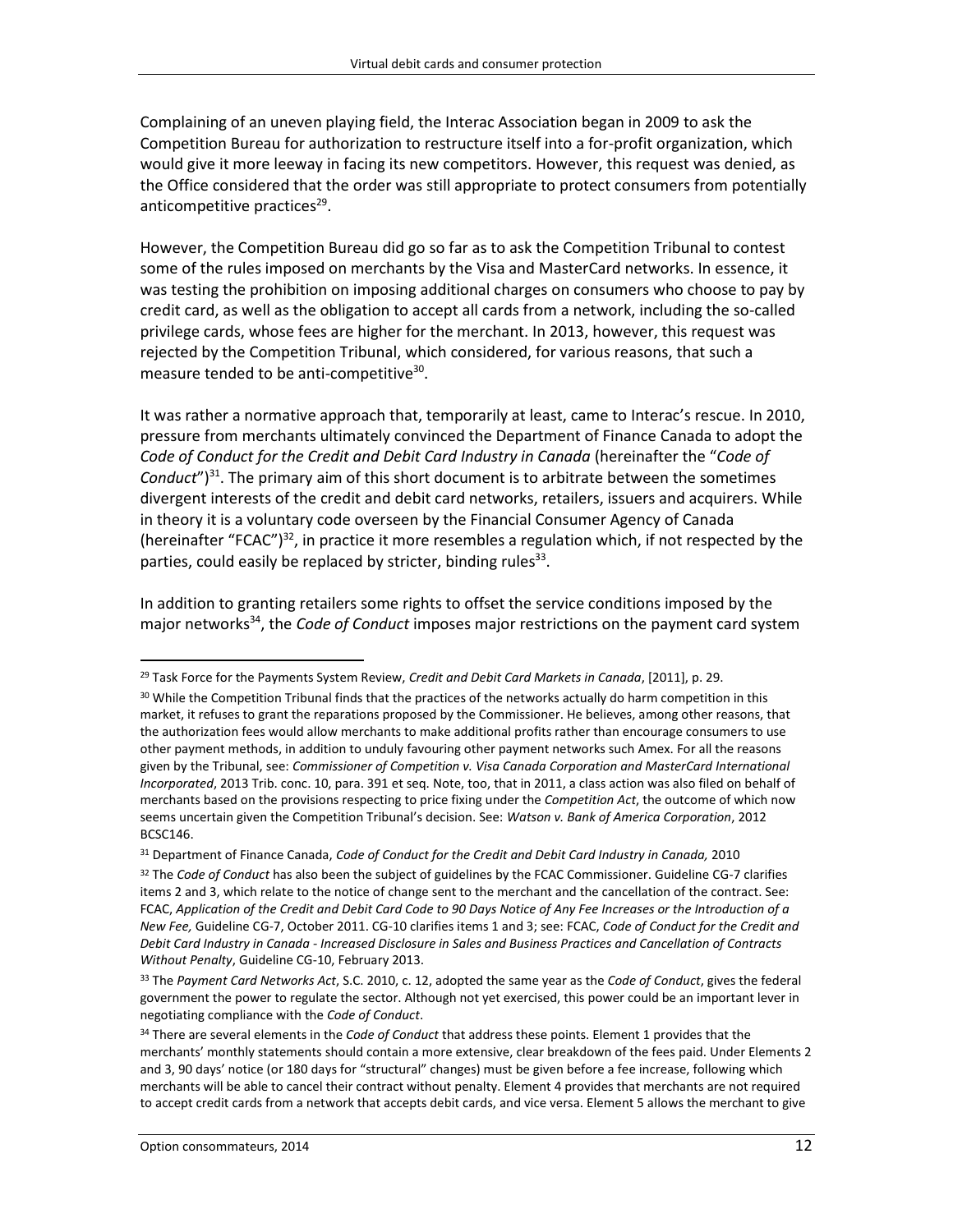in Canada. The central provision of the *Code*, which further adds to the uniqueness of the Canadian debit card market, is enunciated in Element 6:

> *Competing domestic applications from different networks shall not be offered on the same debit card. However, non-competing complementary domestic applications from different networks may exist on the same debit card.*

*A debit card may contain multiple applications, such as PIN-based and contactless. A card may not have applications from more than one network to process each type of domestic transaction, such as point-of-sale, Internet, telephone, etc. This limitation does not apply to ABM or international transactions.*<sup>35</sup>

In addition, the *Code* stipulates that "Payment card network rules will ensure that debit and credit card functions shall not co-reside on the same payment card<sup>36</sup>." In short, two competing networks cannot offer the same service on the same card, and one card cannot be used as both a credit card and a debit card. For example: the MasterCard and Interac networks cannot offer, on the same card, the possibility making a debit payment at a merchant's point of sale. Nor can a consumer, with the same card, make online payments with both Visa or Interac.

Excluding competing networks and modes of payment on the same card was a disappointment for Visa and MasterCard, which could not offer point-of-sale debit sales with cards that also carried the Interac logo. In 2010, MasterCard simply abandoned its Maestro card, except for purchases outside Canada: consumers who leave the country may use the card to pay for purchases via the MasterCard debit network<sup>37</sup>. Visa adopted another strategy, which was to focus on the explosion of e-commerce in Canada<sup>38</sup> and the under-representation of debit payments in that sector<sup>39</sup>. They offered a card that could be used online with the Visa network and could also, if the issuer agreed, be used with Interac for regular payments. The virtual debit card was born.

Interac was now left facing an uncertain future. The current regulatory framework still allowed commercial networks to offer debit cards that could be used both at ATMs and with merchants,

a discount for different methods of payment or different payment networks. Element 10 prohibits obliging merchants to accept, by default, any new services or products offered by a network.

<sup>35</sup> Department of Finance Canada, *Code of Conduct for the Credit and Debit Card Industry in Canada*, 2010, Element 6. In 2011, The FCAC issued a compliance bulletin to dispel any doubt over the interpretation of this element, stating that it is also applicable to payments made online without a PIN, and therefore includes virtual operations, see: FCAC, *Application of the Credit and Debit Card Code to Online Debit Transactions,* Compliance Bulletin B-1, April 28. Element 7 states that the brand logos of each payment network appearing on a card must be displayed equally.

<sup>36</sup> *Code of Conduct,* Element 8

<sup>37</sup> *Task Force for the Payments System Review, Credit and Debit Card Markets in Canada*, discussion paper, [2011], p. 30. This card has not been studied further in this report, since in its current form, it does not correspond to our definition of a "virtual debit card."

<sup>38</sup> An eMarketer study, *Canada Retail Ecommerce Forecast: Measured Growth Ahead*, February 2011, predicts that online spending in Canada in 2015 will be\$CAN30.9 billion, compared to\$CAN16.5 billion in 2010. See also: Business Development Bank of Canada, *Mapping your future growth: Five game-changing consumer trends*, 2013.

<sup>&</sup>lt;sup>39</sup> In 2010, according to Statistics Canada, the percentage of orders paid by debit card or electronic bank transfer was 7.2%. See: Statistics Canada, *Table no. 358-0158 - Canadian Internet use survey, electronic commerce, electronic orders, for Canada and regions, occasional* CANSIM (data base), 2013.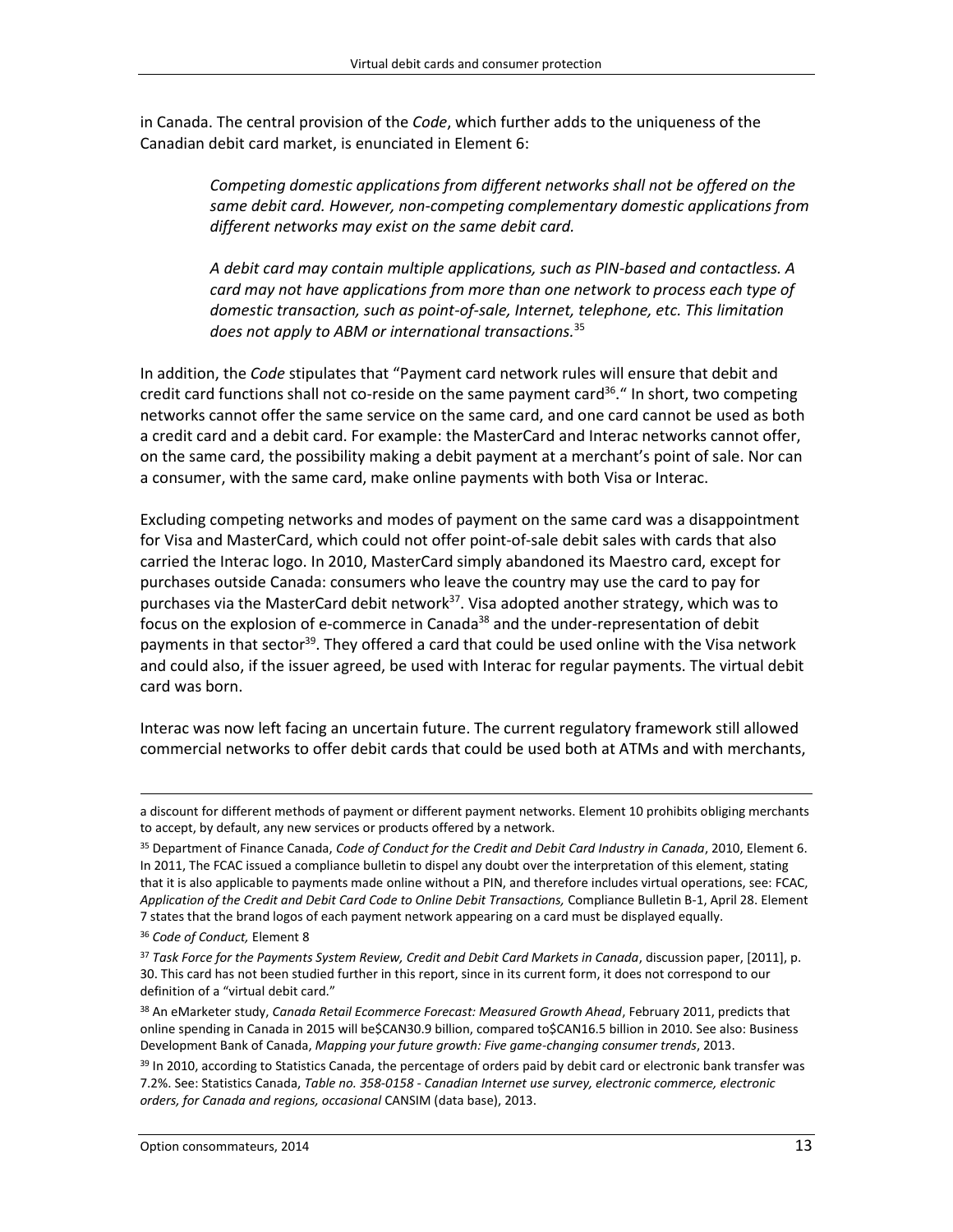as long as they did not carry the Interac symbol<sup>40</sup>, leaving Visa and MasterCard with their hands free to launch an assault on the debit card market in Canada. Considering that a Visa or MasterCard debit operation is far more profitable for the issuer than one made through Interac, it also seemed that it was only a matter of time before they did so.

### <span id="page-13-0"></span>**2.3. Virtual debit cards: the current situation**

The option of making debit payments online via the Visa network constituted a minor revolution in the Canadian debit card market. Indeed, although "Interac Online" provides a theoretically comparable payment option, the procedure is different and far more cumbersome for the consumer than that of the commercial networks, since it involves redirecting users to the website of the financial institution to make their payments. Moreover, despite being around for several years, the service is only available to online merchants on a very small scale, and only four Canadian banks subscribe to it $41$ .

At the time of writing, three Canadian financial institutions already offer debit cards that allow their customers to pay for purchases remotely (by Internet, telephone or mail) using the Visa network, in the same way as a debit card. Based on information received, these cards are accepted by over 20,000 merchants in Canada<sup>42</sup>.

First, the CIBC and TD banks issue, respectively, the "CIBC Advantage Debit Card<sup>43</sup>" (hereinafter "CIBC Card") and the "TD Access Card<sup>44</sup>" (hereinafter "TD card"). These are called "co-badged" cards, which means that they display both the Interac and Visa network logos. They are regular debit cards that allow the consumer to make transactions at both a point of sale or via an ATM through the Interac network. On the other hand, they also allow consumers to use the Visa network to make remote transactions, which they call "Visa Debit on bank cards." Added to this, in countries where Canadian rules do not apply, the Visa network can be used to make payments directly at a point of sale<sup>45</sup>. The CIBC card has been offered since 2010, and the TD card since 2012; in both cases, it is the bank's standard debit card that is automatically issued to clients to replace an expired debit card or upon opening an account.

RBC Bank offers a different product: the "RBC Visa Virtual Debit Card<sup>46</sup>" (hereinafter the "RBC card"). This card does not carry the Interac logo and cannot be used at a retailer's or an ATM. To make point-of-sale purchases or ATM withdrawals, the RBC client has to continue using a regular debit card. The RBC card, in fact, is simply a memory aid – with no chip, magnetic stripe

 $\overline{a}$ <sup>40</sup> Philippe Bergevin and Todd Zywicki, *Debit, Credit and Cell: Making Canada a Leader in the Way We Pay*, C.D. Howe, Institute, Commentary 353, 2012, pp. 11-12

<sup>41</sup> <http://www.interac.ca/index.php/en/interac-online/interac-online-for-consumers>

<sup>42</sup> According to sources, estimates vary between 15,000 and 30,000. The Visa Website gives more than 20,000 : [http://www.visa.ca/en/personal/visa-debit-card/visa\\_debit\\_merchants.jsp](http://www.visa.ca/en/personal/visa-debit-card/visa_debit_merchants.jsp)

<sup>43</sup> See[: https://www.cibc.com/ca/how-to-bank/chipcard/advantagecard.html](https://www.cibc.com/ca/how-to-bank/chipcard/advantagecard.html) 

<sup>44</sup> See[: http://www.tdcanadatrust.com/products-services/banking/electronic-banking/access-card/access](http://www.tdcanadatrust.com/products-services/banking/electronic-banking/access-card/access-card.jsp?cm_sp=cPAY001-772%23what-is-it)[card.jsp?cm\\_sp=cPAY001-772#what-is-it](http://www.tdcanadatrust.com/products-services/banking/electronic-banking/access-card/access-card.jsp?cm_sp=cPAY001-772%23what-is-it)

 $45$  Note that it is also possible to use an Interac card to make debit payments in the United States, albeit in a more limited way under an agreement with the U.S. NYCE Network.

<sup>46</sup> See[: http://www.rbcroyalbank.com/products/deposits/virtual-visa-debit.html](http://www.rbcroyalbank.com/products/deposits/virtual-visa-debit.html)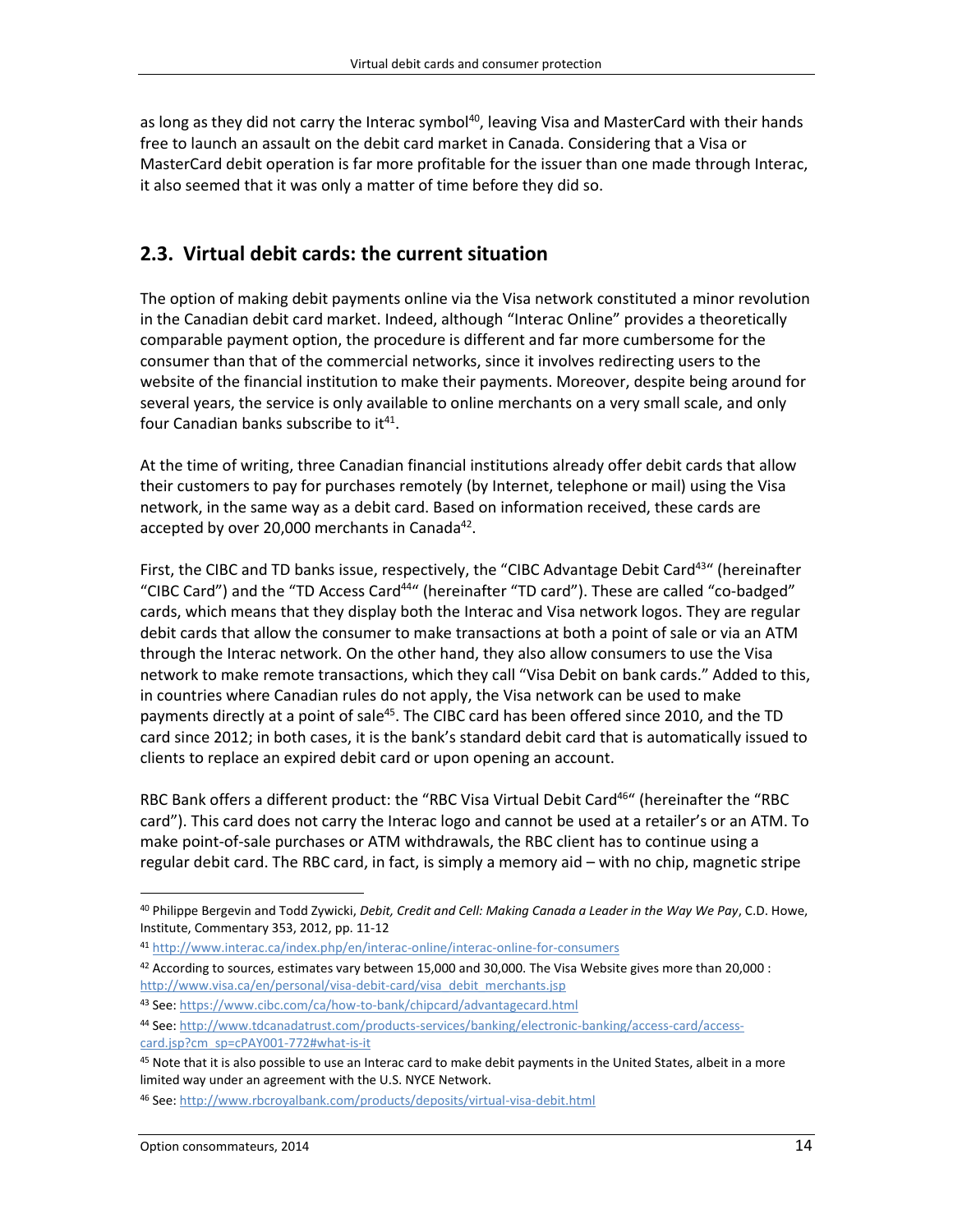or embossed lettering – that carries a number for online purchases performed via the Visa network. RBC also says that the card number can be used to pre-authorize payments without requiring a blank check or any other banking information. Unlike the CIBC and TD cards, the RBC card, which has been available since 2012, is not issued automatically to bank customers, although many report having been solicited to obtain one.

The procedure to make an online purchase with these cards is identical to that used for a credit card. No PIN is required; the cardholder is asked to enter his name, the card number and its expiration date on the payment form. Sometimes, the form asks for a confirmation number<sup>47</sup>. Visa also offers a service for adding a password to the card: "Verified by Visa<sup>48</sup>." This service, which is optional for both the consumer and the merchant, involves asking the consumer to enter a password to make online purchases with the card.

There are thus two types of cards. First of all, the CIBC and TD cards, which carry the Interac and Visa logos; these can be used for all transactions, whether in person or remotely. Second is the RBC card, which carries only the Visa logo and is restricted to online transactions. However, our definition of "virtual debit card" blurs the distinctions between these two variants. A virtual debit card, as defined in this report, is a payment card that allows someone in Canada to make purchases remotely via bank debit through a network other than Interac, in a similar way to a credit card. These cards may or may not also enable one to make a payment at a point of sale or carry out a transaction at an ATM via Interac. The focus of this report is primarily on what are known as "virtual operations," i.e. remote (mostly online) transactions using such cards<sup>49</sup>.

l

<sup>&</sup>lt;sup>47</sup> In the jargon of payment cards, the second number is called "CVV2". This is a short number, often on the back of the card, which helps those processing the payment ensure that the consumer is actually the cardholder. "CVV1" incidentally, means the number that appears on the front of the card.

<sup>48</sup> <http://www.visa.ca/en/personal/securewithvisa/vbv/index.jsp>

<sup>&</sup>lt;sup>49</sup> We also consider these to be "virtual debit" operations.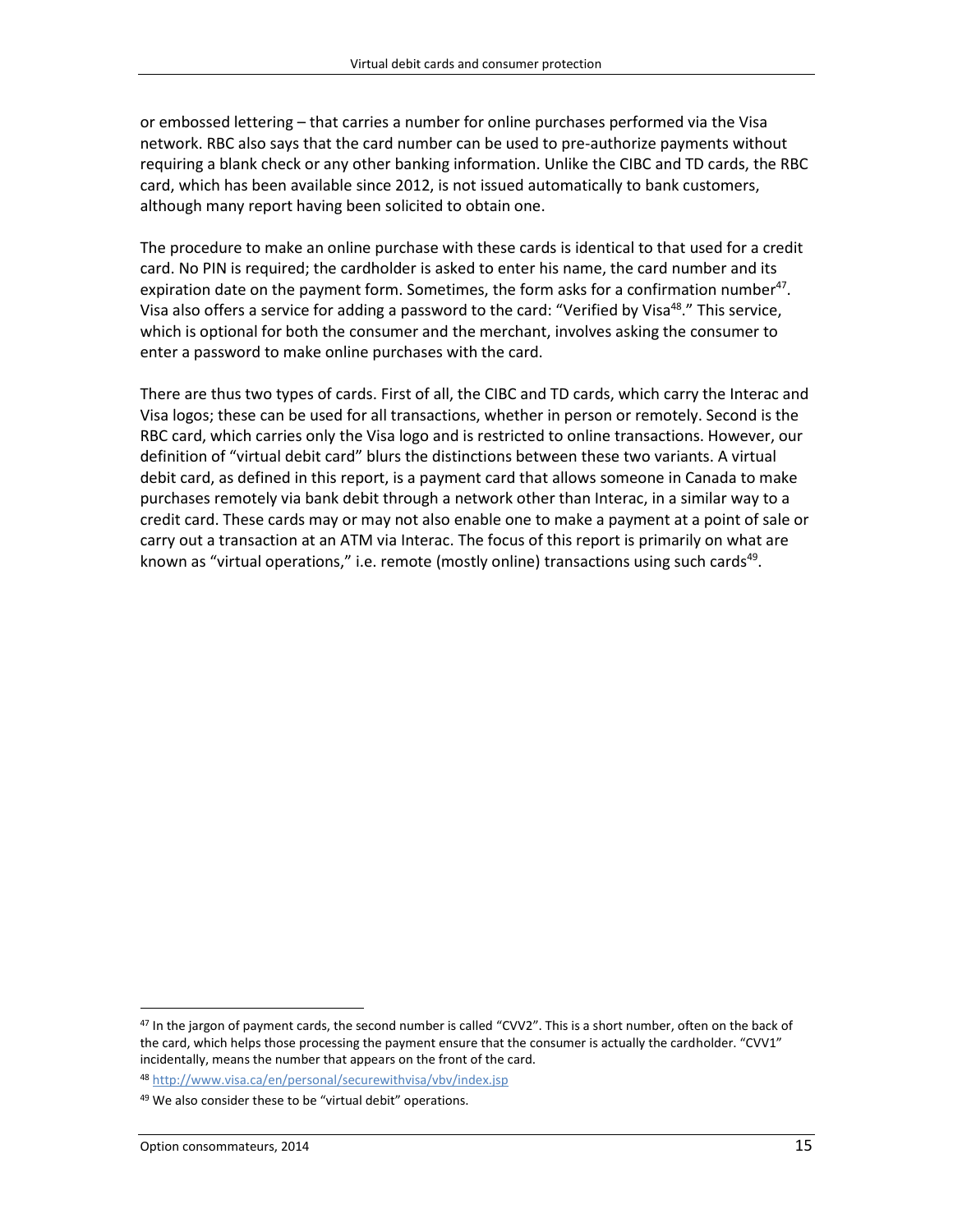## <span id="page-15-0"></span>**3. Minimal consumer protection**

In Canada, the legal protection afforded to consumers who perform debit card transactions is minimal; in the case of virtual operations performed without a PIN, it is practically nonexistent. At neither the federal nor provincial level in Canada is there a legislative framework for debit cards or one relating more generally to electronic payment systems. Until now, apart from the rules of the payment networks themselves or of the CPA, it is mainly the voluntary approach, with its advantages, and especially its disadvantages, that is favoured by the competent authorities. In the absence of binding rules, it is most often the provisions of the cardholder contract that hold sway in this Kafkaesque scenario.

### <span id="page-15-1"></span>**3.1. Federal and provincial legislation**

By virtue of its constitutional jurisdiction over money and banking, the power to regulate payment methods belongs first to the federal legislature<sup>50</sup>. Until now, however, the only payment instrument for which there is a complete federal legislative framework is the cheque<sup>51</sup>.

Although the *Bank Act* authorizes banks to issue debit cards and to advertise them<sup>52</sup>, it does not detail their obligations toward consumers in relation to this card. Both the *Canadian Payments* Act<sup>53</sup> and the *Payment Card Networks Act<sup>54</sup>* give the federal government the power to regulate the practices of the operators of national payment card networks (such as Visa and MasterCard); however, no regulation specifically targeting them has ever been adopted under these acts<sup>55</sup>. The *Payment Clearing and Settlement Act* was primarily adopted for the purpose of overseeing one of the CPA's settlement systems, the *Large Value Transfer System* (*LVTS*) and monitoring and regulating the Bank of Canada, given the systemic risks that could arise<sup>56</sup>.

The Canadian provinces also have no legal framework that covers debit cards. In common law jurisdictions, there are consumer protection laws regulating credit cards, but not debit cards. The same situation prevails in Quebec, even though in 2011 the legislature considered

 $\overline{a}$ 

<sup>50</sup> *Constitution Act, 1867,* 30 & 31 Vict, c 3, ss. 91(14) and 91(15). Although in practice it is difficult to distinguish between a bank and a quasi-bank such as credit union, note that for the purposes of this report, this constitutional issue does not arise, since at the time of this writing, only banks offer virtual debit cards, see: Nicole L'Heureux *et al.*, *Droit bancaire*, 3rd edition, Yvon Blais, 1999, p. 7

<sup>51</sup> *Bills of Exchange Act,* RSC 1985, c. B-4. See also: Marc Lacoursière, "Propositions de réforme pour une protection des titulaires de cartes de débit victimes de transferts de fonds non autorisés," (2009) 54 *McGill Law Review* 91, p. 93. <sup>52</sup> *Bank Act,* SC 1991, c 46, ss. 409 (1) d) and 410 (1) d); Marc Lacoursière, "L'intervention étatique dans le secteur des services bancaires canadiens," (2013) *Rev. Fac. Direito UFMG, Número Especial : Jornadas Jurídicas Brasil-Canadá* 189, p. 198.

<sup>53</sup> *Canadian Payments Act,* RSC 1985, c. C-21. Sections 37 and 38 of the *Act* allow the Department of Finance Canada to designate, in the public interest, a payment system and to formulate the rules governing it.

<sup>54</sup> *Payment Card Networks Act,* SC 2010, c 12, s 1834 c. 12

<sup>55</sup> Note, however, that several regulations have been adopted under the *Canadian Payments Act*. However, these regulations govern the operation of the Canadian Payments Association, not payment card networks such as Visa and MasterCard, and do not constitute a consumer protection framework.

<sup>56</sup> See also: Jacques St Amant: *La triste histoire d'un code condamné : les déboires de la mise en oeuvre du Code de pratique des services de cartes de débit*; report presented to Industry Canada's Office of Consumer Affairs by Option consommateurs, 2005, p. 8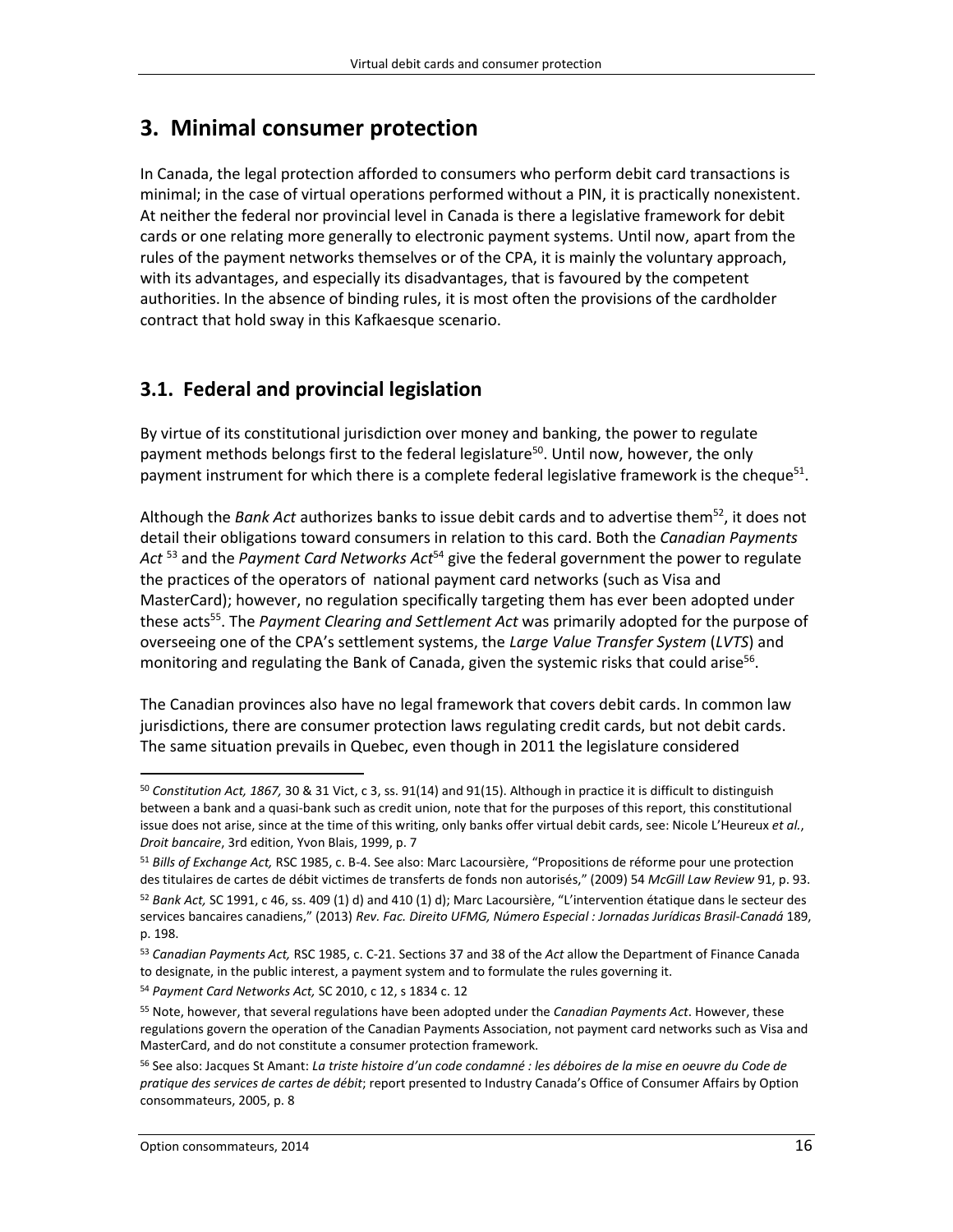amending the *Consumer Protection Act*, to allow consumers, in the event of unauthorized use of their debit card, protection equivalent to what they would have received with a credit card, for a maximum liability of \$50 $57$ . By default, then, it is provincial common law that applies in resolving disputes, and this will provide very few solutions for consumers.

## <span id="page-16-0"></span>**3.2. Canadian Payment Association**

The CPA, as we have seen, issues rules governing transactions involving a transfer of funds between financial institutions via the Automated Clearing Settlement System (hereinafter "ACSS")<sup>58</sup>. These rules are highly technical, and are not primarily designed to protect consumers, rather to ensure the effectiveness of the Canadian interbank clearing system. Nevertheless, some fragments may incidentally contribute toward better consumer protection.

Rule E1, which governs operations authorized with a PIN entered by a consumer at a point-ofsale terminal, is the most frequently cited in this regard. This rule sets forth various security and confidentiality requirements for CPA members<sup>59</sup>. For example, the terminal used by the consumer should not show his or her "secret code" (PIN), which must be encrypted when it is entered into the device<sup>60</sup>. The amount of the proposed transaction must be displayed; the consumer must also be able to make corrections while entering instructions and to cancel the operation before giving authorization $61$ . Rule E1 centers on the financial institution's responsibility to verify the consumer's identity and approve the transaction: once this approval is given, it shall be deemed to have accepted the payment<sup> $62$ </sup>. Consequently, it must honour the transaction even in the event of error on its part or of insolvency<sup>63</sup>, and the payment item cannot be returned and redirected via the CPA's systems<sup>64</sup>.

Rule E2 is similar to Rule E1, but applies to operations carried out online<sup>65</sup>. Just like when the consumer enters information into a point-of-sale terminal, the amount to be debited from the account must be clearly indicated. The consumer also should be able to make corrections at any

<sup>57</sup> Bill 24: *An Act Mainly to Combat Consumer Debt Overload and Modernize Consumer Credit Rules,* 39th legislature, 2nd session, 2011, s. 10. Section 65.5 of the draft *Consumer Protection Act* states that these provisions could be extended by regulation to other payment instruments.

<sup>58</sup> This system ensures the clearing and settlement of payment items exchanged between Canadian financial institutions, such as checks or electronic payments made by consumers. Consequently, a very large volume of payments are processed through it every day.

<sup>&</sup>lt;sup>59</sup> These include the general obligation to protect the confidentiality of the cardholder's personal information and to collect only the information necessary for the operation. See Canadian Payments Association, *Rule E1 - Exchange of Shared Electronic Point-of-Service Payment Items for the Purpose of Clearing and Settlement,* 2013 (hereinafter "*Rule E1*"), s. 5 a), 6 c). This is also a requirement that could fall within the general framework of the *Personal Information Protection and Electronic Documents Act*, S.C. 2000, c. 5

<sup>60</sup> *Rule E1*, ss. 17 b) and c)

<sup>61</sup> *Id*., s. 17 f)

<sup>62</sup> *Id*., ss. 8 e), 18 and 23 a)

<sup>63</sup> Or in the event of a defect in the systems of the financial institution, see: *Id*., s. 8 e)

<sup>64</sup> *Id*., s. 24

<sup>65</sup> Canadian Payments Association, *Rule E2 – Exchange for the Purpose of Clearing and Settlement of Electronic On-line Payment Items*, 2013 (hereinafter "*Rule E2*"). Accordingly, members always have a general obligation to ensure the confidentiality and security of the consumer's personal and financial information. See : *Rule E2*, ss. 5 a), 8 b) (ii)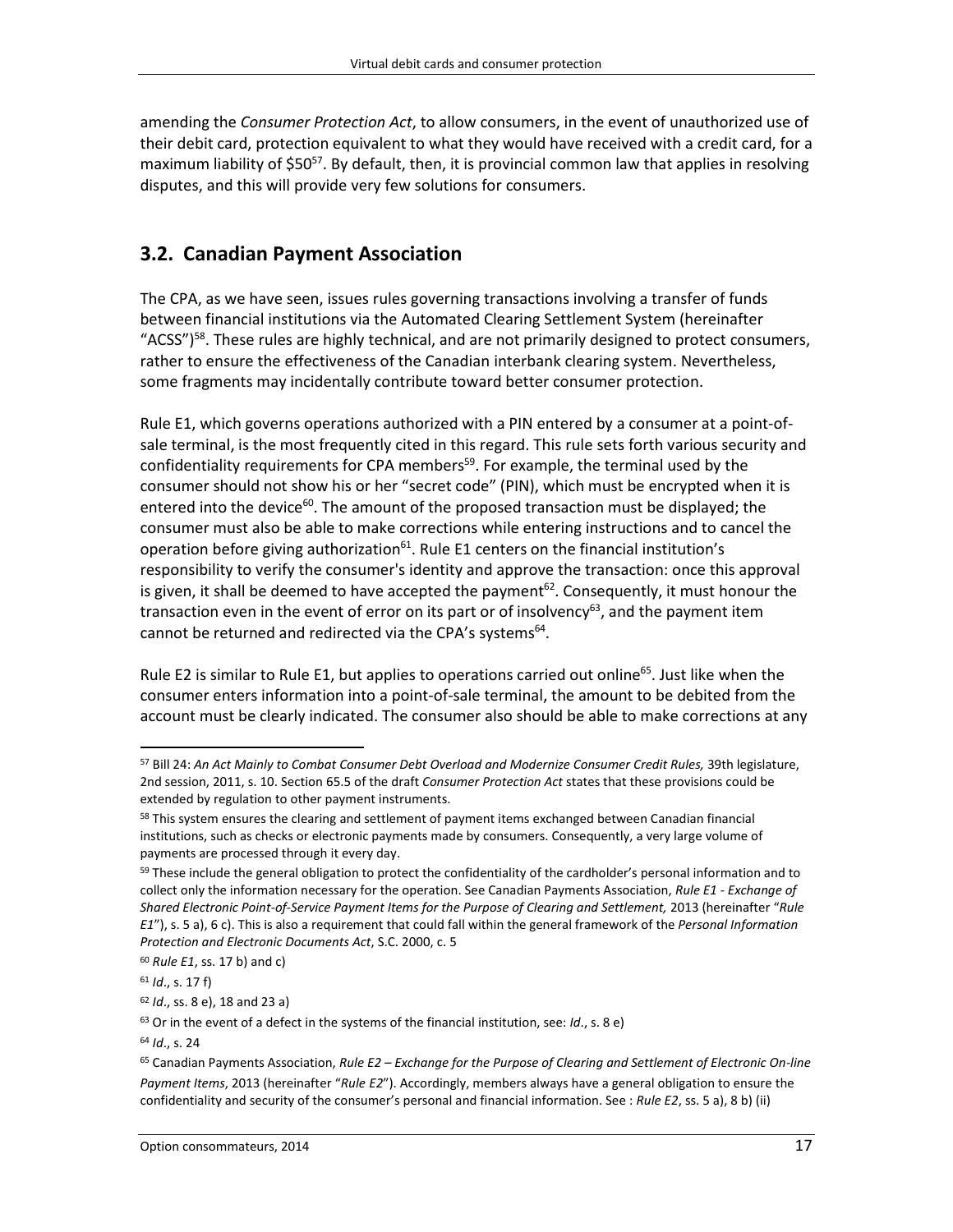time during the payment process and have the opportunity to cancel the transaction before it is authorized<sup>66</sup>. After giving its approval, the issuer is deemed to have accepted the transaction and must honour the payment<sup>67</sup>. In case of online payment fraud, issuers must have clear procedures for dealing with consumers' complaints<sup>68</sup>. The issuer must investigate any complaint submitted to it by a consumer, and give an answer within 10 business days<sup>69</sup>.

Other CPA rules applicable to other types of transactions include provisions of a similar sort. For example, Rule  $E4^{70}$  concerns contact-less<sup>71</sup> (and PIN-less) transactions made at a point of sale. Rule H1<sup>72</sup> provides safeguards for consumers using pre-authorized debit.

That said, these CPA rules do not apply to many situations. First, as was mentioned earlier, transactions that do not involve several financial institutions, for example, when the merchant and the consumer have an account at the same bank, are not covered.

More importantly, the CPA rules do not apply to transactions carried out using Visa or MasterCard, and are therefore inapplicable to online operations performed with a virtual debit card. In fact, these two commercial networks have their own internal clearing and settlement systems and operate independently of the ACSS. At Visa, for example, payment is made through VisaNet, its proprietary transaction processing network<sup>73</sup>. In contrast, Interac only transfers payment orders to financial institutions, where clearing and settlement is carried out through ACSS<sup>74</sup>. This therefore eliminates Rule E2, which might otherwise have been applied to online transactions carried out with a virtual debit card. Hence, the CPA rules apply mostly to the "Interac Online" service.

And even when a transaction is subject to the CPA rules, the extent to which the consumer can rely on them remains uncertain to say the least. Indeed, in 2009, after a decades-long legal debate on the question<sup>75</sup>, the Supreme Court finally ruled that the CPA rules apply only to its members and do not confer any rights on third parties, since they are not included (explicitly or implicitly) in a service contract between a member financial institution and its customers<sup>76</sup>.

 $\overline{\phantom{a}}$ <sup>66</sup> *Rule E2*, s. 12

<sup>67</sup> *Id*., s. 19 a)

<sup>68</sup> *Id*., s. 29. These procedures should also allow the consumer to appeal at a higher level.

<sup>&</sup>lt;sup>69</sup> *Id.*, s. 30. This period could be suspended while awaiting records for the purpose of the investigation.

<sup>70</sup> Canadian Payments Association, *Rule E4 – Exchange of PIN-less Point-of-Service Debit Payment Items for the Purpose of Clearing and Settlement*, 2013.

 $71$  The term "contactless payment" means payment carried out using a device, such as a payment card or a mobile phone, which uses near field communication at a point of sale.

<sup>72</sup> Canadian Payments Association, *Rule H1 - Pre-Authorized Debits (PADs),* 2010. Note that this rule has a rather tenuous link with payment cards, since these debits are authorized by means of the account number. Consequently, the role of networks and payment cards is limited in this type of operation.

<sup>73</sup> Visa Canada, *About Visa Canada*, a presentation given to consumer associations on October 3, 2013.

<sup>74</sup> Jacques St Amant, *La triste histoire d'un code condamné : les déboires de la mise en oeuvre du Code de pratique des services de cartes de débit*, report presented to Industry Canada's Office of Consumer Affairs by Option consommateurs, 2005, p. 9.

<sup>75</sup> See : Marc Lacoursière, "L'intervention étatique dans le secteur des services bancaires canadiens," (2013) *Rev. Fac. Direito UFMG, Número Especial : Jornadas Jurídicas Brasil-Canadá* 189, p. 205.

<sup>76</sup> *B.M.P. Global Distribution Inc. v. Bank of Nova Scotia,* 2009 1 SCR 504, paras. 54-60.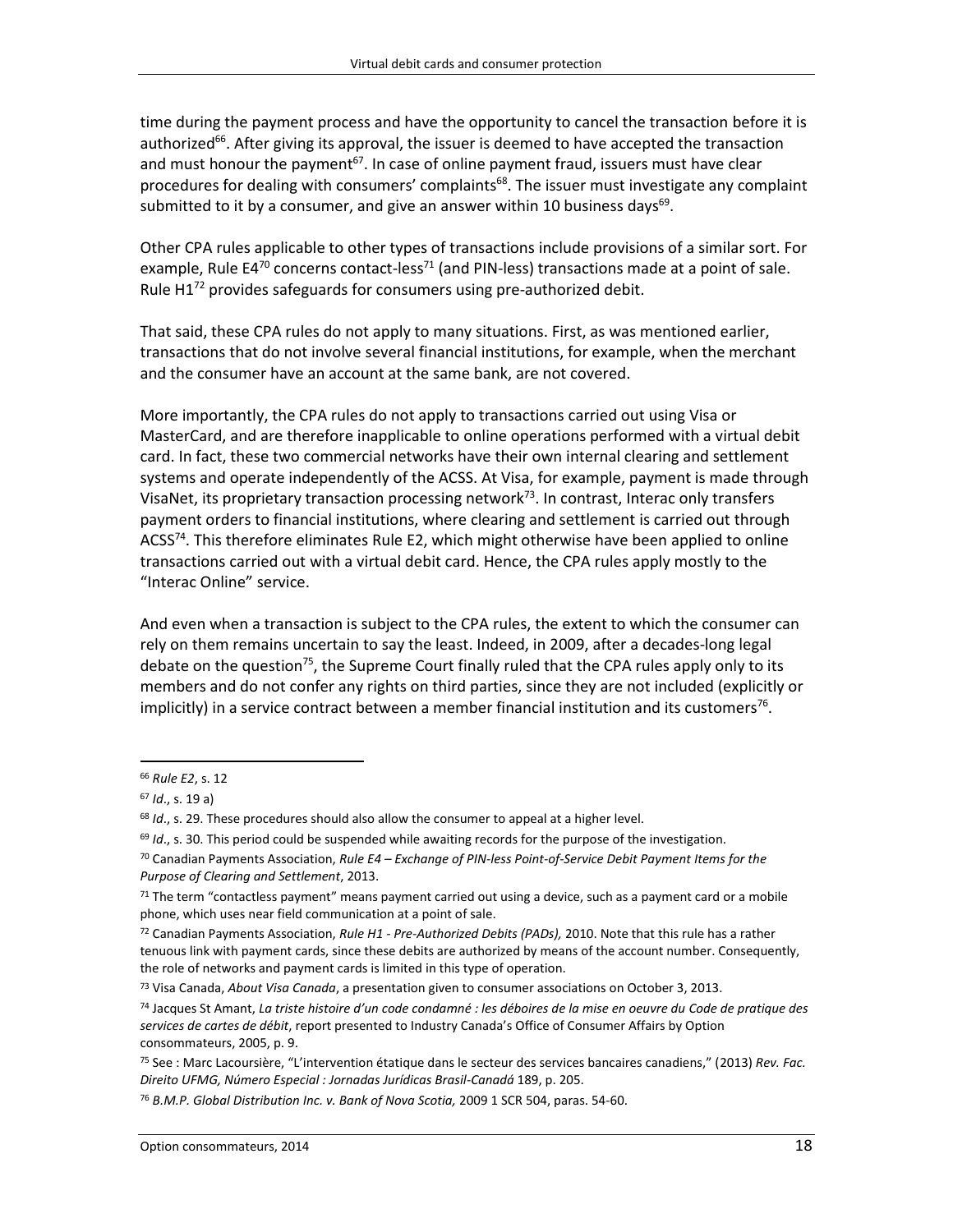## <span id="page-18-0"></span>**3.3. Payment card networks**

All major Canadian payment card networks publish promotional statements regarding the security or protection afforded to consumers. For instance, they have adopted various initiatives or policies aimed at limiting consumer liability in cases of fraud or simply increasing their security. "Interac Zero Liability Policy," Visa's "E-Promise", "MasterCard SecureCode"— no hyperbole is spared in the battle to win the consumer's trust. Ultimately, the implementation of these policies is laid down in the rules of each network that their members are obliged to respect<sup>77</sup>.

We focussed mainly on the rules and promotional claims of the Visa network, which, as mentioned, is the only one that currently offers a virtual debit card<sup>78</sup>. Visa begins by stating that it offers several levels of security to consumers who make payments over its online network. For example, Card Verification Value 2 (CVV2), a three-digit code complementary to the main card number helps network representatives ensure that the cardholder is truly the owner of the card. There is also an address verification system that compares the information provided by the consumer with that are associated with the card. The "Verified by Visa"initiative also merits attention: this is a system for adding a password to authorize online transactions made with Visa. However, support for this system is voluntary for both consumer and retailer<sup>79</sup>. All of these programs or policies apply generally to both credit and debit cards bearing the Visa logo.

The "Zero Liability" program that Visa advertises as providing an additional level of security for users of virtual debit cards, contains a laudable basic principle: "No consumer liability on fraudulent transactions<sup>80</sup>." According to Visa, online consumers who fall victim to a fraudulent use of their virtual debit card will have "not a penny" to pay. In interviews, Visa representatives added that the issuer will reimburse the consumer disputing a transaction with the card within two days, even if the investigation is not terminated ${}^{81}$ .

However, the information we obtained with regard to this program advertised in Visa's promotional materials is tempered by reservations that significantly limit its scope. For example, one Visa prospectus states (in small print) the following condition:

> *Visa cardholder must establish, to the satisfaction of the financial institution, that the transaction is not the responsibility of the cardholder in accordance with the financial institution's cardholder agreement. Zero Liability does not apply to PIN-initiated transactions (e.g. ATM transactions) or commercial cards. 82*

<sup>80</sup> See[: http://www.visa.ca/en/personal/securewithvisa/liability.jsp](http://www.visa.ca/en/personal/securewithvisa/liability.jsp)

<sup>77</sup> While Visa and MasterCard make such rules public, most of the rules governing the Interac network are not available to the general public.

<sup>&</sup>lt;sup>78</sup> Visa, incidentally, granted us an interview in which it explained several of its policies to us.

 $79$  The TD and RBC agreements, incidentally, state that the consumer may have to subscribe to this service to make an online purchase from certain merchants.

<sup>&</sup>lt;sup>81</sup> We assume that the issuer will recoup these funds if it turns out that the transaction was authorized.

<sup>82</sup> Visa, *Card-Not-Present Security*, document undated. A similar reserve is expressed on the website: "Visa cardholders must establish that the transaction is not their responsibility as per all applicable agreements of the issuing financial institution. Does not apply to ABM transactions or PIN transactions not processed by Visa. Individual provisional credit amounts may be withheld, delayed, limited, or rescinded by an issuer based on factors such as gross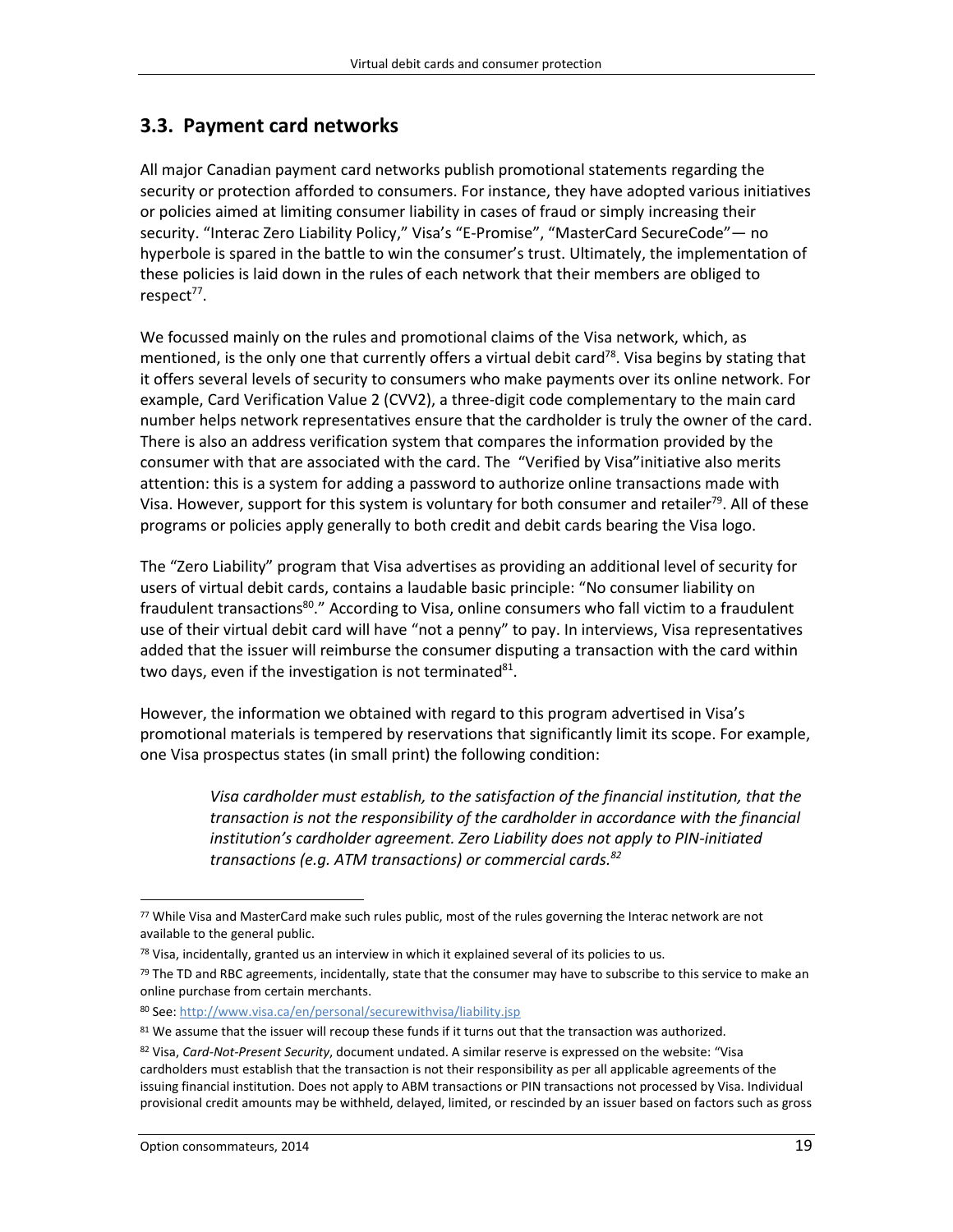Thus, to benefit from this program, the consumer must show his bank that he is not responsible for the transaction under the terms of the contract. In other words, if these representations are to be believed – and they also need to be clarified – the provisions of the cardholder agreement will have major importance in the event that the consumer is a victim of fraud.

Another of the protective measures promoted by Visa is the policy it calls the "E-Promise." According to the information provided by Visa, this policy allows consumers who make remote purchases with their Visa card to request a refund from the issuer when a merchant with whom he has attempted to cancel a purchase proves intractable. It is, in short, a chargeback commitment, which is already included in several provincial laws for remote purchases paid by credit card - but not for debit cards (see also Section 4.4). According to Visa, application of the "E-Promise" policy is limited to cancellations made in accordance with the merchant's own exchange and refund policy, or when the consumer received the wrong item by mail or simply did not receive the item<sup>83</sup>. While these reservations are less important than in the "Zero Liability" program, it should be noted that Visa's "E-Promise" policy contains the proviso that "any refund may be subject to conditions<sup>84</sup>" which mostly leaves the consumer in the dark.

For consumers wishing to avail themselves of the "Zero Liability" or "E-Promise" policies, the devil is truly in the lack of details about the applicable conditions for benefitting from the advertised coverage. Beyond a few brief assertions, we found no specific terms that consumers could invoke. In the best case scenario, they are simply redirected to their cardholder agreement<sup>85</sup>.

These programs derive quite simply from the Visa network protocols that govern its relationships with its members. These protocols are set forth in a bulky document over a thousand pages long entitled *Visa International Operating Regulations*<sup>86</sup>. In fact, it was right in the middle of this document crammed full of technical standards, that we found provisions to the effect that the cardholder will not have to pay out any money for transactions for which he can demonstrate, to the satisfaction of the issuer, that he is not responsible – all, once more, subject to the terms of his cardholder agreement<sup>87</sup>. In this regard, the statements made by Visa cited above are consistent with the content of the rules for joining the network, which however remain highly laconic and accord wide discretion to the issuer in settling contentious issues with consumers<sup>88</sup>.

 $\overline{a}$ 

negligence or fraud, delay in reporting unauthorized use, investigation and verification of claim, and account standing and history " See[: http://www.visa.ca/en/personal/securewithvisa/liability.jsp](http://www.visa.ca/en/personal/securewithvisa/liability.jsp)

<sup>83</sup> See[: http://www.visa.ca/en/personal/securewithvisa/epromise.jsp](http://www.visa.ca/en/personal/securewithvisa/epromise.jsp)

<sup>84</sup> *Id.*

 $85$  For example and as previously mentioned, Visa refers to the terms of the cardholder agreement in the case of the "Zero Liability" program[. http://www.visa.ca/en/personal/securewithvisa/liability.jsp](http://www.visa.ca/en/personal/securewithvisa/liability.jsp)

<sup>86</sup> Visa, *Visa International Operating Regulations*, October 15, 2013. On pp. 49 and 59-60, it states that at the international level, these rules also apply to national courts (including Canada).

<sup>87</sup> *Id*., p. 170, the clauses: "Limitation of Cardholder Liability – Canada Region" and "Limitation of Cardholder Liability for Unauthorized Transactions – Canada Region"

<sup>88</sup> The regulations we found are contained in two short paragraphs, very similar to the representations in the Visa promotions. Interestingly, there is a stipulation to the effect that any advertising or representation concerning the "Zero Liability" policy must state that cardholders are responsible for protecting their PIN, and that this statement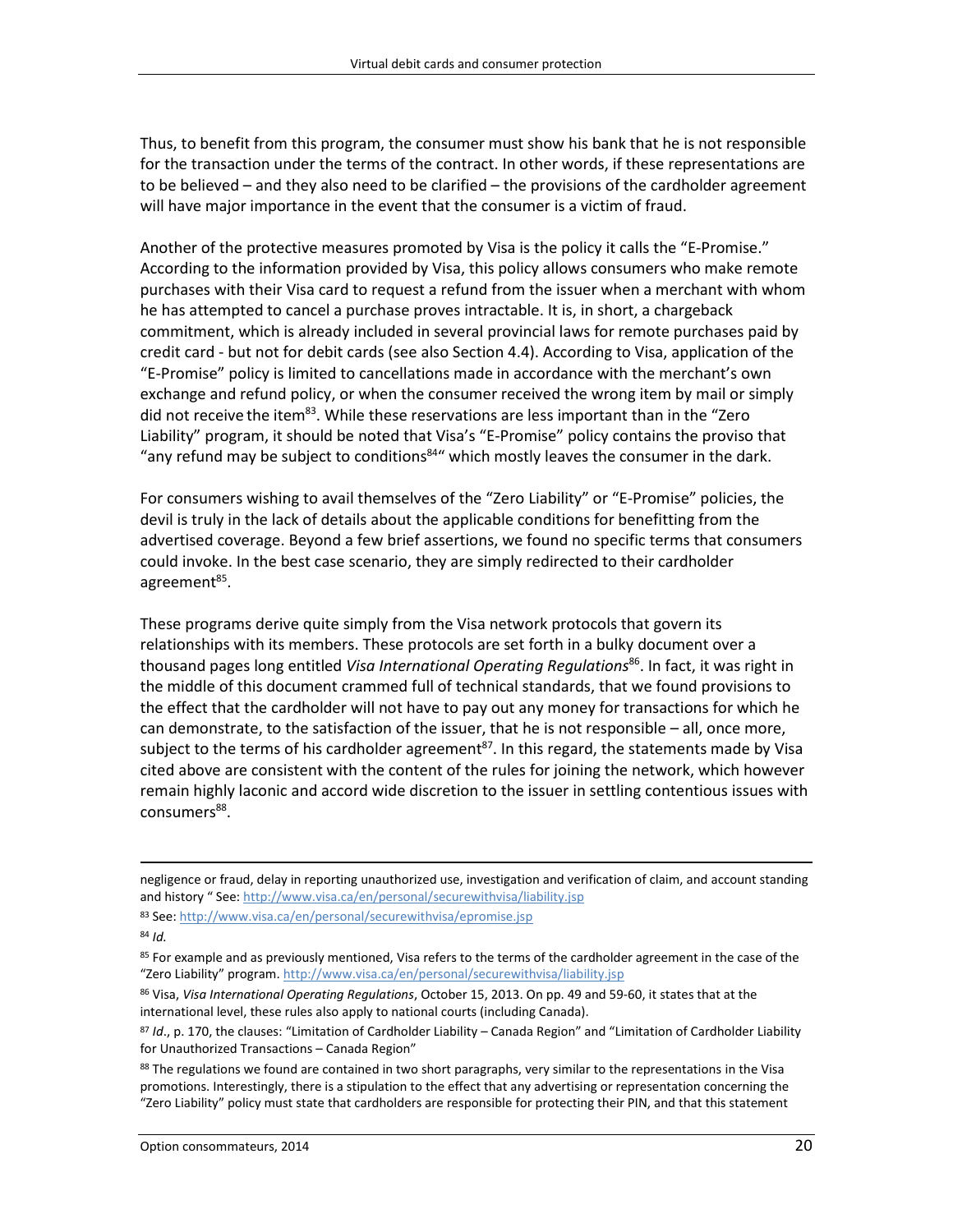We noted the same match between the rules and Visa's assertions about its "E-Promise"<sup>89</sup> policy. Indeed, in the midst of very technical<sup>90</sup> provisions clearly not intended to be read by consumers, it stipulates, among other things, that the issuer must make a chargeback if the cardholder does not receive the goods ordered or if the product received is not consistent with the description given, provided that the cardholder has first attempted to resolve the dispute directly with the retailer<sup>91</sup>. There are, however, some exceptions to this obligation, such as when the quality of the product or service supplied is contested<sup>92</sup>.

While Visa's efforts to protect the consumer should be commended, the possibility for the general public to invoke before a court of law the policies and programs it advertises seems tenuous. In fact, the situation here is similar to that prevailing with regard to the CPA rules (see Section 3.2), namely that consumers are third parties in the contractual arrangement governing relations between network members. Visa's regulations also explicitly stipulate:

*The Operating Regulations do not constitute a third-party beneficiary contract as to any entity or person, nor do they constitute a contract, promise or representation, or confer any rights, privileges, or claims of any kind as to any third parties<sup>93</sup>*»

Everything suggests that these rules should be incorporated within the cardholder agreement to be directly enforceable by the consumer against the issuer. However, as we shall see later, virtual debit cardholder agreements are rather conservative on these issues; for example, the possibility of chargeback is only mentioned in passing (see Section 4.4). By the admission of the FCAC, which addresses these initiatives as they apply to credit cards, "This type of policy is not usually listed in a credit card agreement since it is a public commitment, not a legal requirement<sup>94</sup>."

One is left wondering about the legal status of the assertions made by Visa and the public commitments of the issuers on these policies - "Zero Liability" and "E-Promise" figure among the public commitments made by the three banks that issue virtual debit cards <sup>95</sup>. In fact, if consumers find it impossible to invoke the rules of the Visa network on a contractual basis, they might attempt to assert their rights by citing the promotional representations that Visa made to them.

must be incorporated within the text and not in a footnote. See: *Id*., p. 171, Clause "Advertising for the Zero Liability Program – Canada Region*"*

 $\overline{a}$ 

<sup>93</sup> *Id*., pp. 49 and 58

<sup>89</sup> "*E-promesse*" in French

<sup>90</sup> The whole is expressed in "Reason Codes," in very technical language, and extends over several difficult-tounderstand pages. Very unusual reading for someone wanting to know the rights of consumers!

<sup>91</sup> Visa, *Visa International Operating Regulations*, October 15, 2013, pp. 710-728

 $92$  Note that a minimum purchase amount is required to ensure that the consumer is entitled to chargeback; these amounts range from\$10 to \$25 depending on the type of transaction. See Id. 717 and 728

<sup>94</sup> FCAC, Credit card fraud: Your rights and responsibilities, [online] [http:/www.fcac](http://www.fcac-acfc.gc.ca/Eng/forConsumers/topics/yourRights/Pages/CreditCa-Fraudepa.aspx)[acfc.gc.ca/Eng/forConsumers/topics/yourRights/Pages/CreditCa-Fraudepa.aspx](http://www.fcac-acfc.gc.ca/Eng/forConsumers/topics/yourRights/Pages/CreditCa-Fraudepa.aspx)

<sup>95</sup> We found these public commitments on the Internet. RBC[: http://www.rbc.com/voluntary-codes-public](http://www.rbc.com/voluntary-codes-public-commitments.html)[commitments.html;](http://www.rbc.com/voluntary-codes-public-commitments.html) TD : [http://www.td.com/francais/services-ala-clientele/code.jsp;](http://www.td.com/francais/services-ala-clientele/code.jsp) CIBC : <https://www.cibc.com/ca/cibc-and-you/to-our-customers/service-commitment/voluntary-codes.html>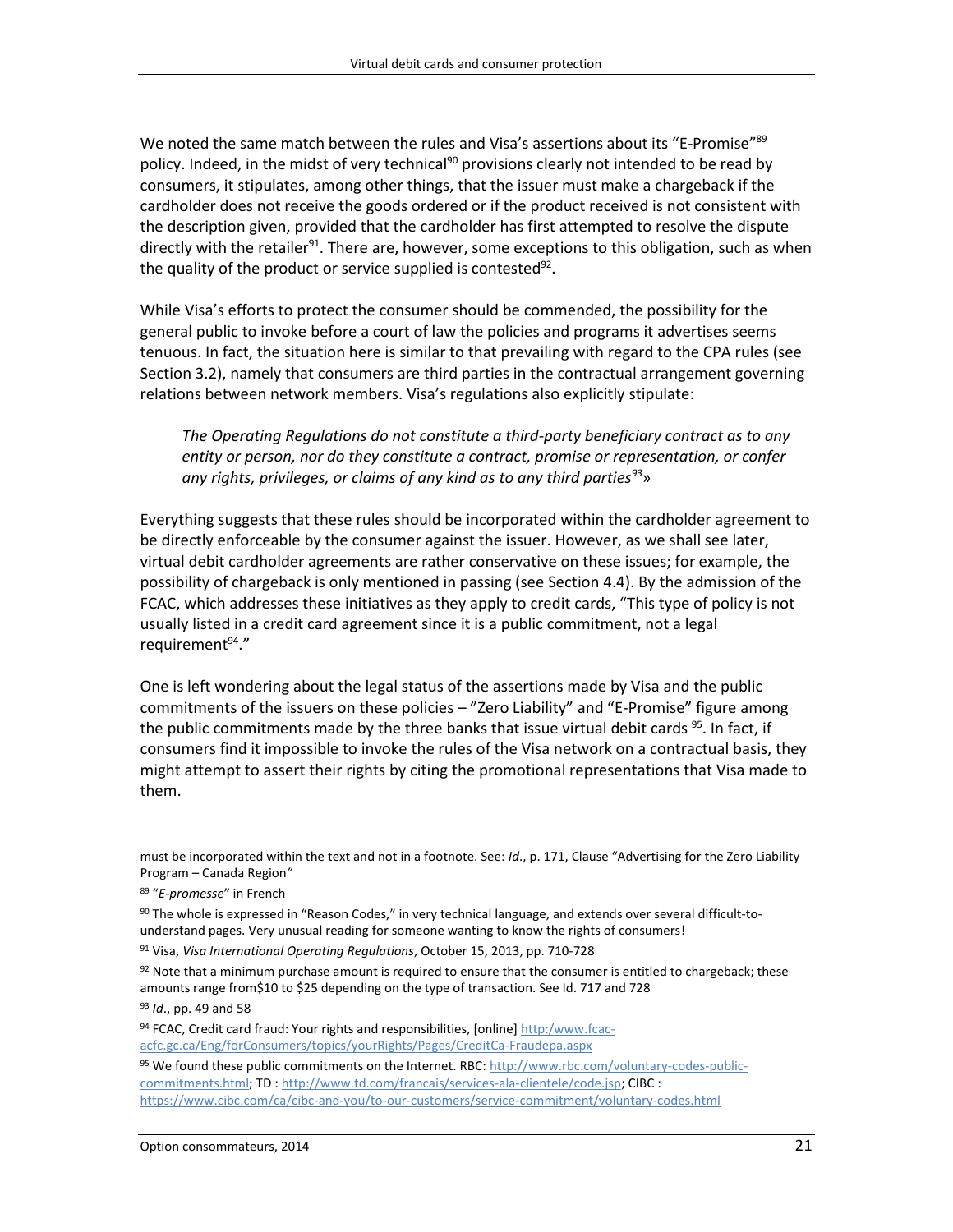### <span id="page-21-0"></span>**3.4. Voluntary codes**

In the absence of binding rules governing debit cards, the Canadian authorities have supported the adoption of voluntary codes. Such an approach, which has failed to rouse the enthusiasm of consumer associations, was chosen primarily due to the constitutional difficulties involved in the legislative approach<sup>96</sup>. Various voluntary commitments have been adopted in recent years and are overseen by the FCAC<sup>97</sup>.

The *Canadian Code of Practice for Consumer Debit Card Services* (hereinafter "*Code of Practice"*), a voluntary, non-compellable code, is indispensable in debit card matters. Endorsed by seven organizations<sup>98</sup>, including the Association of Canadian Bankers<sup>99</sup>, this code was developed in 1992 and has been updated several times, the latest revision being in 2004<sup>100</sup>. The code sets forth a number of standards – often undemanding for issuers – governing the issue, use and settlement of disputes relating to debit cards.

The Code of Practice first of all asks the issuer of the card<sup>101</sup> to satisfy certain requirements when the card is issued. It must inform the consumer about, among other things, how to avoid unauthorized use of his or her card<sup>102</sup> and the extent of the losses that could result from such use $103$ . He must also submit to the consumer a copy of the agreement governing the use of the card, either when it is issued, or requested<sup>104</sup>. This document must include certain topics of information<sup>105</sup> and be written in plain language<sup>106</sup>. In the event that the terms are modified, the consumer will be informed<sup>107</sup>. Similarly, the transaction records and periodic statements must

l

<sup>96</sup> Jacques St Amant, *La triste histoire d'un code condamné : les déboires de la mise en oeuvre du Code de pratique des services de cartes de débit*; report presented to Industry Canada's Office of Consumer Affairs by Option consommateurs, 2005, p. 24-25

<sup>97</sup> *Financial Consumer Agency of Canada Act,* S.C. 2001, c. 9, s. 3 (2) c)

<sup>98</sup> These organizations are listed in Section 8 of the *Code*: the Canadian Payments Association, the Canadian Bankers Association, Credit Union Central of Canada, Fédération des caisses Desjardins du Québec, Retail Council of Canada, Canadian Federation of Independent Businesses, Consumers' Association of Canada.

<sup>99</sup> Note that the banks themselves have not endorsed the *Code*: they seem to have ceded this role to the Canadian Bankers Association. Note also, however, that the debit agreements studied state that they adhere to the *Code;* see Section 4.1.

<sup>100</sup> Electronic Funds Transfer Working Group, *Canadian Code of Practice for Consumer Debit Card Services,* revised 2004, Financial Consumer Agency of Canada, 1992 (hereinafter *"Code of Practice*")

<sup>101</sup> The *Code* distinguishes the issuer of the PIN (personal identification number) from the issuer of the card, but in fact it is the same organization that issues both the card and PIN. According to St Amant, this distinction stems from the fact that at the time the Code was written, these two practices could be performed by different entities, see: Jacques St Amant, *La triste histoire d'un code condamné : les déboires de la mise en oeuvre du Code de pratique des services de cartes de débit*; report presented to Industry Canada's Office of Consumer Affairs by Option consommateurs, 2005, p. 20.

<sup>102</sup> *Code of Practice,* para. 2 (2) b). For example, by avoiding certain combinations when choosing a PIN.

<sup>103</sup> *Id*., paras. 2 (2) and (3)

<sup>104</sup> *d*., paras.2 (3) c) and 3 (2)

<sup>105</sup> *Id*., para.3 (3). These headings are "Definitions; Dispute Resolution; Liability; Lost or Stolen Card; PIN Confidentiality; Service Charges; and Termination of This Agreement" or equivalent.

<sup>106</sup> *Id*., para.3 (1)

<sup>107</sup> *Id*., para.3 (4)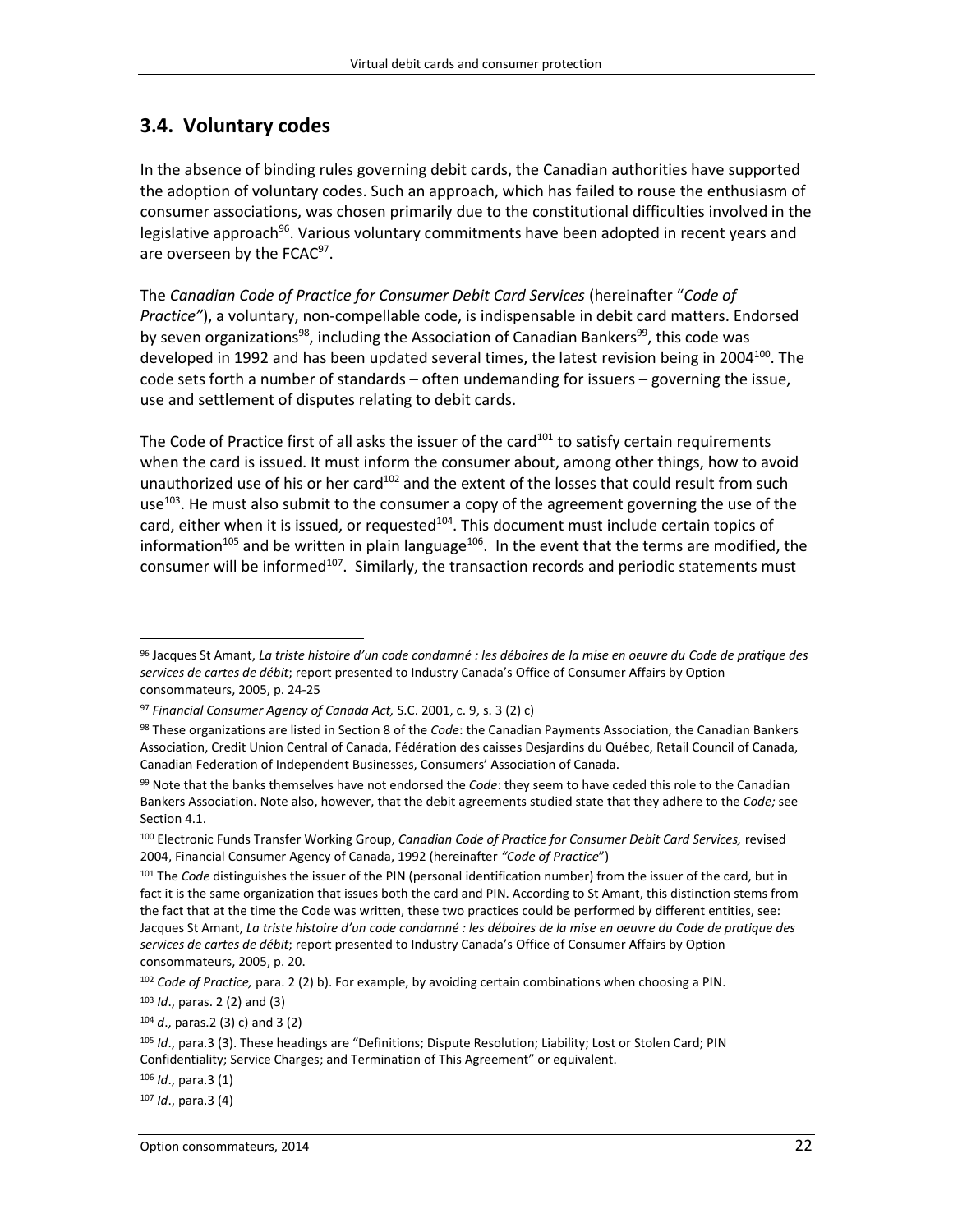contain mandatory information about debit card transactions<sup>108</sup>. The Code also provides a process for resolving disputes over transactions performed with a debit card<sup>109</sup>.

The keystone of the *Code of Practice* is to be found in Section 5, which deals with the apportionment of liability when the consumer is a victim of unauthorized use of his card. The importance of this section was underscored in 2002 with the addition to the code of Appendix A, which was included to provide a more detailed interpretation framework.

First, the *Code of Practice* stipulates that the consumer is responsible for any use of his card he authorizes<sup>110</sup> and any errors he commits<sup>111</sup>. Similarly, when the consumer contributes to an unauthorized use of his card<sup>112</sup>, he must bear the losses up to the amount that can be debited from his account<sup>113</sup>. Such contributory behaviour may consist of a "voluntary" disclosure of the PIN, for example by writing it down close to the card in a poorly disguised form<sup>114</sup>, or by omitting to notify the issuer within a reasonable time of the loss, theft, misuse or the possibility that someone knows his NIP<sup>115</sup>. It follows that, to make sure that he is not liable for unauthorized use of his card, the consumer must notify the issuer promptly of the loss or theft of the card. He must likewise avoid exposing his NIP carelessly<sup>116</sup>.

The Code of Practice further states that the consumer is not responsible for losses incurred when the unauthorized use is the result of circumstances beyond his control<sup>117</sup>. The way that this highly laudable principle is phrased poses potential problems for the consumer, however, since it lists three examples that seem to limit the circumstances in which such situations may arise: technical malfunctions of the payment system, unauthorized use in cases when the bank knew (or should have known) that the security of the card was compromised, or unauthorized use resulting from an "involuntary" contribution by the consumer (as opposed to a "voluntary contribution" as we saw above). On the other hand, it does not explicitly mention cases in which the consumer is a victim of theft of the card and an unauthorized withdrawal is made from his account before he discovers the theft. However, the combined reading of Section 5 and Appendix A, which states that consumers are not liable for any losses in the event of fraud or

<sup>108</sup> *Id*., para.4 (1)

<sup>109</sup> *Id*., ss. 6 et 7

<sup>110</sup> *Id*., para.5 (1). According to Appendix A, an authorized transaction is any transaction in which the consumer has not been a victim of *"*trickery, force, intimidation or theft."

<sup>111</sup> *Id*., para.5 (2). For example, and according to Appendix A, consumers can be held responsible for inputting errors at ATMs, provided that the instructions or messages on the device are in plain language.

 $112$  The contribution referred to here can only be voluntary, since under para. 5 (3) c), consumers are exempt from liability in cases of "involuntary" contribution.

<sup>113</sup> *Id.,* para.5 (4). This could therefore include an amount exceeding the balance of the consumer's account, for example, if he has a line of credit. See also Section 4.3

<sup>114</sup> Appendix A also mentions, for example, that the fact of using a PIN consisting of a combination of one's name, telephone number, date of birth, address or social insurance number may be considered voluntary disclosure. However, the fact of using the same PIN on multiple cards does not constitute such disclosure.

<sup>115</sup> *Id* para.5 (5). According to Appendix A, a reasonable time is "*as soon as the cardholder becomes aware of the loss or disclosure.*"

<sup>116</sup> Jacques St Amant, *La triste histoire d'un code condamné : les déboires de la mise en oeuvre du Code de pratique des services de cartes de débit*; report presented to Industry Canada's Office of Consumer Affairs by Option consommateurs, 2005, p. 28-29

<sup>117</sup> *Code of Practice*, para.5 (3)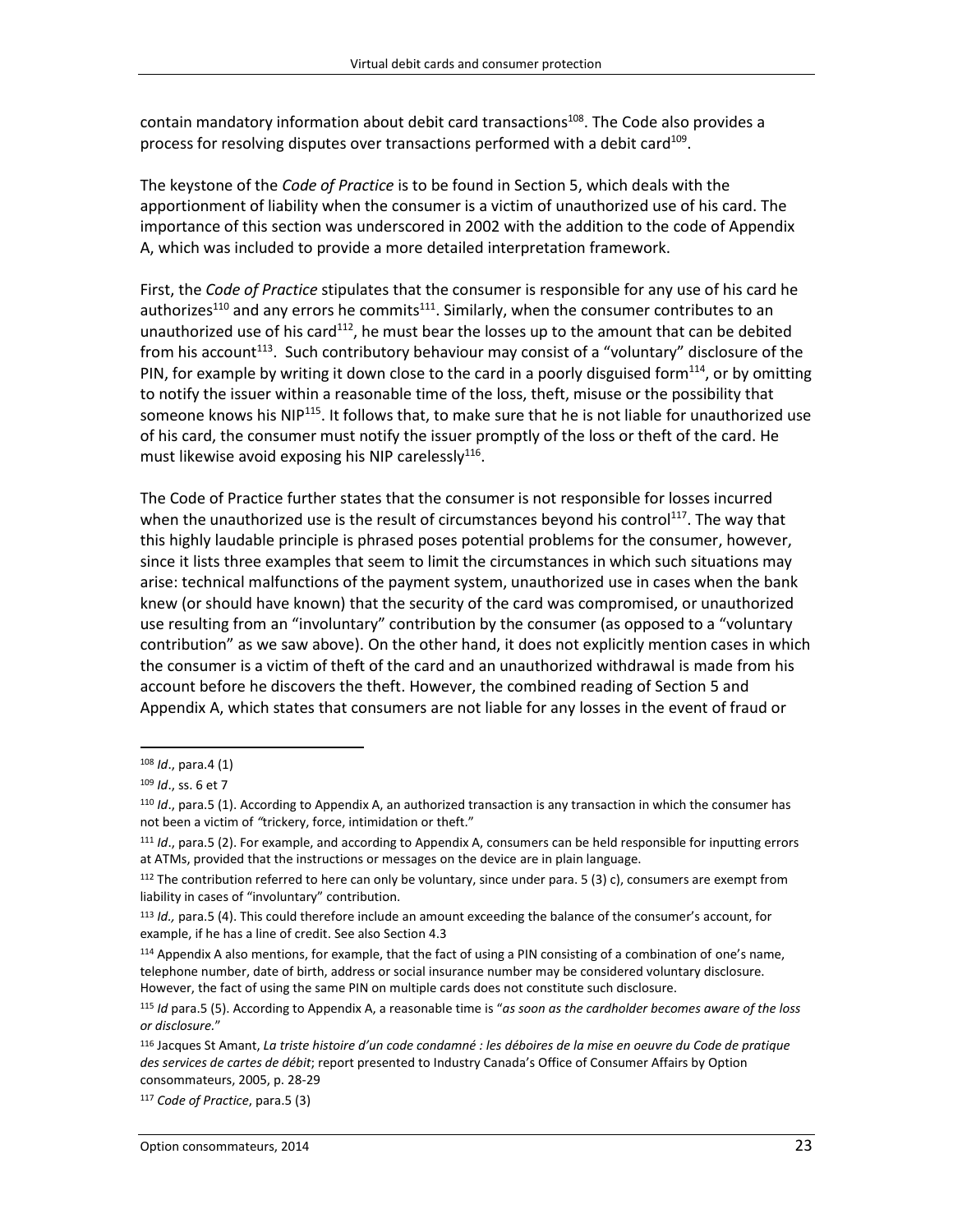theft if they report the incident "promptly" to the issuer, suggests that they will not be held responsible – given that the *Code* should be respected in its entirety in deciding the situation<sup>118</sup>.

Indeed, there is little chance of seeing the *Code of Practice*, in its current form, being applied to a PIN-less operation performed by virtual debit card. First, of course, because it is a voluntary framework that must at the very least be incorporated in some way within a cardholder agreement if it is to be compellable<sup>119</sup>. But most of all because, mandatory or not, the *Code* has not been revised since 2004 and even today, applies only to PIN-authorized debit transactions<sup>120</sup>. In other words, not only does it not apply to virtual debit operations but also to any PIN-less operation such as contactless payments. Note, however, as we shall see later, that the cardholder agreements for the CIBC and TD, in which Interac and Visa coexist on the same card, state that they adhere to the *Code* in practice. These agreements, which essentially state the same rules irrespective of the network through which the operation is performed, contain stipulations with an unmistakable family resemblance to the *Code of Practice*, even though their provisions are occasionally more generous toward the bank (see Section 4).

It also needs to be pointed out that the *Code of Practice* is not the only normative instrument devoid of binding force that attempts to address virtual debit operations. The same is true of the *Canadian Code of Practice for Consumer Protection in Electronic Commerce*<sup>121</sup>, which contains a number of principles that might provide some inspiration for online merchants with regard to payment instruments. For example, it proposes that the online merchant should inform the consumer, prior to an electronic transaction, about the payment mechanisms that are available and the additional fees or discounts applicable to each<sup>122</sup>. However, it must be borne in mind that this is just a non-binding statement of best practices for merchants.

l

<sup>&</sup>lt;sup>118</sup> While such a situation is clearly beyond the consumer's control, Option consommateurs noted in 2005 that some debit card agreements were written in such a way that the responsibility nonetheless fell to the consumer. See: Jacques St Amant, *La triste histoire d'un code condamné : les déboires de la mise en oeuvre du Code de pratique des services de cartes de débit*; report presented to Industry Canada's Office of Consumer Affairs by Option consommateurs, 2005, p. 27.

<sup>119</sup> Jacques St-Amant, however, puts forward some interesting legal hypotheses in the hope of making the *Code* more binding, including arguing that its provisions could constitute a usage in the banking sector, which could be incident in the content of the cardholder agreement. See: Jacques St Amant, *La triste histoire d'un code condamné : les déboires de la mise en oeuvre du Code de pratique des services de cartes de débit*; report presented to Industry Canada's Office of Consumer Affairs by Option consommateurs, 2005, p. 26. See also: Marc Lacoursière, "Propositions de réforme pour une protection des titulaires de cartes de débit victimes de transferts de fonds non autorisés," (2009) 54 *McGill Law Review* 91, p. 93.

<sup>120</sup> *Code of Practice,* para.1 (4). In 2005, the Canadian Bankers Association nevertheless made public its commitment "to applying the principles and provisions of the *Canadian Code of Practice for Consumer Debit Card Services Debit Card Code* as applicable to online payment items in respect of customer deposit accounts." However, since this short memo was released well before the arrival of Visa and MasterCard in the Canadian debit card market and since in addition the reference was to CPA rules that are inapplicable to these commercial networks, it is clear that the intended reference was the Interac Online service. Given the non-binding nature of this statement, we did not consider it any further in our analysis. See: Canadian Bankers Association, *Online Payments*, 2005

<sup>121</sup> Working Group on Consumer Protection in E-commerce, *Canadian Code of Practice for Consumer Protection in Electronic Commerce, 2003* (hereinafter "*Electronic Commerce Code*"). This code is itself based on another voluntary document: Working Group on Electronic Commerce and Consumers, *Principles of Consumer Protection for Electronic Commerce: A Canadian Framework*, 1999, see[: http://www.ic.gc.ca/app/oca/crd/dcmnt.do?id=1006&lang=eng](http://www.ic.gc.ca/app/oca/crd/dcmnt.do?id=1006&lang=eng)

<sup>122</sup> *Electronic Commerce Code, s.* 1.5 c). There are also some other standards that are quite interesting with regard to payment instruments. For example, once the transaction has been concluded, the merchant must, as soon as possible, provide the consumer with a record of the transaction (s. 1.6). In addition, the merchant must apply effective controls to ensure the integrity and confidentiality of the payment and ensure that any third parties involved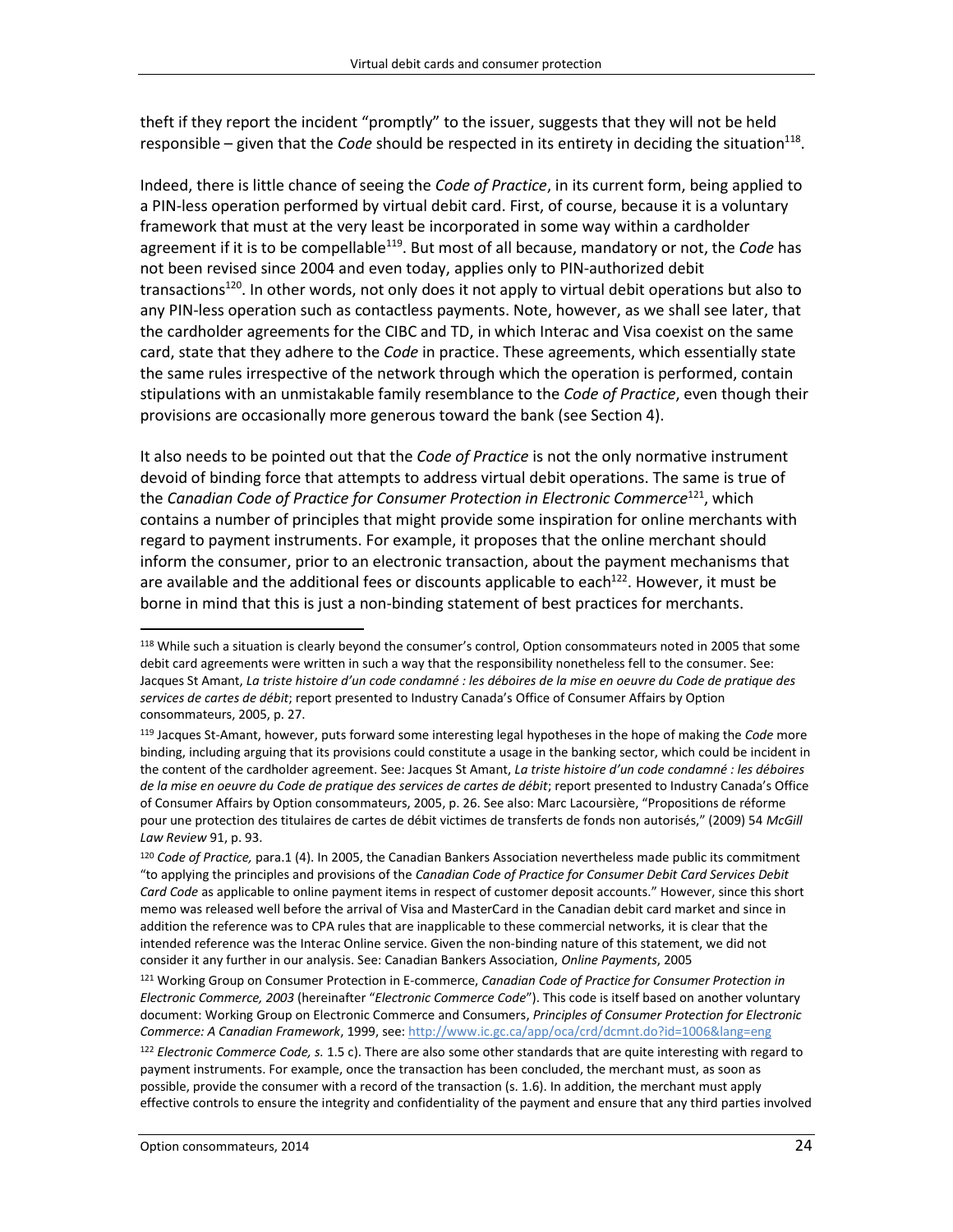In fact, the only so-called "voluntary" code that is fully complied with is the *Code of Conduct* cited above (Section 2). While designed primarily to regulate the relationships between the players in the payment card industry, some of its standards may incidentally be of interest for the protection of consumers. This is the case, in particular, with the possibility for the merchant to grant discounts depending on the mode of payment or the payment card network chosen by the consumer, provided that such discounts are clearly displayed at the point of sale<sup>123</sup>. Similarly, a premium credit or debit card for which the merchant is charged higher fees should only be issued to consumers who request it or give their consent to this effect $^{124}$ .

l

in the transaction (presumably the network, the acquirer or the issuer) meet these requirements. To do this, merchants are encouraged to disclose the security measures they use on their website, and to use certification services for the purpose of validation (Principle 5).

<sup>123</sup> *Code of Conduct,* s. 5

<sup>124</sup> *Id.*, s. 9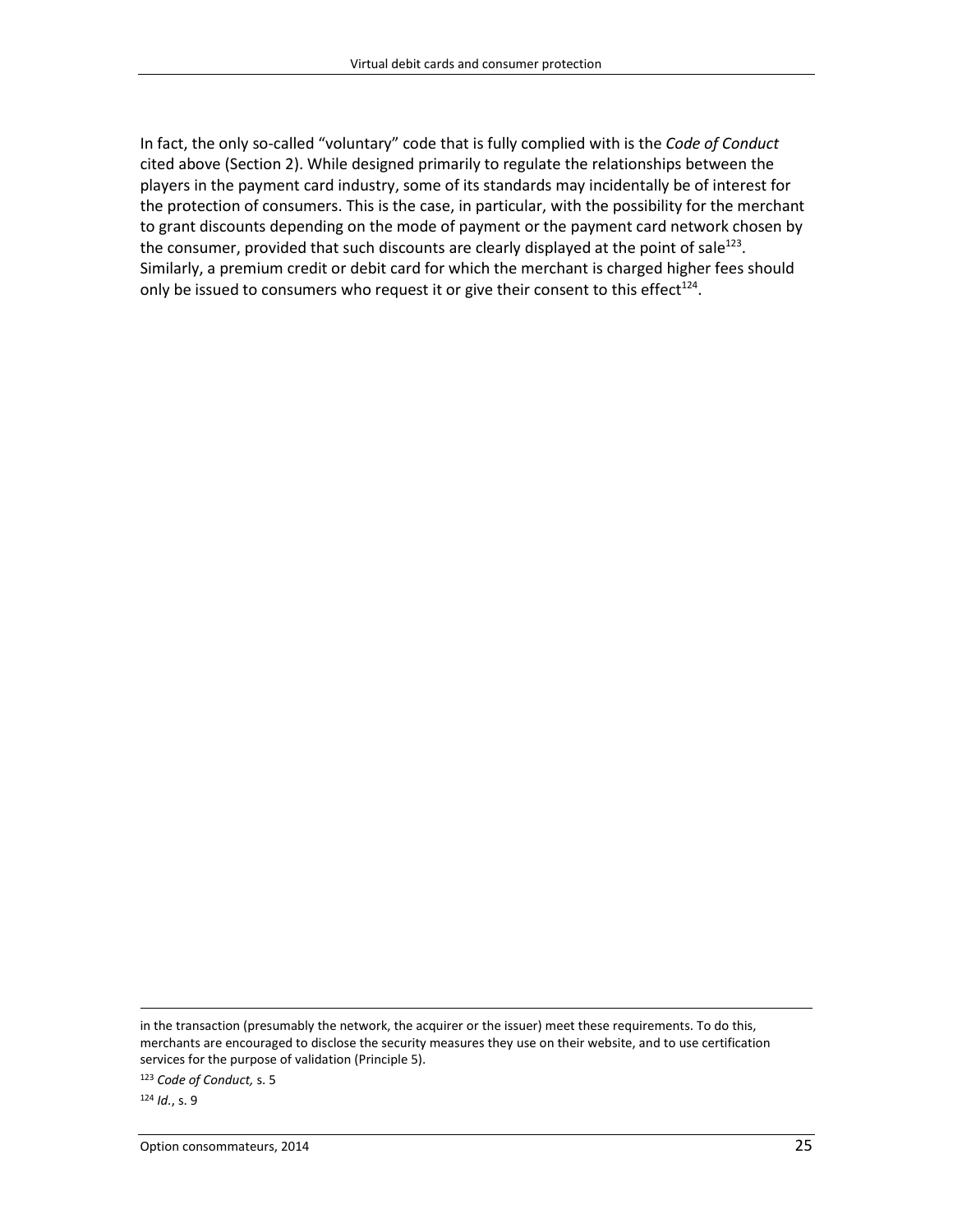## <span id="page-25-0"></span>**4. The cardholder agreement: the law of the parties**

There is one clear, inexorable conclusion: in the absence of a truly binding legal framework, it is the agreement entered into by the holder of a virtual debit card that will dictate solutions to disputes. To properly understand the rights and obligations of consumers who use such cards, it was imperative that these agreements be read and analyzed.

We first collected and analyzed the agreements governing the three virtual debit cards offered in Canada<sup>125</sup>. CIBC lays down the conditions that apply to the debit cards it issues in a document entitled "CIBC Cardholder Agreement" (hereinafter "CIBC Agreement"), which covers all the operations performed by both Visa and Interac<sup>126</sup>. The TD document we analyzed was entitled "Cardholder and Electronic Financial Services Terms and Conditions" (hereinafter the "TD Agreement")<sup>127</sup>. Like the CIBC agreement, it covers transactions on both networks. As for the RBC bank, the document analyzed was entitled "RBC Royal Bank® Virtual Visa Debit Agreement" (hereinafter "RBC Agreement"). Unlike its counterparts, this agreement obviously covers only virtual payment operations, given that the RBC card cannot be used via the Interac network, at point-of-sale terminals or at an ATM<sup>128</sup>.

In addition, we analyzed fifteen agreements for other types of payment cards in order to draw parallels between them: five regular debit card agreements, five credit card agreements and five prepaid card agreements. We first selected the cardholder agreements of the three banks issuing virtual debit cards: CIBC, TD and RBC $^{129}$ . To the agreements of these three banks, we added those of two other financial institutions: BMO and Desjardins<sup>130</sup>. Finally, since the CIBC and TD banks do not issue prepaid cards, we completed our sample by selecting prepaid card agreements issued by Citizens Bank of Canada and Peoples Trust<sup>131</sup>. We assigned a code to each document selected in order to facilitate retrieval, as follows:

<sup>&</sup>lt;sup>125</sup> All the agreements analyzed in this report are easy to locate on the Internet and were collected from that medium, taking care to ensure that the documents were as up to date as possible when they were analyzed.

<sup>126</sup> As we shall see later, there is little distinction between the obligations undertaken with different networks. Interestingly, Clause 7 of the CIBC agreement contains additional provisions for the "Advantage Plus Debit Card," which, as we have seen, is the virtual debit card offered by that bank.

<sup>127</sup> TD also refers to the "Financial Services Terms" as a source of obligations for the parties, but this document contains little information that is relevant to this analysis.

<sup>128</sup> The heading "WHAT THIS AGREEMENT COVERS" in the RBC agreement states that the document regulates "the terms under which you may use your Virtual Visa Debit Number." The reference here is to a "number" rather than a card, which is sometimes referred to as a "Reference Card" in the agreement.

<sup>129</sup> As mentioned previously, the regular CIBC and TD Bank debit card agreements also cover virtual operations. In other words, this sample contains both the CIBC and the Bank TD agreements. We do not consider this overlap problematic because it does not prevent drawing effective parallels between the various cards.

<sup>&</sup>lt;sup>130</sup> These financial institutions were selected both because of their economic importance in Canada and the availability of the payment card agreements they offer to consumers.

<sup>131</sup> Peoples Trust Company and Citizens Bank of Canada are financial institutions regulated under the *Bank Act*, which allows them to be members of the Visa and MasterCard payment networks and issue prepaid cards that are transacted over these networks. Few major Canadian financial institutions issue prepaid cards using the Visa or MasterCard payment networks: we found no such prepaid cards offered by Scotiabank, National Bank or Laurentian Bank. It was for this reason that we chose these smaller financial institutions.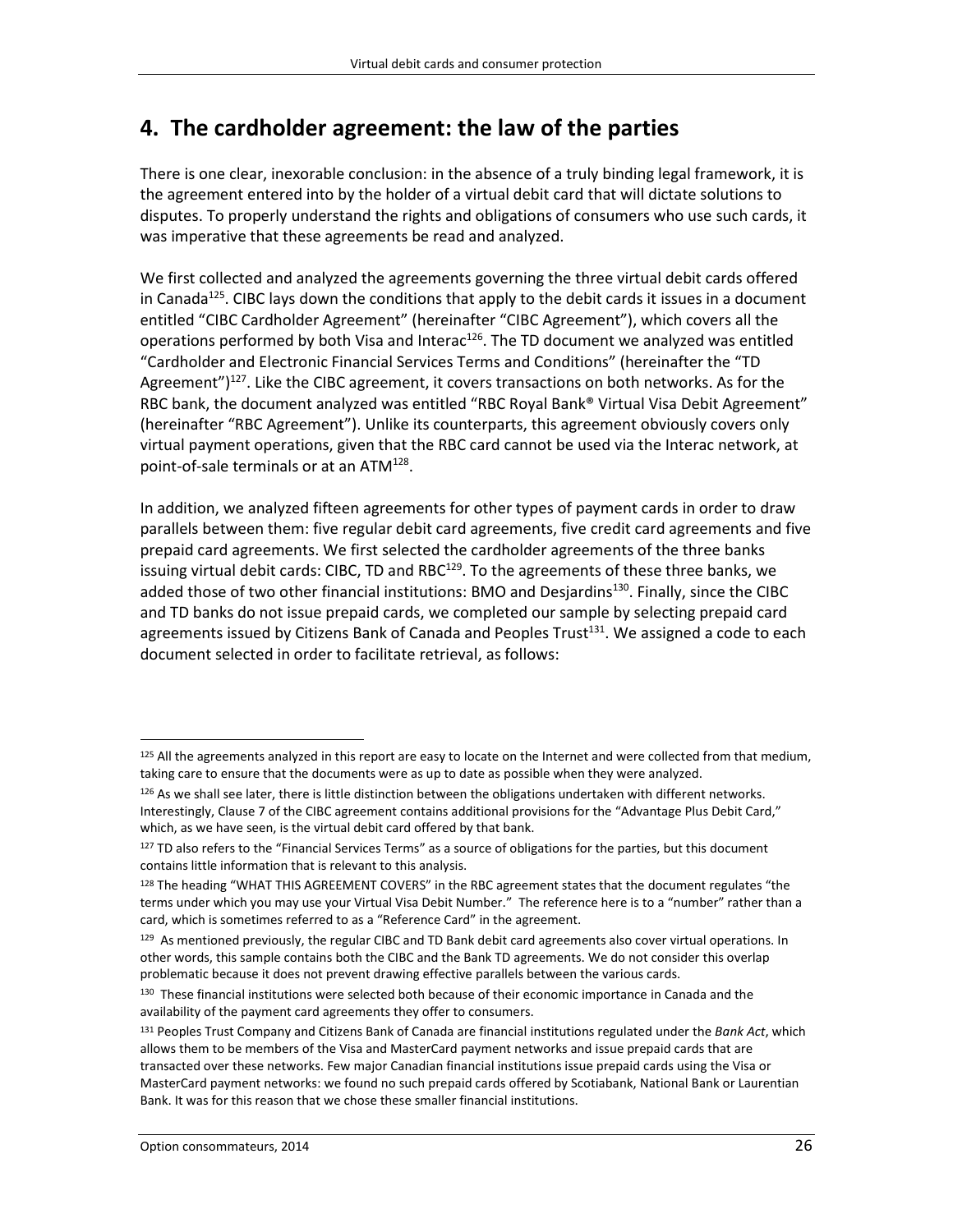|                   | <b>Standard debit card</b> | <b>Credit card</b> | <b>Prepaid card</b> |
|-------------------|----------------------------|--------------------|---------------------|
| <b>CIBC</b>       | D-CIBC                     | C-CIBC             |                     |
| <b>TD</b>         | D-TD                       | C-TD               |                     |
| <b>RBC</b>        | D-RBC                      | C-RBC              | P-RBC               |
| <b>BMO</b>        | D-BMO                      | C-BMO              | P-BMO               |
| <b>DESJARDINS</b> | D-DESJARDINS               | C-DESJARDINS       | P-DESJARDINS        |
| <b>CITIZENS</b>   |                            |                    | P-CITIZENS          |
| <b>PEOPLES</b>    |                            |                    | <b>P-PEOPLES</b>    |

The codes listed in this table are used in the footnotes to refer to these agreements.

All the cards covered by these five agreements, except one<sup>132</sup> are used at PIN-authorized points of sale. Although they permit both point-of-sale and online operations $133$ , we soon discovered that the contractual provisions that govern them are equivalent *mutatis mutandis* to those found in virtual debit card agreements. Given this similarity, the legal analysis we offer here focuses on the three types of virtual debit card agreement we have identified, drawing parallels with other types of payment card only when relevant.

### <span id="page-26-0"></span>**4.1. The rules of the game**

The rules governing the operation of virtual debit cards are identical, without exception, to those for regular debit cards. For instance, the consumer may be required to activate the card in order to use it; such activation constitutes the consumer's consent to the terms of the agreement $^{134}$ .

The fees charged for the use of a virtual debit card do not vary depending on the type of operation performed, regardless of whether the consumer uses the card at a point of sale or over the Internet<sup>135</sup>. Generally, the monthly account fee covers a certain number of free transactions; beyond this limit, the consumer must pay a fee for each transaction made. One notable exception is that transactions made with the RBC card are not included in the monthly transaction limits that apply to the cardholder's account<sup>136</sup>.

Since the bank charges are usually much lower than those stipulated in prepaid card agreements<sup>137</sup> the virtual debit card should prove a much more economical payment option for

<sup>132</sup> Unlike other prepaid cards, which are reloadable, the RBC prepaid card is non-reloadable and does not use a PIN. 133 Except for regular debit cards, which cannot be used online.

<sup>134</sup> CIBC Agreement, preamble and Clause 5; TD Agreement, Clauses 2 and 3; RBC Agreement, heading "WHAT THIS AGREEMENT COVERS," "YOUR RIGHTS AND DUTIES AS A CUSTOMER USING VIRTUAL VISA DEBIT."

<sup>135</sup> CIBC Agreement, Clause 15; TD Agreement, Clause 13. The CIBC service charge makes no distinction between Visa and Interac transactions. See CIBC, Personal Account Service Fees 0289C-13 6291, December 8, 2013.

<sup>136</sup> RBC Agreement, heading "SERVICE CHARGES"

<sup>&</sup>lt;sup>137</sup> For example, we analyzed the Peoples Trust prepaid MasterCard agreement, which imposes a charge of \$0.50 per transaction, a fee of \$2 for each withdrawal from an ATM and a monthly fee of \$4.95, all in addition to charging between \$2 and \$3.95 in reloading fees. Note that the new *Prepaid Payment Products Regulations* SOR/2013-209, which were not in force at the time of drafting this report, might help reduce these costs.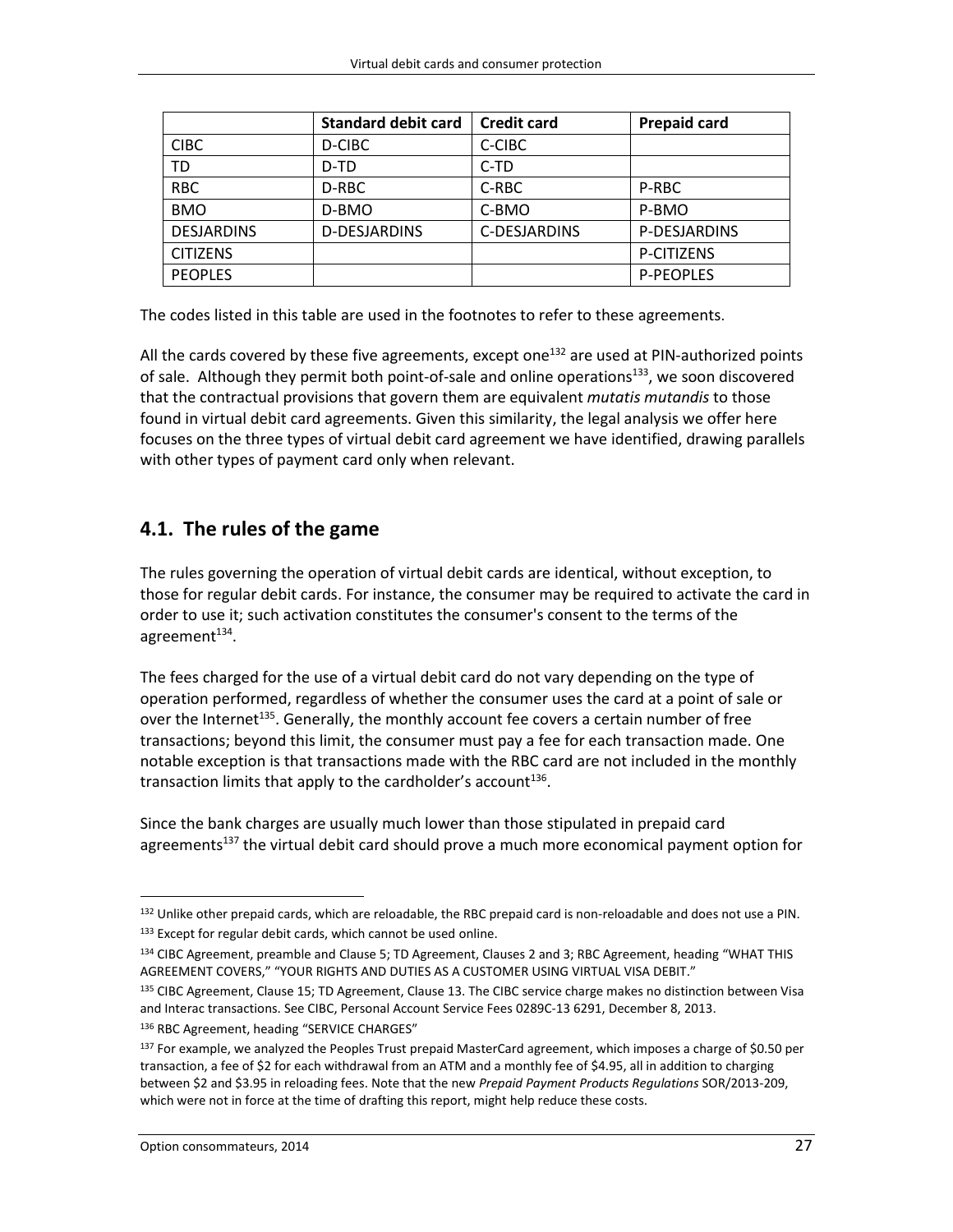consumers<sup>138</sup>. Credit cards, for which there is no user fee, remain competitive with virtual debit cards provided that the consumer pays the balance in full at the end of each period (to avoid applicable interest charges) and that the annual fee is not prohibitive.

The three virtual debit card agreements, despite their sometimes abstruse wording, mention the possibility of a variation between the amount initially authorized by the consumer and the amount ultimately charged to the consumer's account<sup>139</sup>. Such a situation may occur, for example, if the card is used to reserve a hotel room or if the price of an item is subject to fluctuation before the payment is settled.

As with all the standard cardholder agreements we analyzed, the CIBC and TD agreements explicitly state that their banks subscribe to the *Code of Practice*<sup>140</sup> . Since this code is voluntary (see Section 3.4), such an indication may give ammunition to consumers wishing to constrain its application, for example by invoking a clause external to the agreement $141$ . However, it must be remembered that this code applies only to PIN-authorized transactions, which means that in theory, no operation performed online via the Visa network is subject to it. Moreover, the RBC agreement that relates solely to virtual operations simply does not mention this code.

## <span id="page-27-0"></span>**4.2. Obligations for consumers, rights for banks**

In matters of security, the virtual debit card comes with a set of obligations for the consumer. These are usual obligations for all payment cards and do not vary significantly from one type of card to another<sup>142</sup>. In the agreements governing virtual debit cards, these obligations are equivalent, without exception, regardless of which network (Visa or Interac) is used to make the payment<sup>143</sup>.

First, all the agreements we analyzed require the consumer to take precautions to protect the card against unauthorized use and to preserve the confidentiality of the information associated with it, such as the PIN and the various other numbers on  $it^{144}$ . Although these agreements do not forbid writing this information down, they do, however, require that the card number be kept in a safe place<sup>145</sup>, that the PIN not be written down near the card itself<sup>146</sup> and that it be

<sup>138</sup> This was a very important aspect that consumers pointed out during the focus groups (see Section 5).

<sup>&</sup>lt;sup>139</sup> CIBC Agreement, Clauses 7 b) and e); TD Agreement, Clause 2; RBC Agreement, heading "VIRTUAL VISA DEBIT TRANSACTIONS"

<sup>140</sup> TD Agreement, Clause 20; CIBC Agreement, Clause 19

<sup>141</sup> An external clause is a clause that is not contained within a contract, but to which the contract refers and is applicable to the parties.

<sup>&</sup>lt;sup>142</sup> The only significant distinction, naturally, is the addition of a certain number of obligations for cards equipped with a PIN. For instance, the CIBC and TD agreements, which require consumers to enter their PIN when making a transaction via the Interac network, impose special obligations. For example, they must exercise caution in choosing their PIN (such as avoiding using a social insurance number as a PIN) or take reasonable precautions when entering the PIN in a terminal in order to ensure confidentiality.

<sup>143</sup> For example, Clause 2 of the TD Agreement states: "You may use your Card without the PIN for Interac Flash and Card Not Present Transactions at participating merchants. For those transactions, you will have the same rights and responsibilities as if you had used your Card and PIN."

<sup>144</sup> This also includes PIN protection for CIBC and TD cards that also use the Interac network 145 RBC Agreement, heading "PROTECTING YOUR VIRTUAL VISA DEBIT NUMBER."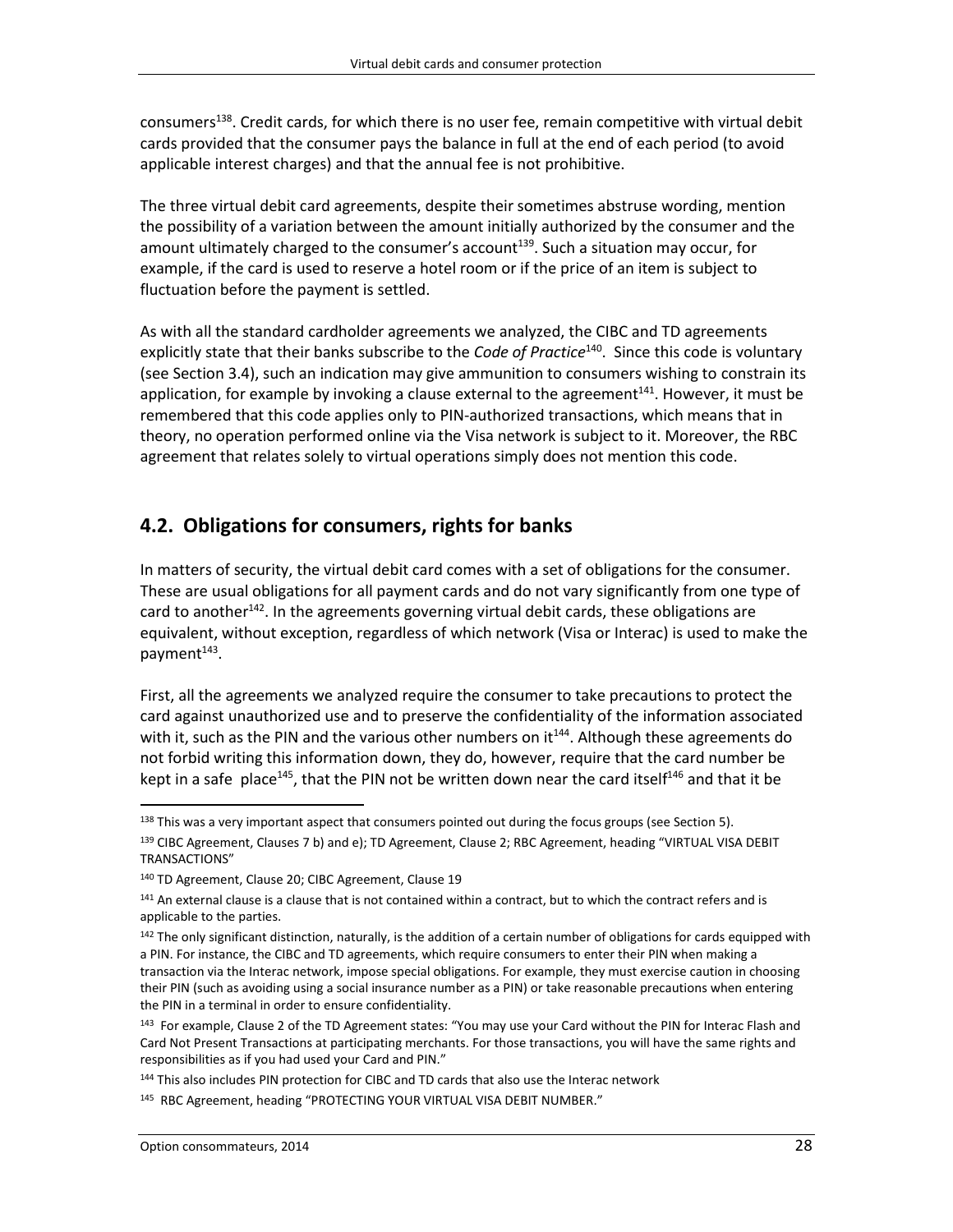disguised. Cardholders are also asked to exercise a measure of physical control over their card, for instance, knowing at all times where it is located<sup>147</sup> and not allowing others to use it<sup>148</sup>.

Consumers are required to check their statements regularly and contact the bank if they find irregularities<sup>149</sup>. They must also notify the bank when the card is lost or stolen, or simply if they suspect that the information on it has been compromised<sup>150</sup>. While CIBC allows consumers twenty-four hours to contact them after such situations are noted, RBC and TD Bank ask consumers to contact them immediately $151$ . In this regard, the banks impose more severe obligations than the *Code of Practice*, which suggests that notice be given within a "reasonable time $^{152}$ ."

Banks reserve numerous rights for themselves, including the power to change the contract unilaterally<sup>153</sup> and include general clauses releasing them from liability<sup>154</sup>. Similarly, the requirements they impose on themselves are not equivalent to those of the cardholder<sup>155</sup>. In essence, this is a veritable contract of adhesion; the terms that the consumer must agree to are non-negotiable and are most often for the benefit of the bank.

## <span id="page-28-0"></span>**4.3. Who's liable?**

Who has to bear the losses resulting from unauthorized use of the virtual debit card? The bank or the consumer? The agreements we analyzed answer this question, in some cases, with a considerable amount of gymnastics.

In the CIBC and TD agreements, apportionment of liability for unauthorized use of the card is similar to that set forth in the other debit agreements we studied, which are largely based on the precepts of the *Code of Practice* (see Section 3.4). First, consumers are responsible for all transactions they have authorized and for any inputting errors they make, such as entering the wrong amount in a terminal<sup>156</sup>. The banks, for their part, absorb all losses due to their own fault,

 $\overline{a}$ 

<sup>146</sup> CIBC Agreement, Clause 1; TD Agreement, Clause 5. CIBC specifies this obligation by asking the user not to keep, for example, their PIN in their wallet if that is where the card is kept, or not to record it on or near a telephone.

<sup>147</sup> RBC Agreement, heading "PROTECTING YOUR VIRTUAL VISA DEBIT NUMBER"

<sup>148</sup> RBC Agreement, heading "PROTECTING YOUR VIRTUAL VISA DEBIT NUMBER"; CIBC Agreement, Clause 2 149 RBC Agreement, heading "SETTING LIMITS"; CIBC Agreement, Clause 4

<sup>150</sup> TD Agreement, Clause 6; RBC Agreement "LOST OR STOLEN CLIENT CARD"; CIBC Agreement, Clause 3

<sup>151</sup> In this regard, the RBC and TD agreements seem to find their inspiration in the interpretation guide in the *Code of Practice*, which in para.5 (5) that deals with the reasonable notification period, asks consumers to notify the financial institution as soon as they become aware of the incident.

<sup>152</sup> *Code of Practice,* para.5 (5)

<sup>153</sup> CIBC Agreement, Clause 16; RBC Agreement, heading "CHANGES TO TERMS OF THIS AGREEMENT"; TD Agreement, Clause 11

<sup>154</sup> RBC Agreement, heading "PROBLEMS WITH MERCHANTS/LIMITATION ON OUR LIABILITIES"; TD Agreement, Clause 21; CIBC Agreement, Clause 17

<sup>155</sup> Marc Lacoursière, "Propositions de réforme pour une protection des titulaires de cartes de débit victimes de transferts de fonds non autorisés," (2009) 54 *McGill Law Review 91*, p. 114

<sup>156</sup> TD Agreement, Clause 7; CIBC Agreement, Clauses 4 a) and b)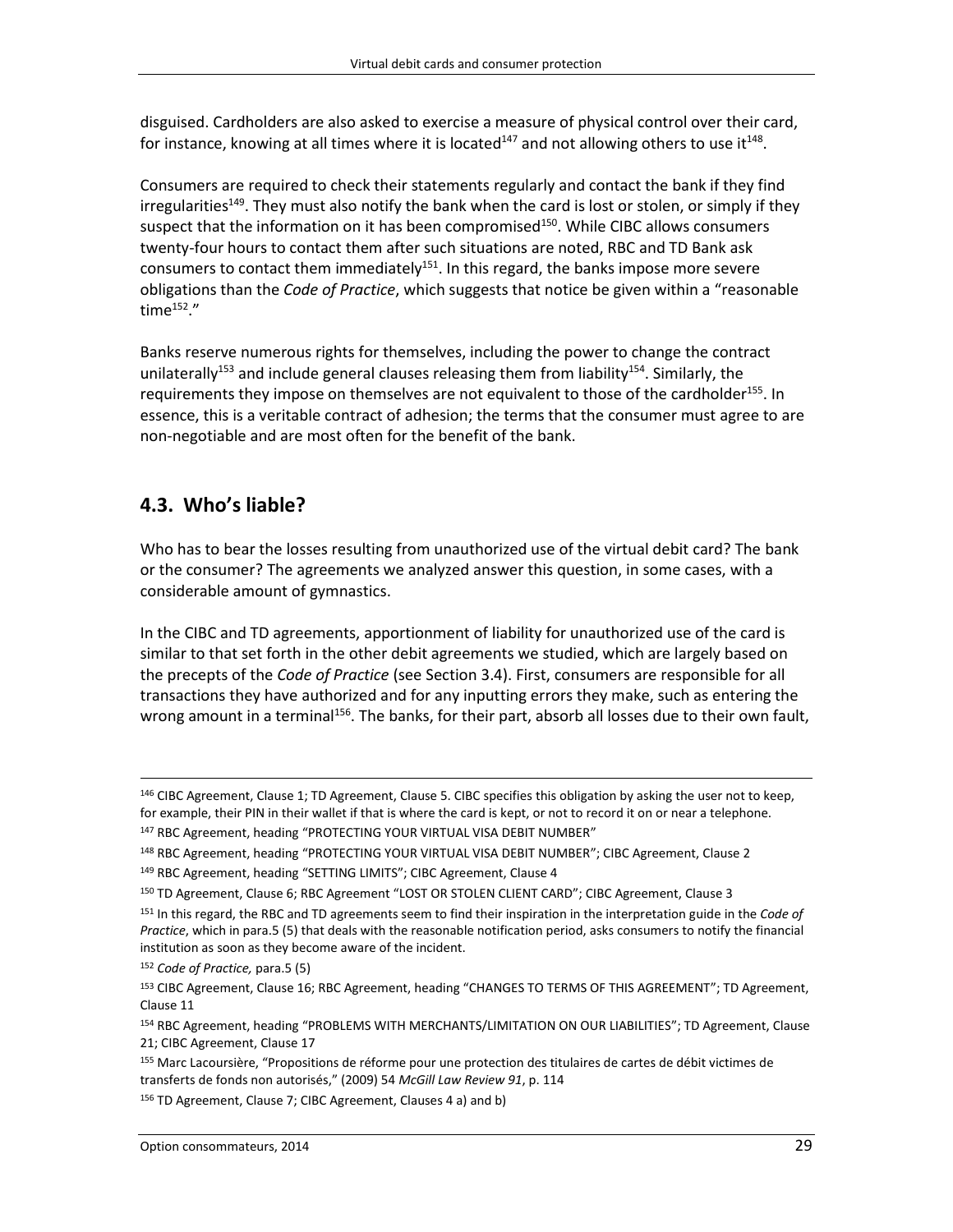such as those caused by technical problems or employee negligence<sup>157</sup>. Also, they agree to take responsibility for all unauthorized transactions that occur after the consumer has given notice of the loss or theft of the card, or of his suspicions in this regard<sup>158</sup>.

However, things are less clear when the consumer is an unwitting victim of card theft or skimming. In fact, the CIBC and TD Bank agreements set conditions for not holding consumers responsible for losses due to theft or fraud: they must report any unauthorized use promptly<sup>159</sup> and they should not have "contributed" to this unauthorized use<sup>160</sup>. However, this notion of "contribution" to unauthorized use allows the bank to blame a large number of actions (or inactions) on consumers – and therefore refuse to compensate them for a loss.

Essentially, any breach of the contractual obligations referred to previously (Section 4.2) may constitute "contribution." The CIBC agreement, for example, equates failure by the consumer to notify the bank within the required time that he suspects that his information is compromised, with contribution<sup>161</sup>. Non-compliance with the confidentiality of information associated with the card, such as its number, can also be enforceable against the consumer<sup>162</sup>. Hence, defrauded consumers can be blamed for many things, including failing to report all their "suspicions," for taking too long to contact the bank after the loss of a card, or, from the bank's point of view, for not adequately protecting the numbers associated with it.

In the CIBC and TD agreements, the rules of apportionment of liability apply indiscriminately to any type of transaction, whether online via Visa or at a point of sale via Interac. The CIBC agreement, however does contain a few lines that refer directly to the Visa "Zero Liability" policy (see Section 3.3), which seem to suggest that the issuer may be subject to greater obligations when the consumer uses this network:

> *Fraud Protection for Visa Network Transactions: The Visa Zero Liability program provides that, subject to all other terms and conditions of this Agreement, you are not liable for purchase Transactions made with the CIBC Advantage Debit Card which were processed through the Visa network or any other network Visa permits if your CIBC Advantage Debit Card is used fraudulently. For greater certainty, this protection does not apply to Bank Machine Transactions, or PIN-authorized Transactions not processed through the Visa network or any other network Visa permits.* 163

 $\overline{a}$ 

<sup>157</sup> TD Agreement, Clause 8; CIBC Agreement, Clause 4 e). Although the agreements contain general clauses releasing the issuers from liability, a coherent reading of the documents compels the conclusion that they cannot oppose these particular stipulations.

<sup>158</sup> TD Agreement, Clause 8; CIBC Agreement, Clause 4 e) iii)

<sup>159</sup> That is to say, once a suspicious transaction is brought to its attention. This is a much more stringent obligation than that stated in the U.S. law, which allows the consumer up to 48 hours (see Section 6).

<sup>160</sup> CIBC Agreement, Clause 4 e) iii); TD Agreement, Clause 7. Agreements also add the further condition that the consumer must "cooperate" with the bank in investigating the unauthorized use, an obligation which seems obvious as long as the cooperation required of the consumer is not excessive.

<sup>161</sup> CIBC Agreement, Clause 4 c) and Clause 3

<sup>162</sup> *Id*., Clause 4 c) and Clause 1

<sup>163</sup> CIBC Agreement, Clause 7 d)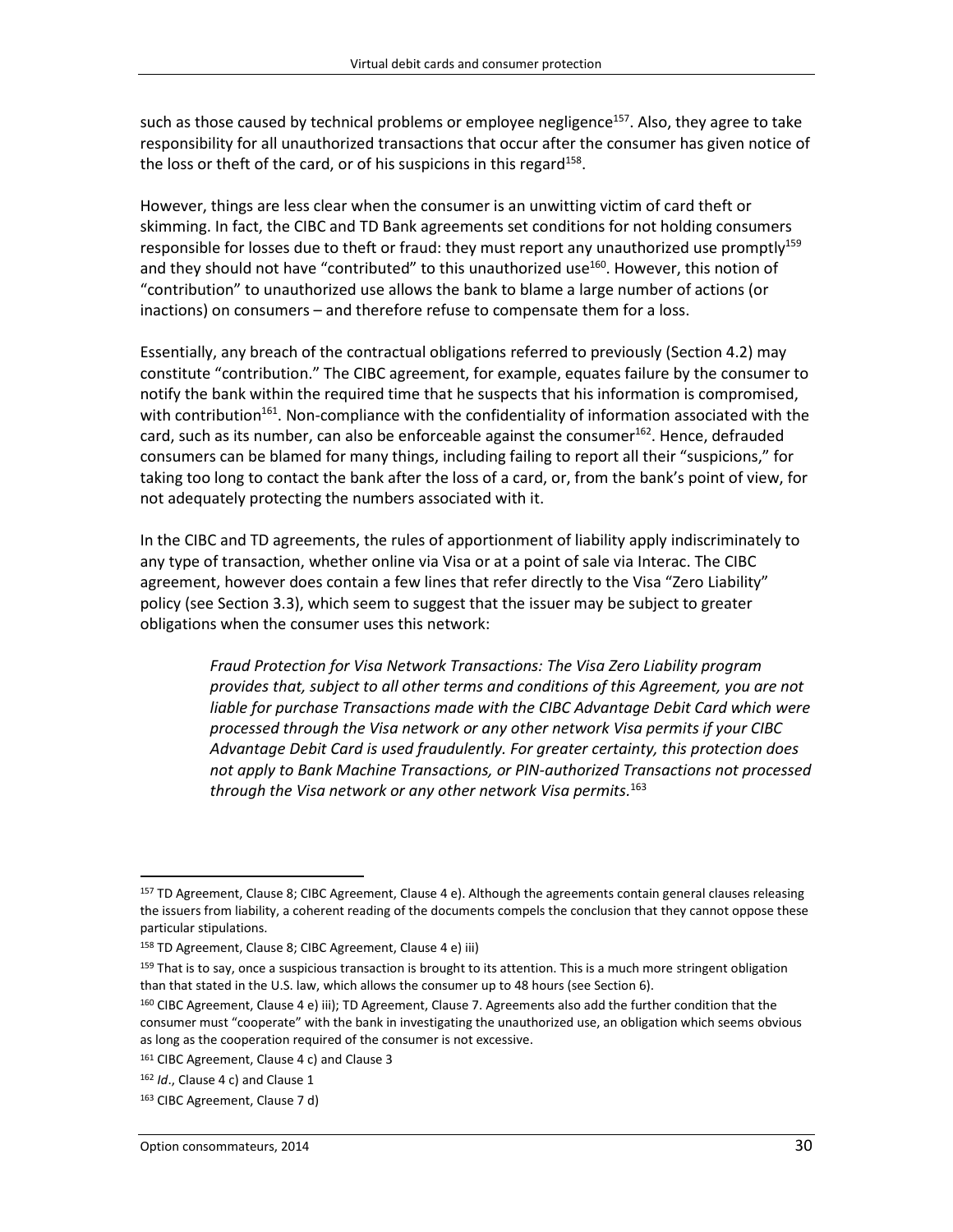However, in reading this dismal paragraph, it is difficult to comprehend how the consumer supposedly enjoys greater protection against fraud when making a virtual transaction. From the outset, we are told that the consumer's excluded liability is "subject to all other terms and conditions of this Agreement"; as a result, all the conditions listed previously that exclude such liability are still enforceable. In short, the bank is reiterating what it has already stated, with no further commitment.

The possibility of invoking the Visa "Zero Liability" program as an external clause, is also a vain fancy (see also Section 3.3). Indeed, the information easily accessible to the public about the program on the Internet drily declares that in order to avail themselves of it, consumers "must establish that the transaction is not their responsibility as per all applicable agreements of the issuing financial institution<sup>164</sup>." Here, two observations should be made: first, the CIBC and TD agreements jealously defend their roles as legislators for the parties; second, the provisions that determine the responsibilities of each party in the event of unauthorized use of the card are essentially the same, regardless of which payment network is used.

The RBC agreement, which does not necessarily relate only to transactions via Visa, is even more cagey about apportioning liability than its CIBC and TD counterparts. It does not explicitly state, for example, that the bank will bear any losses incurred as a result of a fault attributable to the issuer. Nor does it clearly stipulate that the consumer's liability will be reduced after he has fulfilled his obligation to notify the bank of the loss or theft of the card. It does, however, contain a specific commitment from RBC: the bank undertakes to "respond" within two working days to any consumer who notifies it of an unauthorized transaction, to inform the latter whether or not it holds him responsible for the operation $^{165}$ .

Apportionment of liability for unauthorized use under the RBC agreement is similar to what we found in several prepaid card agreements<sup>166</sup>. According to the terms of the RBC agreement, the consumer is not liable for losses resulting from unauthorized use of the card, provided that he has not "contributed" to its unauthorized use<sup>167</sup> and that he is able to demonstrate to the "reasonable satisfaction" of the bank that he has taken reasonable measures to protect the confidentiality of the card. While the issues raised by the concept of "contribution" are already familiar to us, here they are exacerbated by the imposition of a second, stricter requirement on the consumer: rather than asking him to report suspicious transactions as soon as he has knowledge of them, he is asked to demonstrate that he has taken "reasonable steps" to avoid compromising his passwords and card information. It is clear that such a provision gives the bank wide discretion in determining whether consumers have been negligent, thereby placing the burden of proof on their shoulders.

l

<sup>164</sup> <http://www.visa.ca/en/personal/securewithvisa/liability.jsp>

<sup>165</sup> RBC Agreement, heading "PROTECTION AGAINST UNAUTHORIZED USE"

<sup>166</sup> Including these agreements: 3-RBC, BMO-3, 3-PEOPLES. Interestingly, the BMO prepaid card agreement adds to these conditions that the consumer must not have reported two or more unauthorized transactions in the previous 12 months. Too bad for you if you're unlucky!

<sup>167</sup> RBC Agreement, heading "PROTECTION AGAINST UNAUTHORIZED USE." As with the CIBC and TD agreements, consumers are also asked to cooperate in any investigation of the issuer.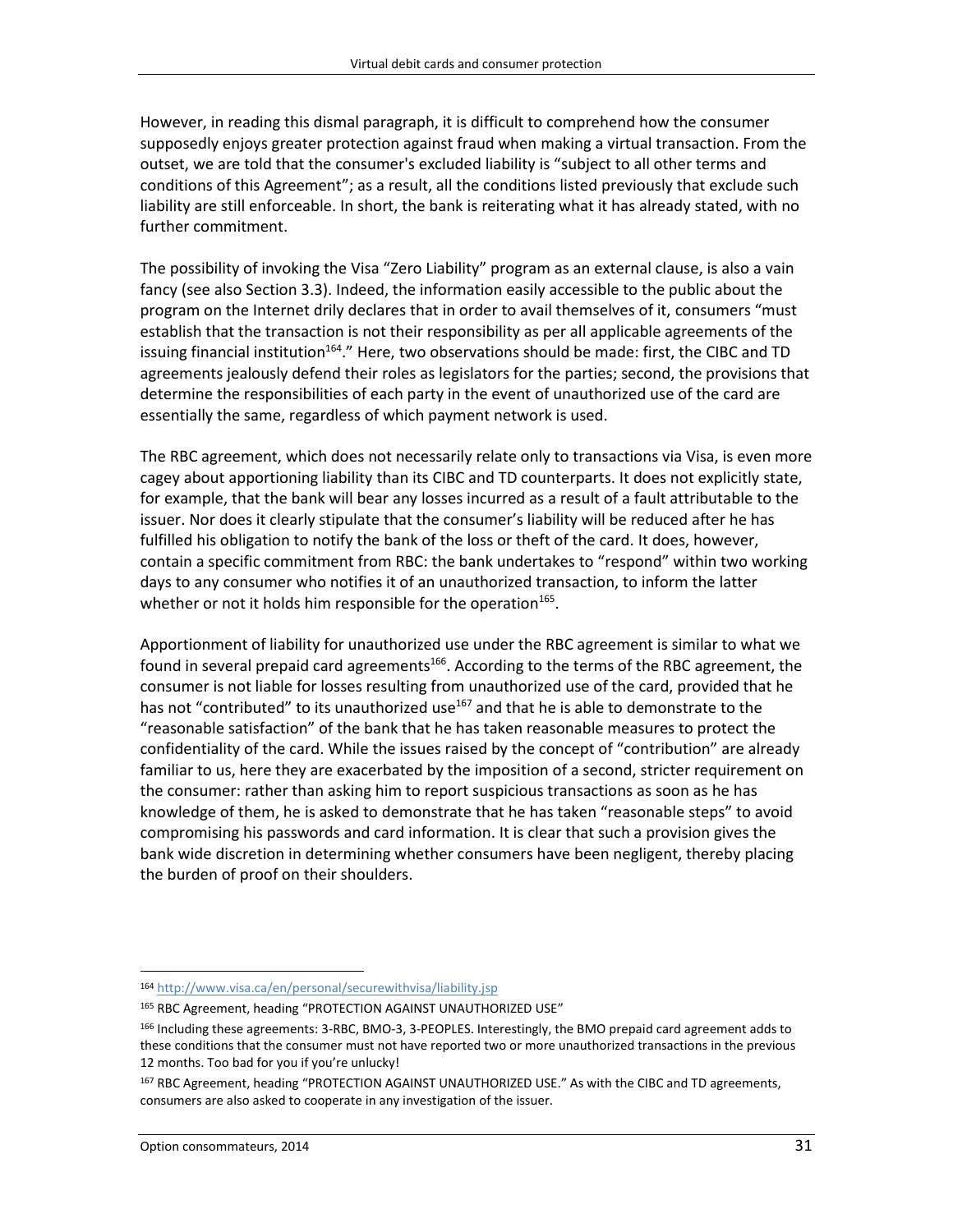Finally, all the agreements are careful to state that the amount that the consumer must pay, if held liable for losses could in certain circumstances exceed the balance of his account, for example, if a line of credit (or any other form of overdraft protection) is linked to the account<sup>168</sup>.

In short, the rules regarding apportionment of liability for the unauthorized use of a virtual debit card are, barring necessary modifications, practically the same as those stated in regular debit card agreements; the rules for the RBC card more closely resemble those for prepaid cards, which offer the consumer even less protection. In Canada, therefore, it is still the credit card that appears to offer consumers the best protection with regard to electronic payments. In fact, most provincial laws limit the maximum amount of liability in the event of loss or theft to \$50<sup>169</sup>. Although these standards, and especially their interpretation, vary from one province to another<sup>170</sup>, it should be noted that the courts have frequently maintained that the nonfulfillment of contractual obligations regarding the security of the PIN or the failure to notify the bank of the theft of a card within a reasonable time does not make the consumer liable beyond this amount $171$ . In the case of a virtual debit card, considering the provisions of the agreements that we have analyzed and in the absence of regulation, it is clear that the outcome would have been considerably more unfortunate for the consumer, who would have had to bear the losses.

### <span id="page-31-0"></span>**4.4. Disputes with merchants**

As previously mentioned (Section 3.3), Visa also promotes its "E-Promise" policy. According to its promotional information, this is a commitment by the issuer of the virtual debit card to issue a chargeback when a merchant fails to reimburse a consumer who canceled his purchase in accordance with merchant's terms, who received the wrong item by mail or simply did not receive the item that was ordered<sup>172</sup>. However, a close reading of the virtual debit card agreements reveals that such promises are difficult to keep, leaving some doubt as to how far consumers can rely on them.

Only the CIBC agreement raises the possibility of chargeback in case of an insoluble dispute with a merchant, following an operation carried out via the Visa network $^{173}$ . The contract states as follows:

 $\overline{a}$ 

<sup>168</sup> TD Agreement, Clause 7; RBC Agreement, heading "YOUR LIABILITY MAY EXCEED ACOUNT BALANCE," CIBC Agreement, Clause 4 d)

<sup>169</sup> See, in particular: *Business Practices and Consumer Protection Act*, SBC 2004, c. 2, ss. 98-99 (British Columbia); *Fair Trading Act*, RSA 2000, c F-2, ss. 88-89 (Alberta); The *Cost of Credit Disclosure Act*, SS 2002, c. C-41.01, ss. 37.1-37.2 (Saskatchewan); *Law on Consumer Protection* C.P.L.M. c. C200, s. 35.8 (Manitoba); *Law on Consumer Protection*, R.S.Q., c. P-40.1, ss. 123-124 (Quebec); *2002 Law on Consumer Protection*, SO 2002, c. 30, s. 69 (Ontario); *Consumer Protection and Business Practices Act*, SNL 2009, c. 31.1, ss. 73-74 (Newfoundland and Labrador)

<sup>170</sup> Nicole L'Heureux and Marc Lacoursière, *Droit de la consommation*, 6th Edition, Carswell, 2011, pp. 286-292 <sup>171</sup> See, in particular: *Gilbert v. CIBC* 2013 QCCQ 3270; *Soucy v. Visa Desjardins*, 2005 CanLII 23556 (QC CQ); *National Bank of Canada v. Mohamed*, 2004 CanLII 23733 (QC CQ)

<sup>172</sup> See[: http://www.visa.ca/en/personal/securewithvisa/epromise.jsp](http://www.visa.ca/en/personal/securewithvisa/epromise.jsp)

<sup>&</sup>lt;sup>173</sup> Like the other banks, CIBC assumes no responsibility for any dispute with a merchant over a regular debit card transaction. See CIBC Agreement, Clause 6 a) and b)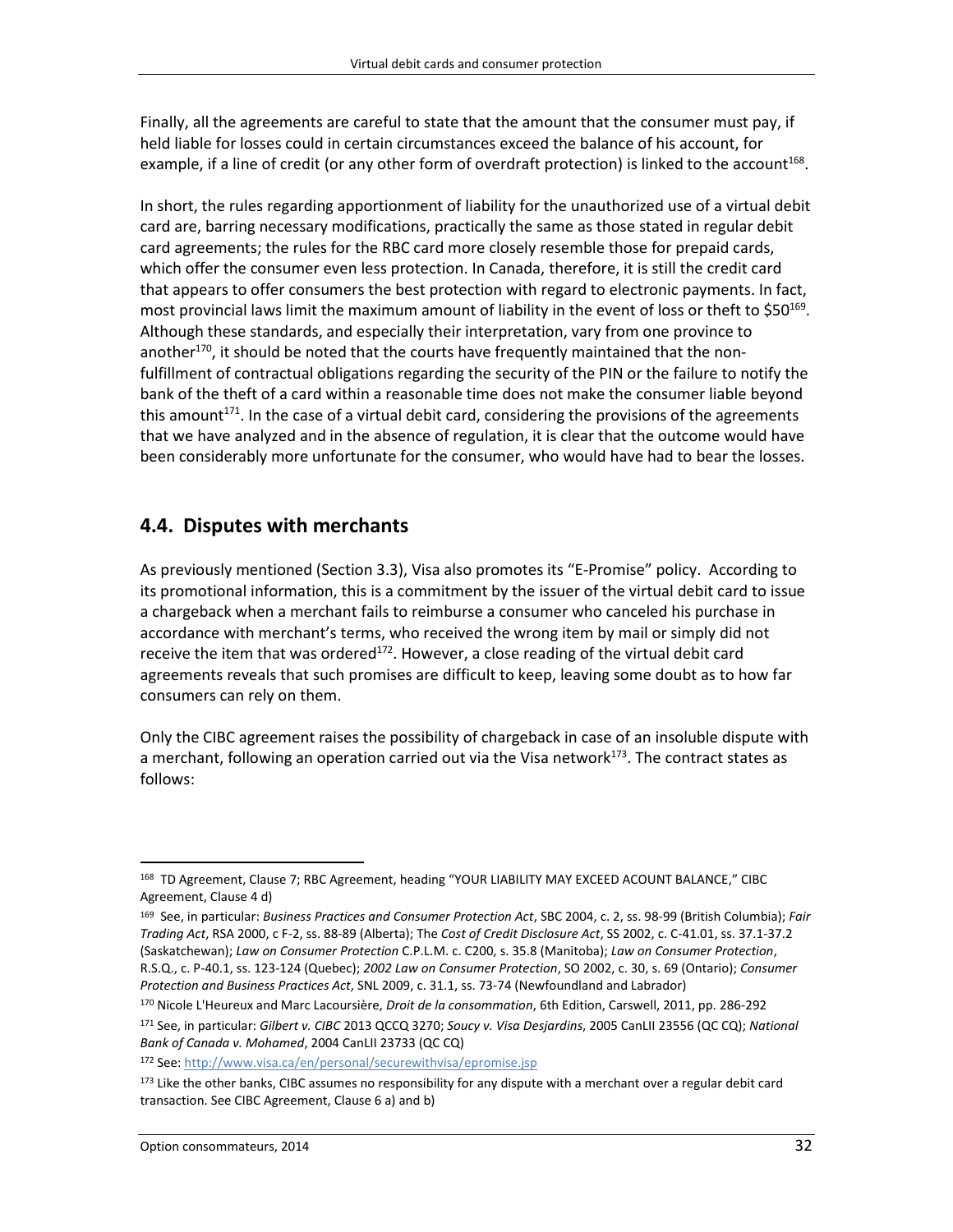*In some circumstances you may be entitled to direct CIBC to reverse a Transaction, for example, where the Merchant has not provided you with the goods or services you purchased or the goods or services are not as described (but not in the case of quality or suitability, or for PIN-authorized Transactions).You must notify us of the dispute within 60 days of the later of the date of purchase or the expected date of delivery of goods or services. 174 "*

While the essence of the Visa policy is respected here, it should nevertheless be noted that this statement does not err on the side of clarity and does not explicitly mention the "E-Promise" program. Consumers who read this provision therefore do not know where to look to find more details about the bank's obligations. The rules are vague and the tone hypothetical, with the lopsided result that the bank enjoys wide discretion in choosing whether or not to refund a consumer who submits a claim.

The RBC and TD agreements are even more inflexible towards the consumer. Regardless of the network used to perform the operation, they both stipulate that the issuer is simply not responsible for any difficulties that consumers may experience with a merchant. If, for example, there is a problem with the item ordered, "You must settle any such problem directly with the merchant, including any merchandise returns<sup>175</sup>." However, RBC does afford the overwhelmed consumer a vague glimmer of hope, with the words: "In some circumstances, we may be able to provide assistance in resolving disputed transactions $^{176}$ .

This last statement is similar to several stipulations that we found in credit card agreements<sup>177</sup>. It will be recalled that, in most provinces, the law gives consumers the right to request a chargeback from their credit card issuer when a merchant from whom they made an online purchase refuses to reimburse a legally cancelled transaction <sup>178</sup>. The credit card agreements we studied, however, contain a clause in which the issuer begins by claiming that it is "not obliged to take any action on the dispute<sup>179</sup> but that consumers may nevertheless contact it "to discuss a challenge that they wish to assert against a transaction<sup>180</sup>." Clearly, as with virtual debit cards, these provisions seek to conflate the bank's chargeback obligations and its desire to limit commitments to consumers – however, as in the case of credit cards, this smokescreen cannot defeat the law, which takes precedence over the contract.

 $\overline{a}$ 

<sup>174</sup> CIBC Agreement, Clause 7 c)

<sup>175</sup> RBC Agreement, heading "PROBLEM WITH MERCHANTS / LIMITATION OF OUR LIABILITY"; see also: TD Agreement, Clause 12

<sup>176</sup> RBC Agreement, heading "PROBLEM WITH MERCHANTS / LIMITATION OF OUR LIABILITY"

<sup>177</sup> Except that of the BMO MasterCard (C-BMO), which offers the consumer no way out. Note that the CIBC (CIBC-C) credit card agreement appears to be more frank than its counterparts, stating that the bank has no obligation to repay "unless we are obliged to by law."

<sup>178</sup> See, in particular: *Business Practices and Consumer Protection Act*, SBC 2004, c. 2, ss. 46-52 (British Columbia); *Consumer Protection Act*, SS 1996, c. C-30.1, ss. 75.72-76.80 (Saskatchewan); *Consumer Protection Act*, C.C.S.M. c. C200, ss. 127-135 (Manitoba); *Consumer Protection Act*, 2002, SO 2002, c. 30, s. 99 (Ontario); *Consumer Protection Act*, CQLR. c. P-40.1, s. 54.1-54.16 (Quebec); *Consumer Protection and Business Practices Act*, SNL 2009, c. 31.1, ss. 28- 35 (Newfoundland and Labrador)

<sup>179</sup> C-CIBC

<sup>180</sup> C-DESJARDINS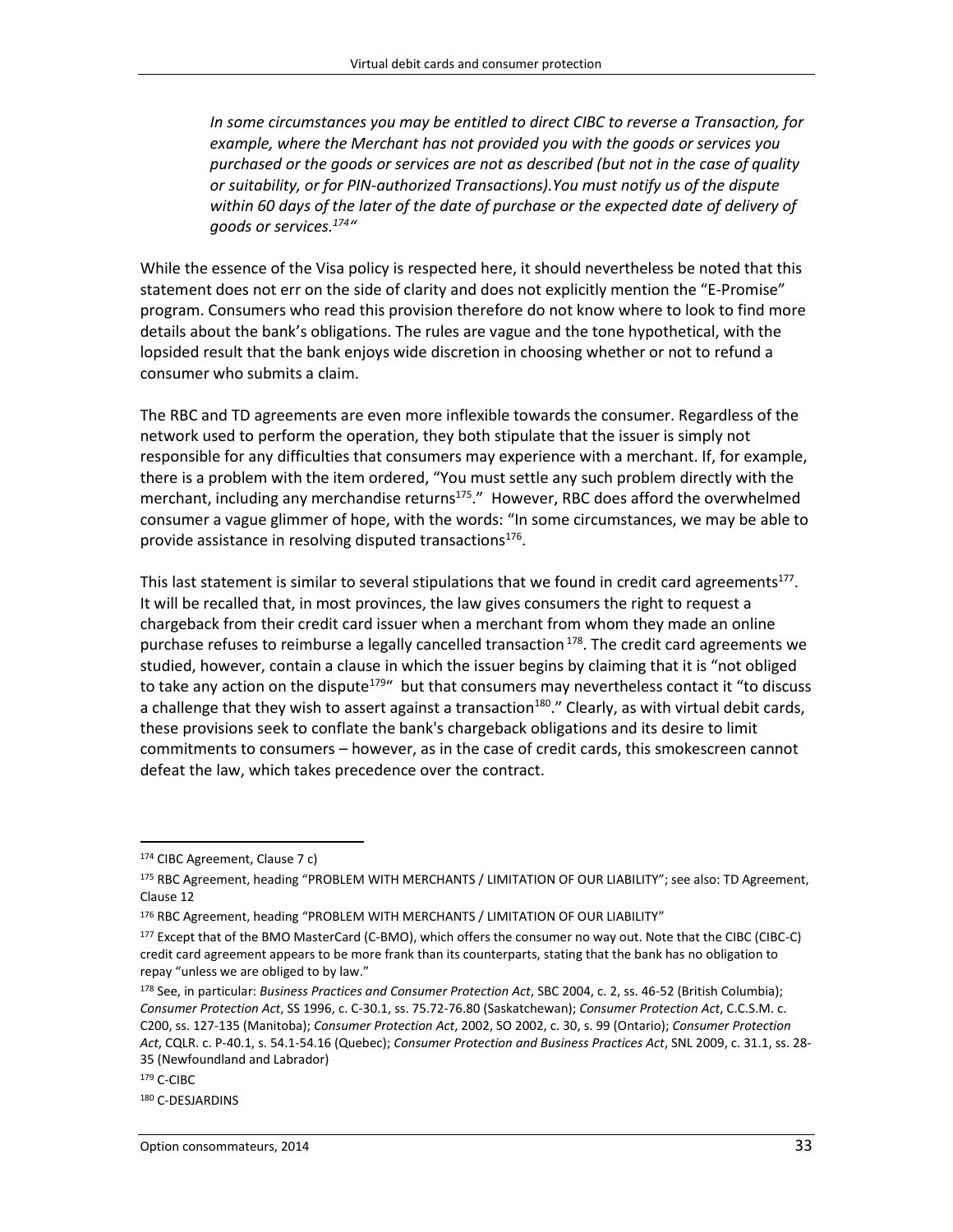On the other hand, in the absence of equivalent protection to that provided in the case of credit card legislation, we are obliged to trust that the contractual provisions will serve as law between the parties in deciding whether or not to grant chargeback to consumers who make purchases with their virtual debit cards.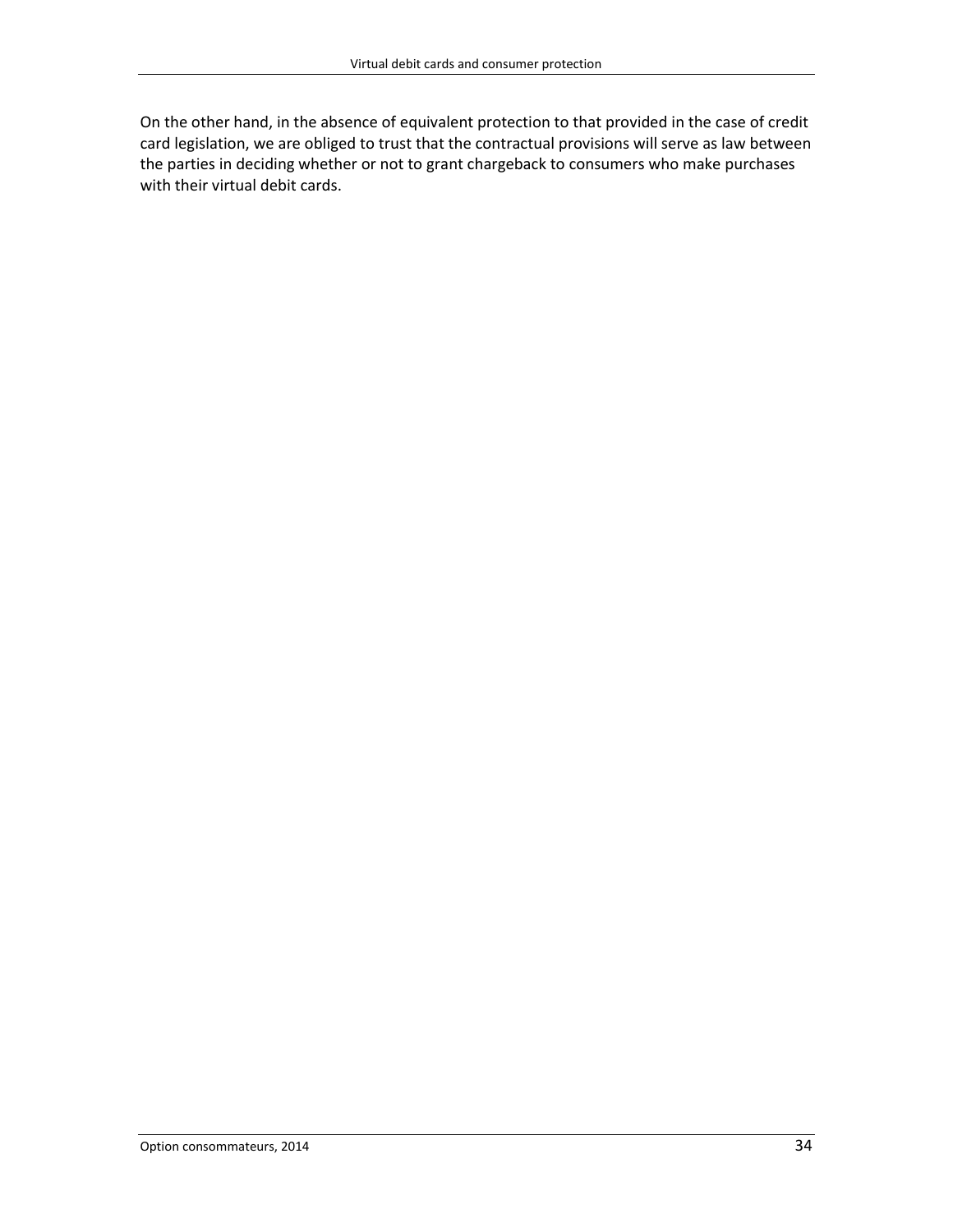## <span id="page-34-0"></span>**5. The consumer and the virtual debit card**

Having acquired a payment instrument whose regulation is apparently left up to market forces, consumers who want to know what rights and obligations attach to their virtual debit cards will find them inside a banking agreement that is characterized by confusion and unfairness. Consumer protection can certainly be improved here, but what are the practical difficulties they experience with this credit card? What do they think of it? Are they well informed by the issuers and merchants?

To find possible answers to these questions, we began by holding four focus groups (two in Montreal and two in Toronto) made up of consumers with virtual debit cards from one of the three issuing banks who had already made a purchase with their card. In total, we asked 37 consumers about their perceptions and experiences regarding their virtual debit card<sup>181</sup>.

Moreover, to discover what prior information merchants provide to consumers when they carry out a transaction with a virtual debit card, we analyzed 10 websites on which online purchases can be made. Since we found little relevant data on electronic commerce in the academic databases, we selected our sample from two sources<sup>182</sup>. We first identified the sites of the four largest online retailers in Canada (all categories) who accept payment by virtual debit card<sup>183</sup>; our selection was made on the basis of a Euromonitor International classification<sup>184</sup>. We then picked a different website in each of the six categories of purchases considered most important on the Internet in a survey conducted by the Centre to Facilitate Research and Innovation in Organizations (CEFRIO)<sup>185</sup>.

 $\overline{\phantom{a}}$ <sup>181</sup> The discussion guide for these groups can be found in Appendices 1 (French) and 2 (English).

<sup>182</sup> These two sources are: Euromonitor International, *Internet Retailing in Canada*, March 2013; CEFRIO, *Résultats d'une enquête exclusive sur les habitudes d'achat en ligne des adultes québécois* 2013. Most of the statistical studies on e-commerce in Canada that we found were not freely available to the public or the universities. For example, Internet Retailer and Forrester Research published studies of this type, but we did not have access to them. The two sources that we did benefit from in our research contained only limited data. The Euromonitor International study establishes a ranking of a dozen e-commerce sites, only eight of which accept virtual debit cards. The document made available to the public by CEFRIO contains a summary of the main findings of an exclusive survey, with only three online merchants ranked as the most important in each of the six purchase categories selected. In addition, their investigation is limited to Quebec, although it can be assumed that their findings are representative of Canada as a whole.

<sup>&</sup>lt;sup>183</sup> As we shall see later, several sites provide little or no guidance on whether one can use a virtual debit card as a payment method. In many cases, we had to contact customer service to find out if the site offered this payment method. In selecting sites, merchants who do not accept virtual debit cards were obviously removed from the sample in favour of the next merchant, in order of importance. Among the sites that do not support virtual debit cards are some major players, such as Walmart, Future Shop and Best Buy.

<sup>184</sup> Euromonitor International, *Internet Retailing in Canada*, March 2013, p. 4. This ranking of online merchants in Canada was decided on the basis of each company's share of the market. We noted that the companies' market shares are very unequally distributed. Amazon Inc., topped the list in 2012, with 32.1% market share, far ahead of his closest rival, Apple Inc., with 10.1%. Best Buy Canada Ltd. came in fifth, with only 4.2%.

<sup>185</sup> CEFRIO, *Résultats d'une enquête exclusive sur les habitudes d'achat en ligne des adultes québécois*, 2013. The categories are, in descending order of importance: "fashion," "electronics," "music, movies and video games," "tickets and concerts," "books, magazines and newspapers," and "travel and accommodation." Although these categories are based on a survey conducted only in Quebec, it did not seem problematic as they are very similar to those identified by Statistics Canada with regard to the types of goods consumers order over the Internet, see: Statistics Canada, *Individual Internet use and E-commerce*, 2012, *The Daily*, October 28, 2013. Moreover, the most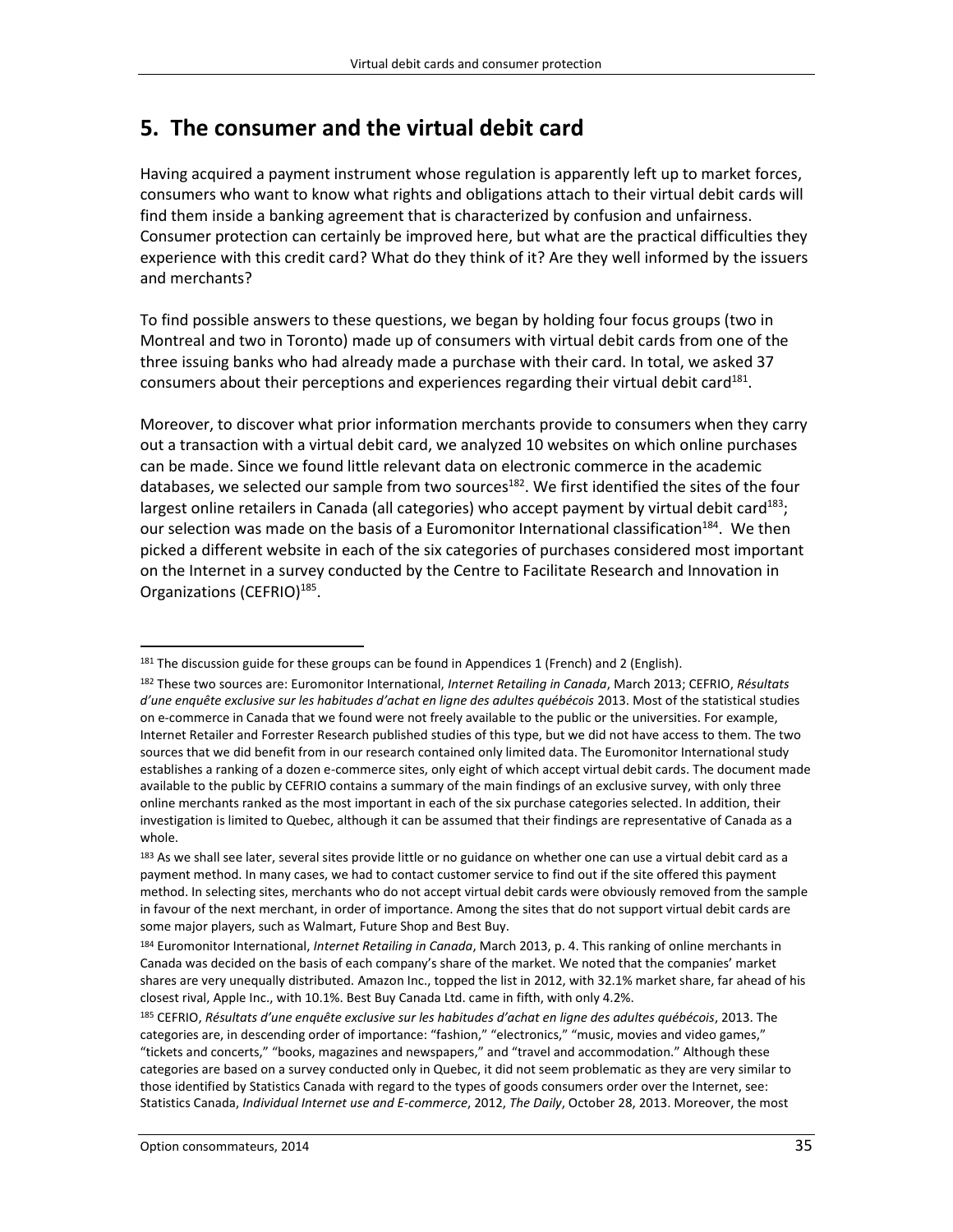We ended by analyzing the following 10 sites: amazon.ca, apple.ca<sup>186</sup>, dell.ca, sears.ca, gapcanada.ca<sup>187</sup>, staples.ca<sup>188</sup>, ebay.ca<sup>189</sup>, ticketmaster.ca<sup>190</sup>, chapters.indigo.ca<sup>191</sup> and expedia.ca<sup>192</sup>. This portrait, incidentally, is in line with the impression of the market that we got from the Visa representatives in an interview<sup>193</sup>, as well as from the major Internet sites visited by the participants in the focus groups.

### <span id="page-35-0"></span>**5.1. A most appreciated payment option**

If we are to believe the comments collected in the focus groups, Canadian consumers who have virtual debit cards really like them. They see them as a flexible tool that is easy to use and allows them to make online transactions (which they could not previously do with their debit cards). They even said they would recommend one to a family member or friend.

The consumers pointed out that the virtual debit card is a great alternative to the credit card or prepaid card for making purchases online. Several said that credit cards are synonymous with debt, or that they could not get one due to a poor credit history. Virtual debit cards, they said, allow them to avoid indebtedness<sup>194</sup> and better manage their budgets. "They stop me from getting into debt with impulse buys like splurging on a pair of shoes." Another added, "I can forget about owing money at the end of the month. This is paid for immediately."

Prepaid cards, on the other hand, are viewed as unlovable substitutes because of the various fees charged to the holder: "I prefer virtual debit cards because they avoid the high cost of prepaid cards." And indeed, the fees for using them listed in the consumer's banking package are usually considerably lower than for prepaid cards.

It is no surprise, therefore, that consumers say they are making great use of their virtual debit cards and that they have few criticisms of them. Some even claimed they had done more online shopping since they got one. Most simply stated they wished more merchants accepted this

 $\overline{a}$ 

important site in each category was selected first by prioritizing relevant companies not previously selected in the Euromonitor International ranking, then by referring to the CEFRIO category ranking when necessary.

<sup>186</sup> The Euromonitor International study gives "Apple Canada Inc." as an important company. Several participants in the focus groups also mentioned making purchases on iTunes, the music software offered by Apple. Because iTunes is a software application, however, we chose to analyze the Apple website, which offers a wide variety of electronic devices.

<sup>&</sup>lt;sup>187</sup> This site was selected for the "fashion" category (from Euromonitor International).

<sup>&</sup>lt;sup>188</sup> This site was selected for the "electronics" category (from Euromonitor International).

<sup>189</sup> This site was selected for the "music, movies and video games" category (from CEFRIO).

<sup>190</sup> This site was selected for the "tickets and concerts" category. CEFRIO put Admission Network in its classification. However, because that company is owned by Ticketmaster, we considered that the latter was more representative of the Canadian market as a whole.

<sup>191</sup> This site was selected for the "books, magazines and newspapers" category (from Euromonitor International).  $192$  This site was selected for the "travel and accommodation" category (from CEFRIO).

<sup>193</sup> In an interview, Sue Whitney of Visa Canada, said, *"People like to buy books, music, toys, electronics, telephone services and cable, airline tickets and just about everything that you can get online, you can now get with Visa debit. It's all over the place."*

<sup>194</sup> Provided, of course, that the consumer does not have a line of credit linked to his or her bank account.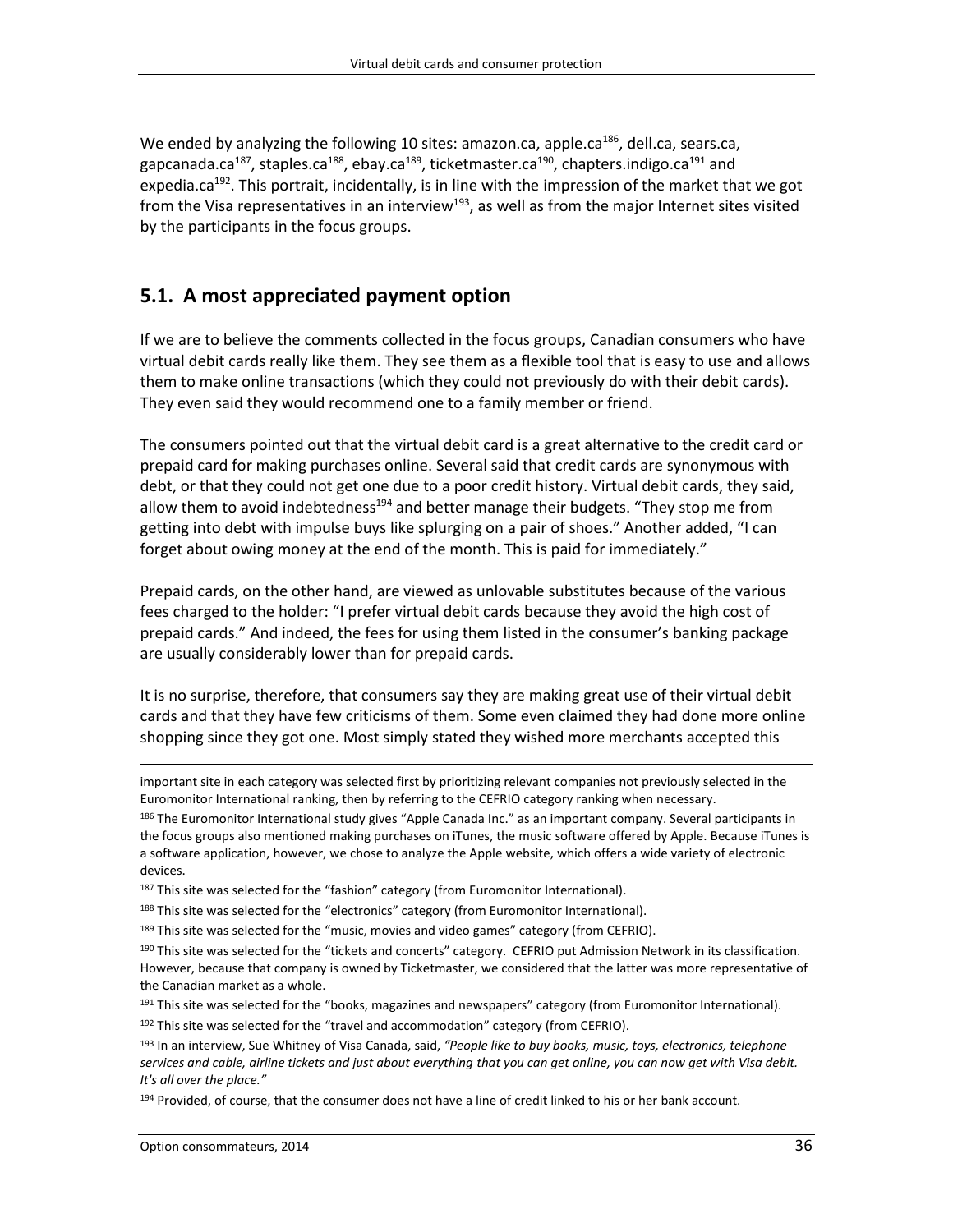mode of payment<sup>195</sup>. Some also suggested that customer loyalty plans, such as cash rebates, should be offered with these cards.

Users of the purely virtual RBC card, however, had more complaints. Several said that they would find it more convenient if their card offered the same functionality as its cousins: the ability to buy from a point of sale and online with the same card. They found the Reference Card provided by RBC awkward to use: "Instead of having two cards, you should have two cards in one."

### <span id="page-36-0"></span>**5.2. Widespread confusion**

Although the virtual debit card has its virtues, its arrival in the pocketbooks of Canadian consumers did not go completely smoothly. The first stumbling block was the ignorance surrounding this new hybrid payment instrument.

The fact that CIBC and TD virtual debit cards were issued automatically to the customers of these banks as replacements for expired or lost regular debit cards <sup>196</sup> sometimes raised questions among consumers. Noting that their new cards bore the Visa logo (a brand associated with credit cards in Canada) some first believed that their bank had sent them a credit card. Others simply did not notice the presence of an additional logo and were unaware of the new payment options offered by their card: "I figured it was a replacement debit card, and I treated it as such. Nobody pointed out to me that I could use it online." For some, the fact that the card was sent automatically (not negotiable) was even a source of discontent: "I didn't want my son to get a Visa card because he would use it for online games all the time."

Confusion was also rife among merchants. Several consumers testified that some merchants seemed reluctant to honour a payment they made with their debit card, fearing that the payment would have to pass through the Visa network: "I wanted to pay, but the cashier told me that they did not accept Visa. It was a waste of time explaining that was is a debit card, not a credit card." Some merchants, who otherwise accepted payments by debit card, reportedly flatly refused the transaction and asked to be paid in cash. Also mentioned were difficulties in carrying out of transactions, both online and at a point of sale. For example, one customer who booked a car online with his RBC card claimed to have found in himself in a tricky situation when the merchant demanded that the final payment be made with the same card.

## <span id="page-36-1"></span>**5.3. Misplaced confidence?**

When asked about their rights and responsibilities with regard to the virtual debit card, consumers responded by first talking about their obligations. They remembered immediately that they had to protect the confidentiality of their PIN, to refrain from giving their card to

 $\overline{\phantom{a}}$ <sup>195</sup> In fact, although Visa claims that more than 20,000 merchants accept its virtual debit card, an analysis of Web sites revealed that several major retailers in Canada still did not accept it at the time of writing. These include Walmart, Future Shop, Best Buy, Costo and the Hudson's Bay Company.

<sup>&</sup>lt;sup>196</sup> The RBC card was often offered by the bank itself, and issued following acceptance by the consumer.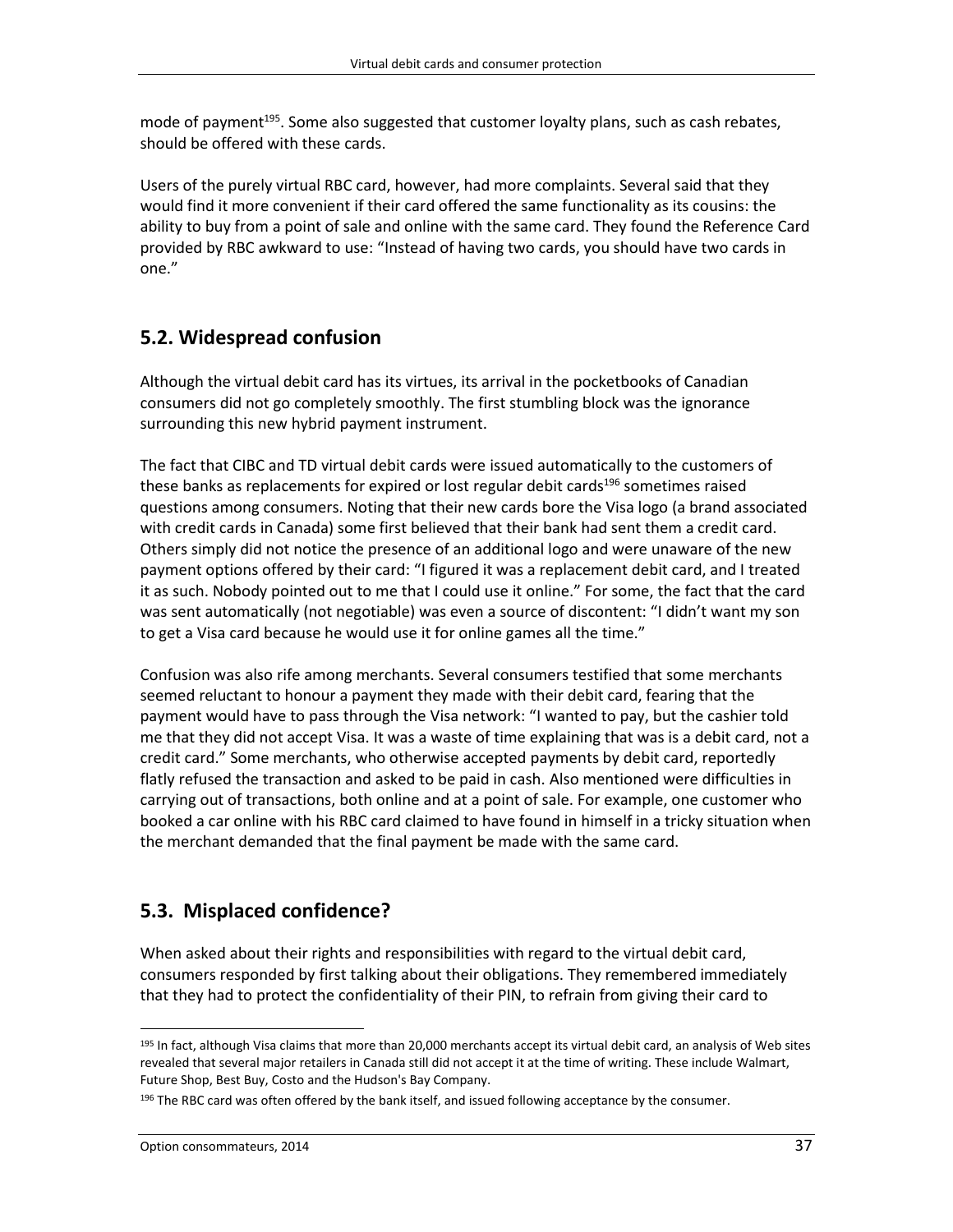another person, to contact the issuer in the event of loss or theft of their card and to regularly monitor their bank statements. But while they took their responsibilities seriously, their perceptions of the protection they enjoyed in relation to the use of this card reflected the same confusion we found in the bank agreements we analyzed (see Section 4.3).

Most consumers show great confidence in their banks and payment networks. They believe that their virtual debit card offers at least as much protection in the event of fraud or dispute with a merchant as that provided by any other payment card, including their credit card<sup>197</sup>. For many, the presence of the Visa logo on the card seems to mean greater protection: "When you see Visa, you think something is guaranteed." However, it is difficult for them to explain how such a card is just as, if not more, advantageous: none of the participants, for example, mentioned Visa's "Zero Liability" or "E-Promise" programs. In addition, few understood how the payment system functioned and what was the role of networks such as Visa or MasterCard in the transaction. "I don't think Visa makes any money; it's just marketing" one consumer said.

Many also have the perception that their bank was looking after their security, without knowing anything about its shared liability policies. "I'm sure my bank would reimburse me if something bad happened," one participant said. While the bank agreements we analyzed stipulate that consumers may be held responsible for an amount higher than their account balance in the event of fraud<sup>198</sup>, many believed that this amount is limited to a certain threshold. Others simply believed that they have no liability, under any circumstances.

Consumers' confidence in those controlling the payment system remains unshaken, despite the fact that they believe there is a greater risk of fraud during online transactions. Indeed, several brought up how easy it would be to make purchases online with a stolen virtual debit card, compared with a regular debit card: "It's dangerous. If you dropped your card, anybody could empty your account." Another added: "All they would need is the three-digit security code on the back and the expiry date." Also, the "Verified by Visa" security system that protects access to the user's account with a password is not used by all consumers, nor by all the sites where they make purchases.

## <span id="page-37-0"></span>**5.4. Better information required**

That consumers have limited knowledge of their rights and obligations in relation to their virtual debit card, or even the operation of the Canadian payment system, is hardly surprising. Indeed, many confessed that they were less than enthusiastic about reading the banking agreements or any of the other informational material provided by their card issuer. The majority claimed not to have read the terms of use for their card, pointing out that the length of these contracts was very off-putting: "It's discouraging," "I didn't even know there was a contract." The more curious consumers mainly get their information about their new virtual debit card over the Internet or by consulting documentation provided by their bank.

 $\overline{\phantom{a}}$ <sup>197</sup> Occasionally, consumers still said that debit cards are safer than other types of cards because they felt they were in control of the money in their account and could transfer it elsewhere in the event of problems, unlike credit. However, most thought that every payment instrument offered similar protection.

<sup>&</sup>lt;sup>198</sup> For example, if the consumer has a line of credit, or if the unauthorized transaction gave rise to charges.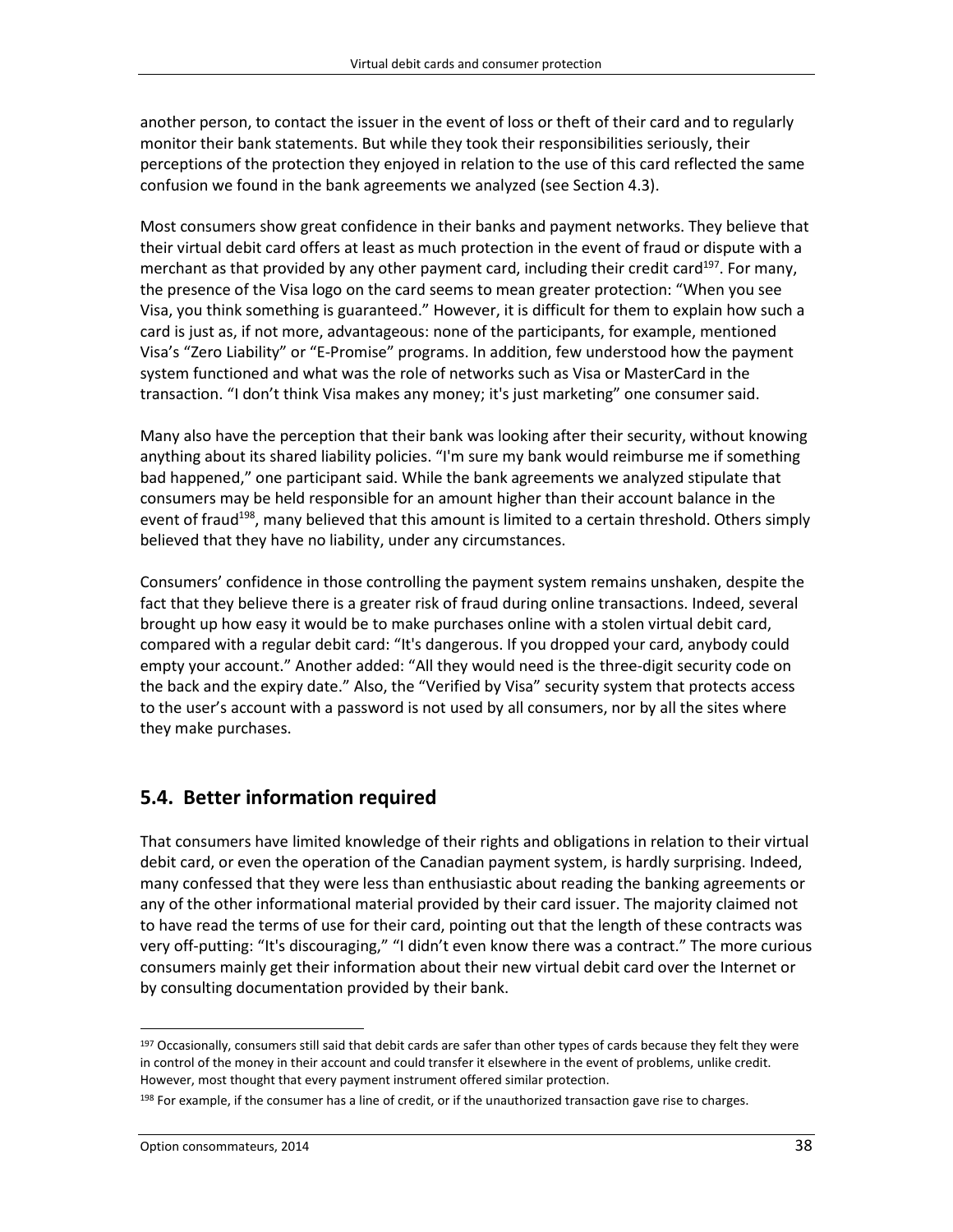Several consumers said they did not know enough about their cards or how to use them: "I don't think the banks tell us enough. I wanted to rent a car. I had enough in my account, but my bank never told me I couldn't make that kind of purchase," The main topic of discussion centered on whether or not they could pay by debit on merchants' websites. Since many merchants still do not accept this method of payment, many consumers claim that they were misinformed about what payment methods are accepted: "It doesn't always say that they don't accept it." Another added: "I do a lot of shopping online, but I find I'm short on information. I can't see Visa debit."

Analysis of the merchants' websites partly confirms these consumers' observations. Of the ten websites accepting virtual debit cards that we analyzed, only six explicitly mentioned the option of paying by Visa debit<sup>199</sup> when the consumer was ready to pay for an item. In addition, these statements are sometimes barely visible. In some cases, the payment method was only indicated by the presence of a small "Visa Debit" logo. In other cases, there were only cryptic statements such as "Credit/Debit Card." We also noticed that many sites, even though they state that debit payment is accepted, ask the consumer to enter the information of his payment card on a form whose title refers only to "credit cards", leaving the impression that this is the only type of card they accept. For example, dell.ca, even though it displays a "Visa Debit" logo, asks customers to enter information about their credit card<sup>200</sup>.

On the four other sites no mention was made prior to checkout to the effect that virtual debit cards were accepted<sup>201</sup>. Three of these sites only offered the consumer the option of choosing a payment network<sup>202</sup> without specifying whether payment could be made by credit or debit<sup>203</sup>. One last site mentioned only the possibility of paying by credit card<sup>204</sup>.

Also, we found several online help pages containing references to the possibility of paying by virtual debit card. In every instance, however, this information was brief, limited to announcing the option of online debit and how to go about it. For example, the most comprehensive information we found was on the tickmetmaster.ca site, which read as follows:

« *Visa Debit is now accepted as a method of payment at Ticketmaster.ca.*

*To use your Visa Debit card at the Ticketmaster.ca checkout page;*

 $\overline{a}$ 

<sup>199</sup> These sites are: amazon.ca, apple.ca, dell.ca, sears.ca, ticketmaster.ca, chapters.indigo.ca. We considered such a mention to be any reference to debit payment at the time of purchase.

<sup>200</sup> We found the same problem on amazon.ca.

<sup>201</sup> In this regard, we should remember that the *Canadian Code of Practice for Consumer Protection in Electronic Commerce* discussed in Section 3.4 does however suggest that merchants list the methods of payment available to consumers.

<sup>202</sup> Note here that the merchants contribute to the consumers' confusion when they ask them to choose a "type" of payment (which normally corresponds to debit or credit) and then give them the choice between different payment networks.

<sup>&</sup>lt;sup>203</sup> These sites are: gapcanada.ca, ebay.ca, expedia.ca

<sup>&</sup>lt;sup>204</sup> The site is staples.ca. We had to contact the customer service department at this company to make sure that they accepted payment by virtual debit card. When asked about the lack of notification to this effect on the website, the representative referred to the newness of the payment method.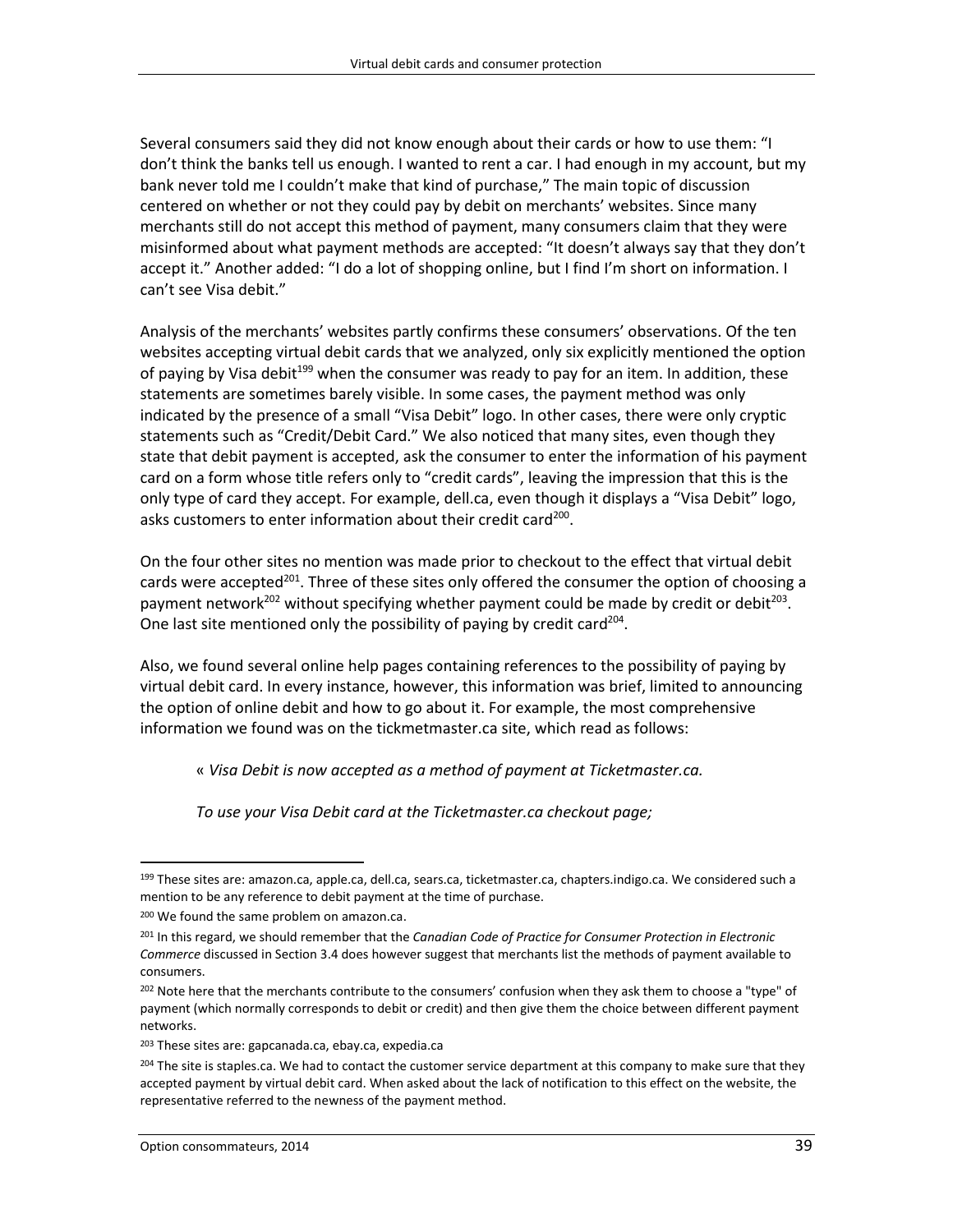- *Select Visa as the method of payment from the dropdown menu of card types*
- *Enter your card and billing information as prompted*

*You can save your Visa Debit information to your My Account for future use as you would for any other card type.* »

In short, on several Internet sites, it is difficult for consumers to know whether or not they can pay for a purchase with their virtual debit card. In many cases, merchants conflate credit cards and debit cards. Consumers, who are poorly informed, either have to make an attempt to purchase with their virtual debit card, or contact the customer service department of the company to inquire about which payment methods they accept. "I learned through trial and error" said one of the consumers participating in the focus groups. There is no information on the merchants' websites about consumers' rights and responsibilities in relation to the use of the card: the consumer must instead refer to the agreement and the documentation provided by the bank that issued his card.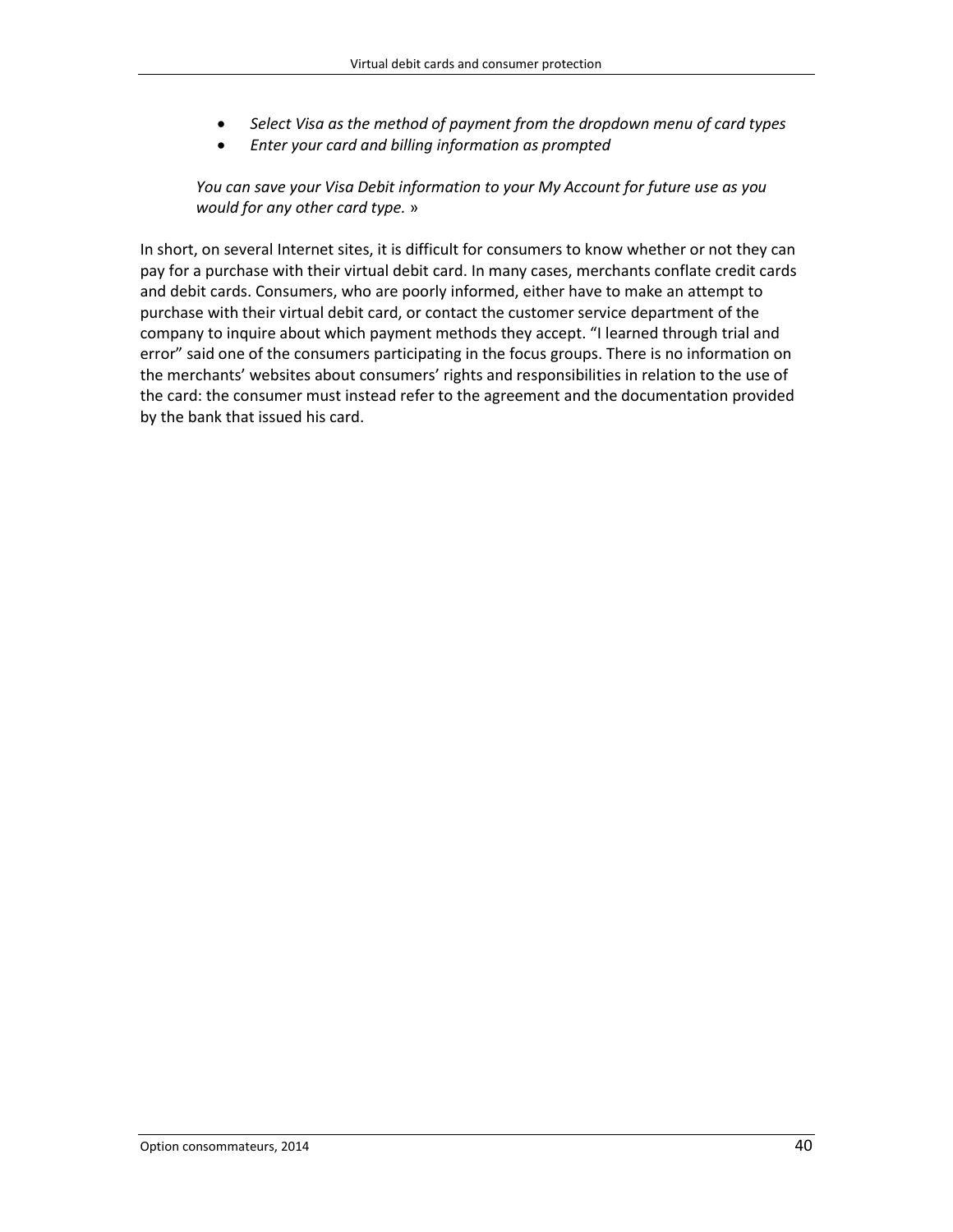## <span id="page-40-0"></span>**6. A glimpse south of the border**

In the United States, there is no product that is conceptually equivalent to the virtual debit card described in this report. Unlike Canada, the U.S. debit card market is split up among several regional networks<sup>205</sup> and a handful of large national networks, which include Visa and MasterCard. American debit cards were therefore introduced into a market that was much more competitive from the start, and was not subject to the same regulatory restrictions.

For example, several networks can coexist on the same card and offer competing payment services. In addition, these cards do not have the same limitations for online use as the Interac network in Canada; they can be used both for shopping physically in a store, using a PIN or a signature, or for shopping on the Internet using Visa or MasterCard.

One distinctive feature of the American context is that the consumer who makes a payment by debit card in person at a point of sale has two possibilities. First, he may choose to make a socalled "online" transaction, i.e. by entering his PIN into the terminal to authorize the transaction. But he can also choose to authorize a so-called "offline" transaction; in this case, the consumer is asked to sign (usually on a touch screen) to approve the transaction. While "online" transactions are conducted via the regional networks, those performed "offline" are more often conducted via Visa or MasterCard<sup>206</sup>.

A number of business maneuvers by these two national networks have been brought to light that explain why this archaic method of signature authorization continues<sup>207</sup>. Prior to 2010, the interchange fees set by Visa and MasterCard for signature debit were higher and more profitable for issuers of debit cards than those for NIP-authorized debit, and therefore, the issuers chose to promote signature debit. However, after 2010, the situation changed. A settlement following a lawsuit filed by the Justice Department of the United States against these networks' anticompetitive practices<sup>208</sup> and the American legislative response<sup>209</sup> successively compelled the U.S. national networks to ease their membership rules, and more particularly to significantly reduce the interchange fee they were allowed to impose<sup>210</sup>.

While the repositioning of the U.S. debit card market as a result of these recent changes remains to be studied, we should bear in mind that the American debit card scene is very different from the one in Canada. The same goes for the U.S. legal framework governing debit cards. In fact,

<sup>205</sup> For example, the, NYCE, MAC, Tyme, SHAZAM or STAR networks. Although these networks often occupy exclusive regional niches, most have reached agreements to the effect that they will accept the cards of their counterparts. 206 Lloyd Constantine et al., "Lessons From an Interventionist Historically Federal Reserve and the Recent Visa Check / MasterMoney Antitrust Litigation" (2006) 2 *NYU JL & Business* 147, p. 158-159.

<sup>207</sup> *Id*., p. 160 et seq.

<sup>208</sup> American Express was also named in this lawsuit, see *United States v.. Am Express Co*., No. 10-4496 (E.D.N.Y. 2011)

<sup>209</sup> In 2010, the *Dodd-Frank Wall Street Reform and Consumer Protection Act*, HR4173, among other things, amended the *Electronic Fund Transfer Ac*t (see below) by delegating to the Federal Reserve of the United States the power to regulate interchange fees to ensure that they are reasonable. See: 15 USC § 1693o-2. In 2011, it adopted *Debit Card Interchange Fees and Routing*, 12 CFR 235. Under this Regulation, the maximum interchange fee that can be charged by an issuer is 21 cents per transaction and 5 basis points multiplied by the value of the transaction.

<sup>&</sup>lt;sup>210</sup> A class action was also filed by merchants in 2005, which was concluded in 2013 by a settlement reducing certain costs and allowing merchants to charge fees to consumers. See: *In re Payment Card Interchange Fee and Merchant Discount Antitrust Litigation* [All Cases], No. 05-MD-1720 (EDNY 2012).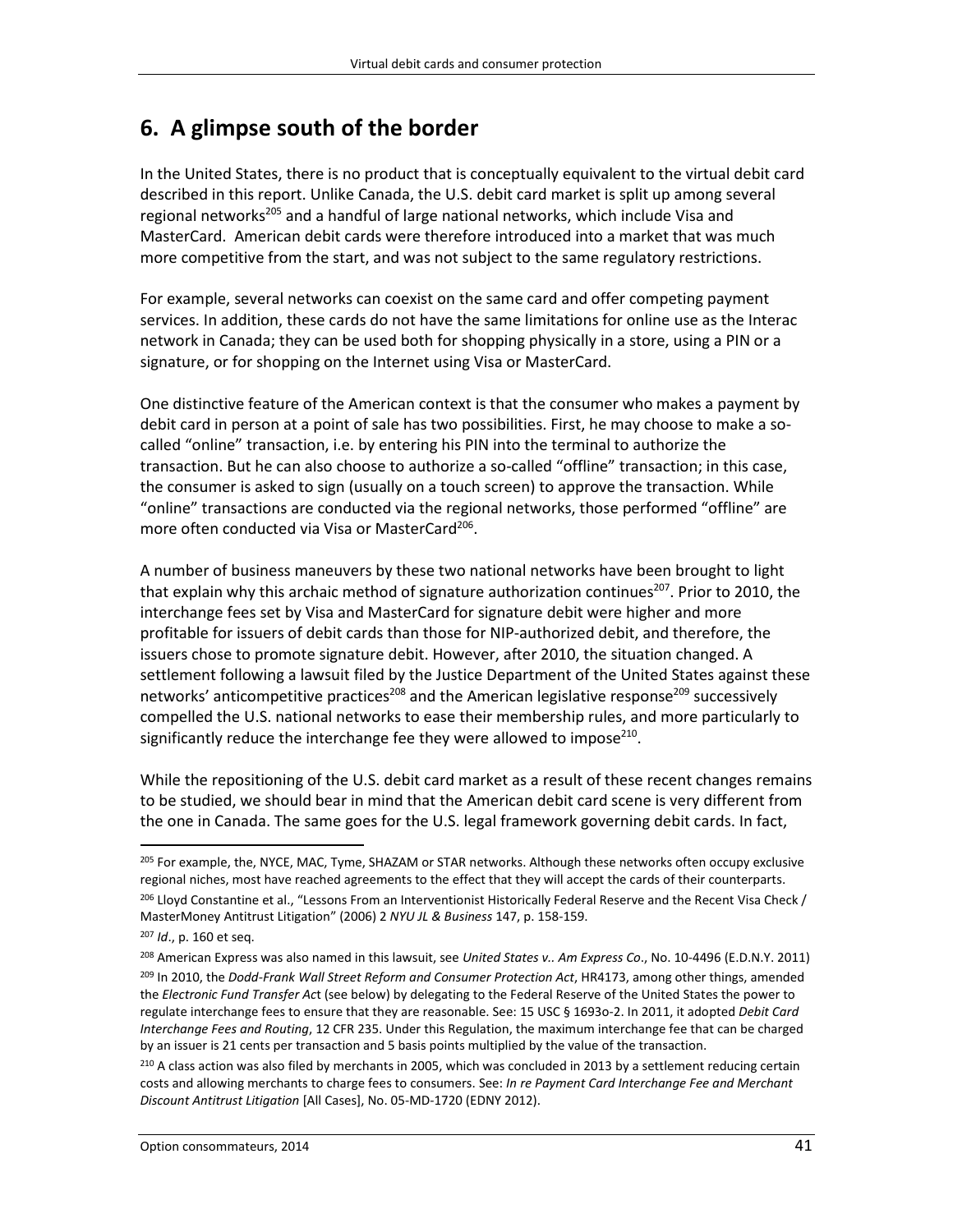unlike Canada, the United States has a binding legal framework for debit cards, which applies broadly to any transfer of funds from a bank account, and covers both virtual operations and those performed at a point of sale<sup>211</sup>. This framework is enshrined in the U.S. federal law, the Electronic Fund Transfer Act<sup>212</sup>.

This law requires that issuers must, among other things, provide consumers with instructions in plain language on how to use their card upon the conclusion of the agreement; these instructions must include certain information such as the rules governing liability in the event of unauthorized use of a card or applicable fees<sup>213</sup>. They must also provide a periodic transaction statement<sup>214</sup>. There are also rules applicable to preauthorized debits: a consumer may only consent to these in writing, and may withdraw this consent simply by notifying his financial institution<sup>215</sup>. In the event of a preauthorized payment, the amount of which may vary, the financial institution must first notify the consumer of the amount to be debited<sup>216</sup>.

The American solution to unauthorized transactions is worth highlighting. In the event of the loss or theft of the card, the consumer's liability is limited to \$50 provided that he notifies the issuer within two business days of discovering the situation. If he fails to do so within that time but warns his bank within 60 days after the statement is issued, the ceiling is raised to \$500. If he still does not notify his bank after the 60 days are up, his liability becomes unlimited<sup>217</sup>. Consumers whose card is not stolen or lost, but are victims of an unauthorized use of their card number, are not liable for losses provided that they notify the issuer of the non-authorized transaction in their account within 60 days of issuance of the account statement showing the unauthorized transaction.

This scheme, however, is less advantageous than in the case of credit cards, for which liability for loss or theft is invariably limited to \$50<sup>218</sup>. In addition, the *Electronic Fund Transfer Act* does not include any provisions regarding chargeback, contrary to what is provided for U.S. credit cards in the *Truth in Lending Act*<sup>219</sup>. This is a deficiency deplored by several authors, who note the significant degree of confusion among Americans between credit cards and debit cards, and who urge that consumers should benefit from equivalent standards, regardless of the method of payment involved<sup>220</sup>. Although the presence of the Interac network seems to have avoided this confusion so far in Canada, it is clear that the arrival of new players in the debit card market suggest that the same kind of difficulties could arise here (see Section 5).

 $\overline{a}$ <sup>211</sup> *Electronic Fund Transfer Act*, 15 U.S.C. § 1693a. The definitions of "card" and "electronic fund transfer" in this section are broad, and include not only the debit card, but any method of accessing a bank account; similarly, electronic transfer of funds covers transactions carried out by computer and those made at a point of sale terminal. <sup>212</sup> This law is complemented by *Regulation E (Electronic Fund Transfer Act)*, 12 CFR § 205.6

<sup>213</sup> 15 U.S.C. § 1693c

<sup>214</sup> 15 U.S.C. § 1693d

<sup>215</sup> 15 U.S.C. § 1693e (a)

<sup>216</sup> 15 U.S.C. § 1693e (b)

<sup>217</sup> 15 U.S.C. § 1693g *Regulation E*, § 1005.6. Note that the issuer is also responsible for technical problems, with certain exceptions, see 15 USC § 1693h

<sup>218</sup> *Truth in Lending Act*, 15 U.S.C. § 1643g

<sup>219</sup> *Id*.,§ 1666e

<sup>&</sup>lt;sup>220</sup> Neil M. Peretz, "The Single Euro Payments Area: A New Opportunity for Consumer Alternative Dispute Resolution in the European Union" (2008) 16 *Mich. St. J. Int'l* L. 573, p. 607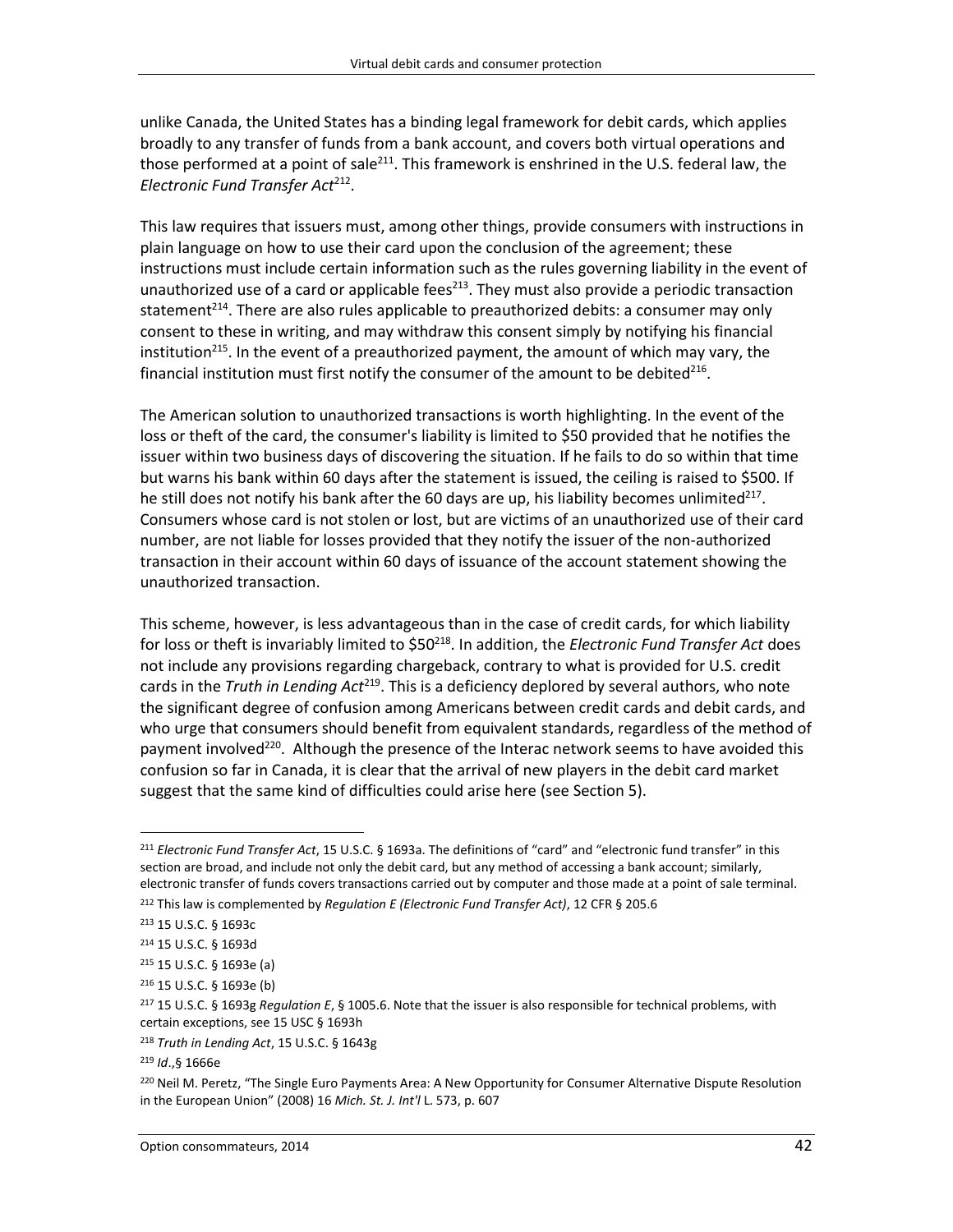## <span id="page-42-0"></span>**7. Conclusion and recommendations**

The virtual debit card is a new product that is appreciated by consumers. It offers great flexibility and the costs associated with its use are low. Many find it gives better value than the prepaid card, for which user fees can be much higher. In addition, consumers who are unable or unwilling to use a credit card prefer this card, as it allows them to pay without borrowing. However, despite its undeniable advantages, the virtual debit card does raise some questions.

First, no binding legal framework has been adopted to protect consumers who use the card, at either the federal or the provincial level. As yet, neither the CPA rules nor the Visa network membership rules provide any standard of consumer protection that could be invoked before a court of law. This situation is particularly problematic with regard to the promotional representations made by Visa, which state that consumers using its network benefit from fraud protection and a chargeback process in the event of a dispute with a merchant.

The voluntary codes, which have been the solution adopted to date, enunciate precepts whose implementation the consumer is unable to compel. These codes, in the best case scenario, will provide inspiration to issuers when they compose cardholder agreements, yet retain all the flexibility one could wish to include other terms. We should add that the most important of these legal instruments, the *Canadian Code of Practice for Consumer Debit Cards*, is outdated and does not cover the online operations made possible by the virtual debit card.

In the absence of a binding legal framework, we must resign ourselves to the idea that it is the cardholder agreement that is the main source of rights, and most of all, of obligations for the virtual debit card user. The reality is that such adhesion agreements are often weighted against the consumer.

These agreements allow the issuer broad discretion as to the protection afforded to the consumer in the event of fraud or of theft of the card. In particular, the issuer may refuse to compensate the consumer who is victim of fraud if it judges him to have breached his contractual obligations, for example if he did not immediately contact the issuer to inform it of the loss of a card, or if it considers that the consumer has not fulfilled his security obligations. Nor do we find a clear commitment that the issuer will make a chargeback in the event of a dispute with a merchant, even if the consumer has legally cancelled the purchase. The provisions that we found in the virtual debit card agreements are similar to those found in both regular debit card agreements and prepaid card agreements. In Canada today, it is still the credit card that offers the consumer the best legal protection.

Most consumers and many merchants are inadequately informed about this new product. While most Canadians are familiar with Visa and MasterCard as issuers of credit cards, there is considerable confusion about the features of their virtual debit cards. More importantly, many consumers are unaware of their rights and responsibilities when it comes to virtual debit cards; some, demonstrating great confidence in their financial institution, believe they have equivalent protection regardless of the type of payment card involved. These findings are not, by the way, without precedent: a report produced in 2007 for the Financial Consumer Agency of Canada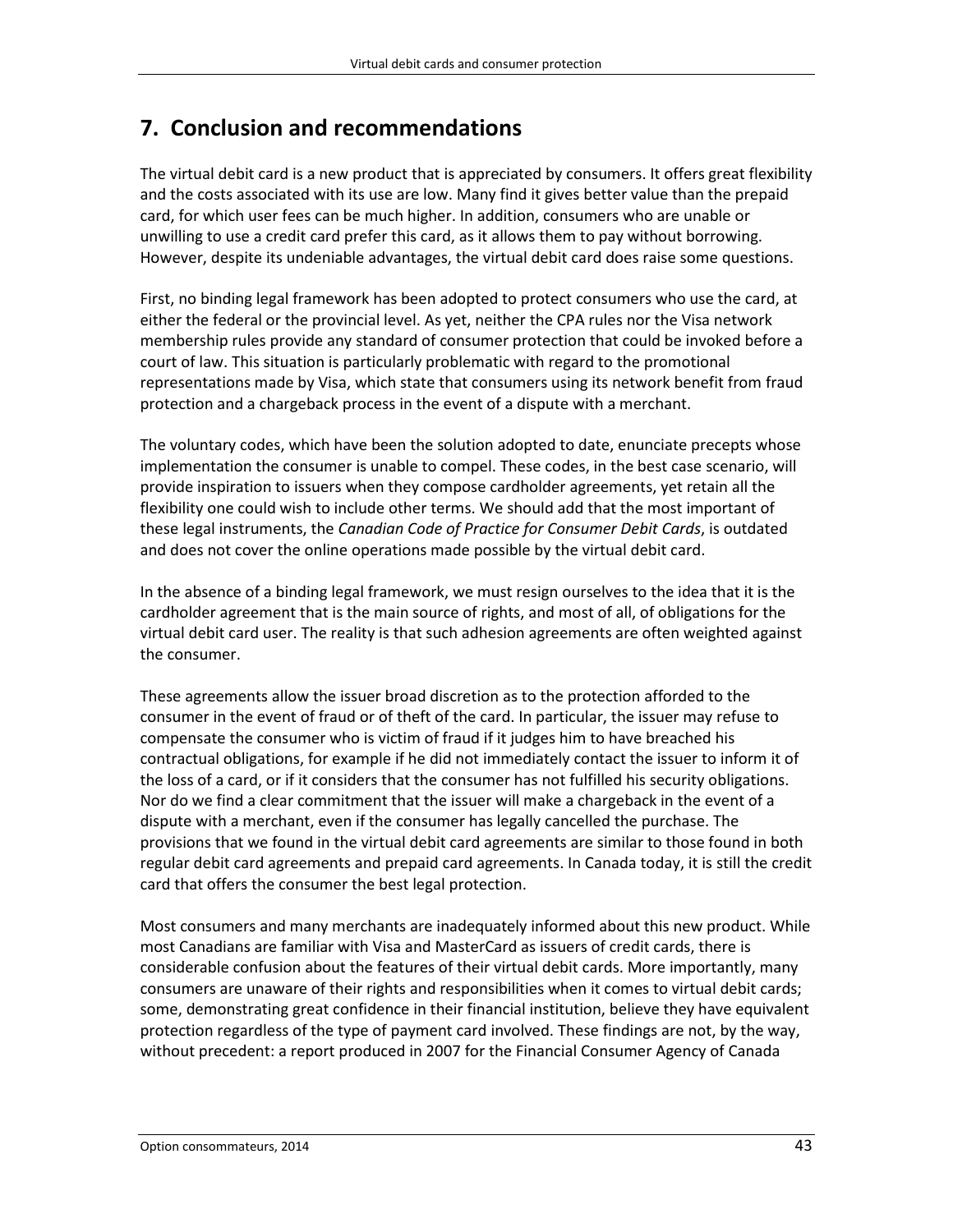concluded that debit card holders had limited knowledge of their liability in the event of losses resulting from unauthorized use of their card<sup>221</sup>.

In Canada, all debit cards should be subject to a binding regulatory framework similar to that in place in the United States. As with credit cards, this framework should include a limitation of the consumer's liability in the event of unauthorized use of the card and allow the consumer to request a chargeback for purchases made online. Given the problems identified in this report, other solutions might also be added to this framework. For example, in the case of unauthorized transactions, the contracts we studied essentially place the burden of proof on the shoulders of the consumer; legal presumption in favour of consumers claiming to be victims of fraud would help redress this imbalance<sup>222</sup>. The length of the investigative process required for the issuer to determine whether or not a transaction is authorized should be limited. In order to prevent any harm to the consumer, provisional credit should be granted automatically. Finally, issuers should be subject to greater security obligations.

In addition, as Option consommateurs previously noted with regard to regular debit or prepaid cards<sup>223</sup> a truly effective solution would require addressing the issue in its entirety through the establishment of a general framework for the protection of the consumer that would be harmonized and mandatory for every mode of electronic payment in Canada. Considering the rapid proliferation of payment instruments in the country, the choice to regulate products in a "piecemeal"<sup>224</sup> manner as they emerge is an increasingly questionable approach: it creates inconsistencies in the protection afforded to consumers, which often varies in accordance with technical criteria<sup>225</sup> and leaves them uncertain of their rights and responsibilities according to which payment method they use. A law must be introduced that frames all electronic payments within clear, equitable, harmonized principles that are adaptable to new technologies without compromising their development.

<sup>221</sup> *FCAC's 2007 Debit Card Code of Practice—Consumer Research*[, http://www.fcac](http://www.fcac-acfc.gc.ca/Eng/resources/researchSurveys/Pages/FCACs200-ACFC2007.aspx)[acfc.gc.ca/Eng/resources/researchSurveys/Pages/FCACs200-ACFC2007.aspx](http://www.fcac-acfc.gc.ca/Eng/resources/researchSurveys/Pages/FCACs200-ACFC2007.aspx)

<sup>&</sup>lt;sup>222</sup> See in this regard: Marc Lacoursière, "Propositions de réforme pour une protection des titulaires de cartes de débit victimes de transferts de fonds non autorisés," (2009) 54 *McGill Law Review* 91, p. 115

<sup>223</sup> Jacques St Amant, *La triste histoire d'un code condamné : les déboires de la mise en oeuvre du Code de pratique des services de cartes de débit*; report presented to Industry Canada's Office of Consumer Affairs by Option consommateurs, 2005, p. 78; Jean-François Vinet, *La protection des consommateurs utilisant des cartes de paiement prépayées : Un instrument laissé aux forces du marché*, report presented to Industry Canada's Office of Consumer Affairs by Option consommateurs, 2008, p. 83

<sup>224</sup> Recently, although constituting a commendable advance, the adoption of the *Prepaid Payment Products Regulations* (SOR/2013-209), which regulates prepaid cards that use national payment networks, poses the same problem. This is a very specific regulation that targets specific problems with this payment instrument, and should be extended to other types of cards and issues such as liability for fraud.

<sup>&</sup>lt;sup>225</sup> For example, as we saw earlier, the CPA rules apply to Interac online, but not to online operations carried out with virtual debit cards, for mainly technical reasons.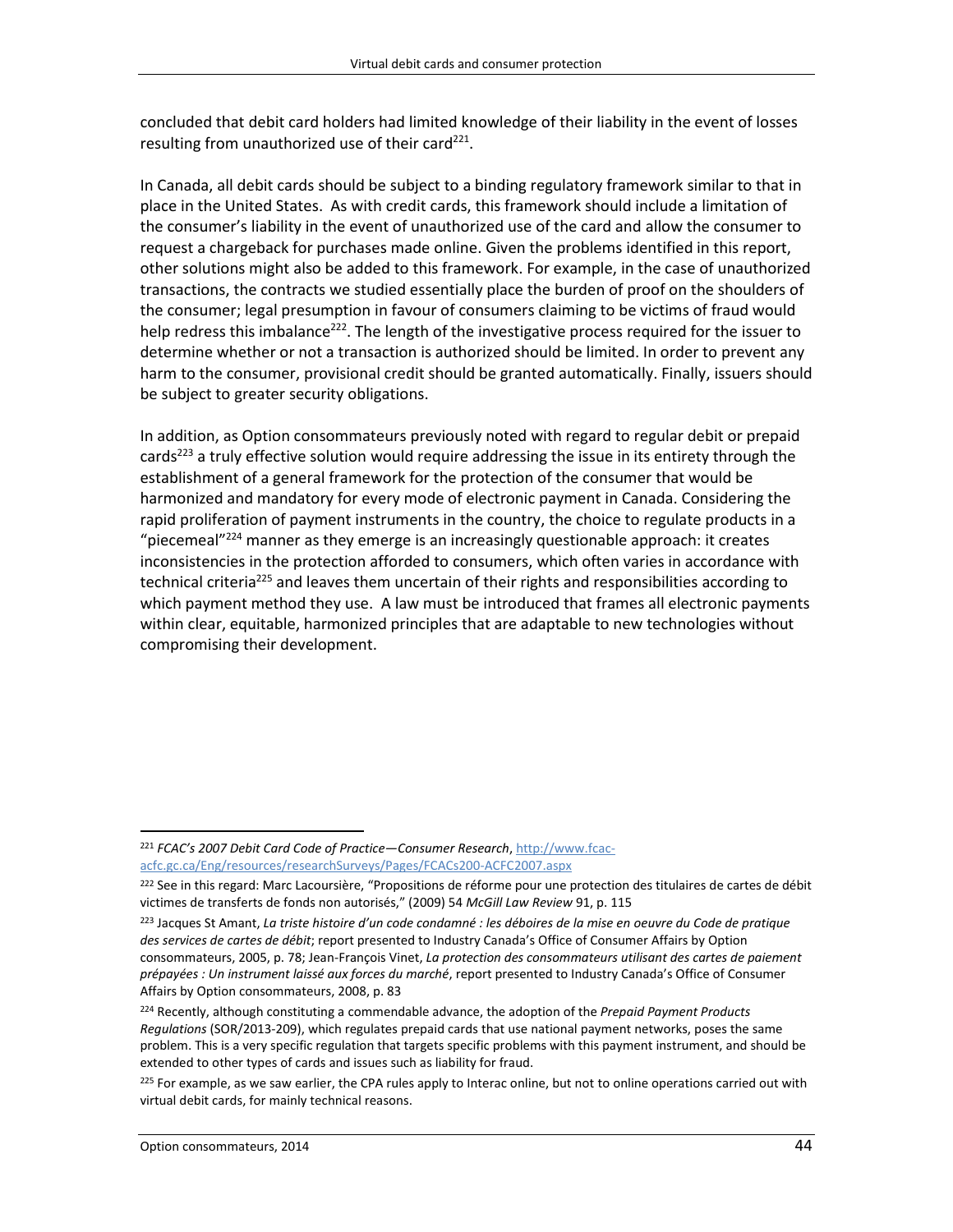In the light of the preceding, we submit the following recommendations:

#### **Recommendations to the federal government:**

- **Option consommateurs recommends that the federal government implement legislation to harmonize the legal regimes for all forms of electronic payment. These harmonized binding rules should be sufficiently flexible to apply to all payment instruments, both old and new, and in particular should address issues related to consumer information, the apportionment of risk in the event of unauthorized use, and protection mechanisms in the event of a dispute with a merchant.**
- **Option consommateurs recommends that the federal government enact legislation that will allow consumers to invoke the ACP rules before a court of law.**

**Recommendations to the provinces:**

- **Option consommateurs recommends that the provinces consult with the federal government to advance rapidly toward the adoption of a comprehensive, harmonized framework for all forms of electronic payments in Canada.**
- **Option consommateurs recommends that the provinces change their laws to protect consumers in such a manner that the protection they afford to holders of credit cards will also apply to any operation carried out by debit card.**

**Recommendations to the payment card networks, including Interac, MasterCard and Visa:**

- **Option consommateurs recommends that the payment card networks require their members to incorporate within their cardholder agreements the payment network rules protecting the rights of consumers, including those regarding their liability in the event of fraud, in order that consumers may avail themselves of these rights.**
- **Option consommateurs recommends that the payment card networks ensure that the customer protection policies and programs that they promote contain complete, effective terms which are easily accessible to the public and which the issuer of the card may not waive at its discretion.**

**Recommendation to the issuers of virtual debit cards:**

 **Option consommateurs recommends that the issuers of virtual debit cards write fair, transparent, cardholder agreements that are easy for consumers to understand. At a minimum, these agreements should respect all the voluntary codes overseen by the FCAC as well as the obligations contained in the rules of the payment networks. In particular, issuers should explicitly inform consumers of their right of recourse in the event of a dispute with a merchant, and not attempt to evade their responsibility.**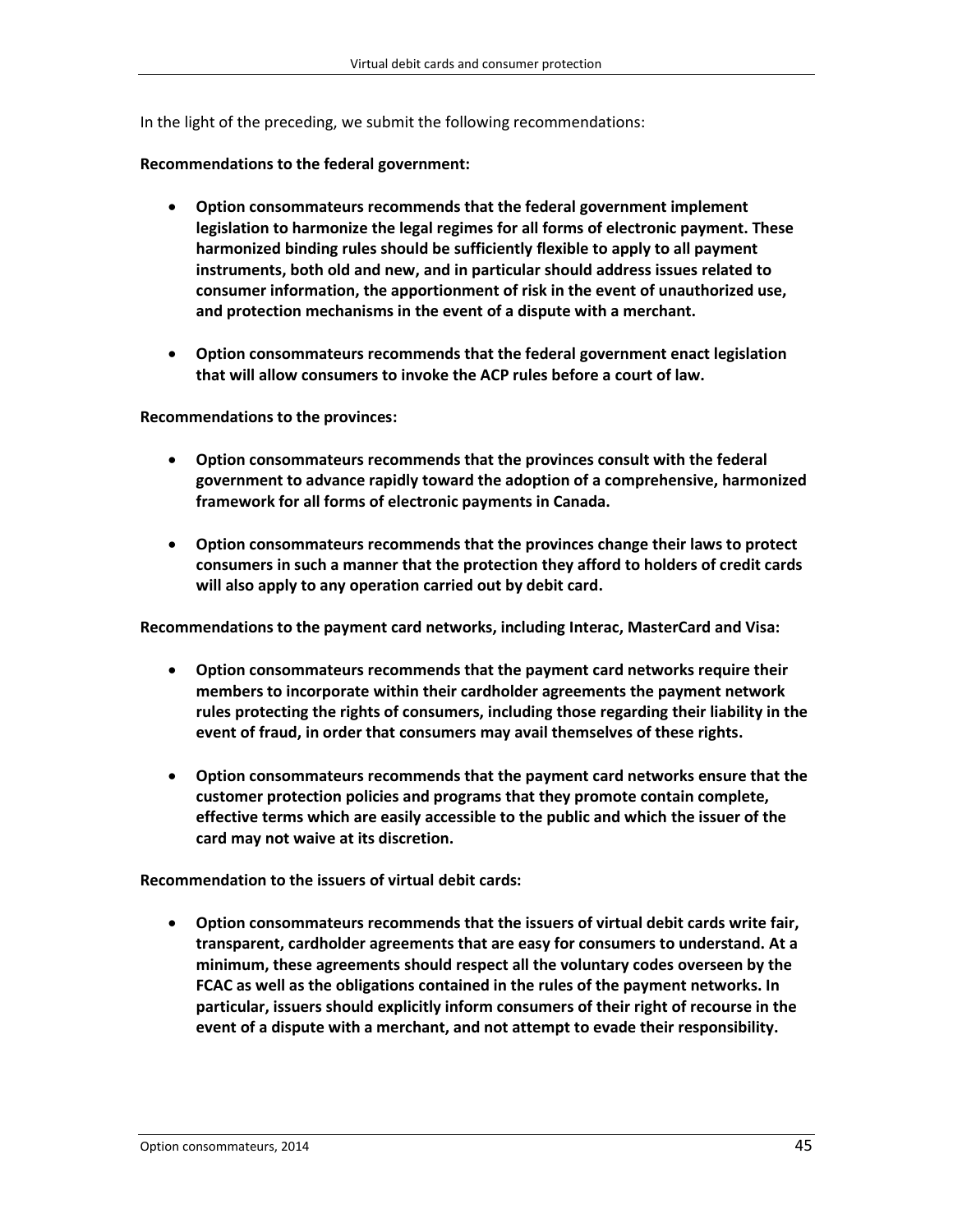**Recommendations to merchants:**

- **Option consommateurs recommends that merchants better inform consumers about which payment methods they accept online.**
- **Option consommateurs recommends that merchants better train their staff to ensure that they can recognize the new payment instruments that consumers present to them.**

**Recommendation to consumers:**

 **Option consommateurs advises consumers to keep themselves well informed about the terms related to the payment instruments they use. They should not hesitate to assert their rights.**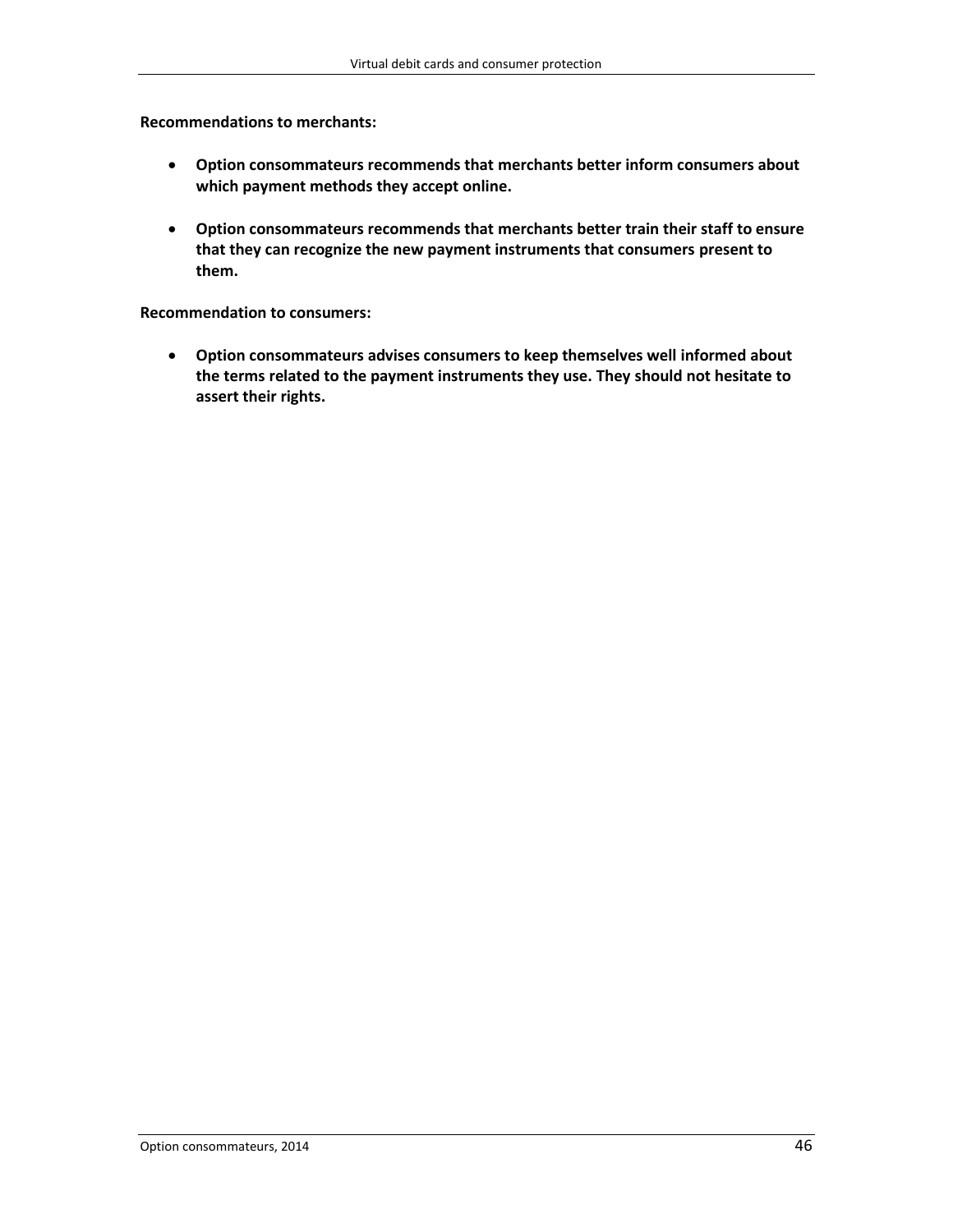## <span id="page-46-0"></span>**Appendix 1 –Discussion Guide (English version)**

Note : participants must be identified according to a color code (IE : red cards for CIBC customers, blue for RBC and green for TD). Ideally, participants with the same cards should sit next to each other. Also, the moderator should make sure at least one person from each group answers each question.

### **INTRODUCTION**

You all have what is called a virtual debit card. Right now, there are three major virtual debit cards in Canada: the CIBC Advantage Debit Card, the RBC Virtual Visa Debit card and the TD Canada Trust Access Card. Technically, you all have one of these cards.

During this discussion, we will only talk about your virtual debit card, not the other cards you have.

### **1. CONSUMERS' GENERAL KNOWLEDGE**

- 1.1 Can you tell me, in your own words, what is a virtual debit card (the card we are talking about tonight)? Develop (uses, advantages, disadvantages, etc.).
- 1.2 Can you tell me the difference between a virtual debit card and…
	- a debit card?
	- a credit card?
	- a prepaid card?
- 1.3 According to you, what is Visa's role when you use your virtual debit card for a transaction? What is your financial institution's role in the transaction?

### **2. CONTEXT**

- 2.1 Since when do you have your virtual debit card?
- 2.2 In what circumstances have you had your virtual debit card? Did you expressly ask for it or was it automatically sent to you this way? Was it sent to you when your old card was renewed or at another time?
- 2.3 Before getting this card, did you read up information about it? If so, what documentation did you read? What have you done? Did you read the entire documentation or just a few paragraphs? Did you quickly browse the document?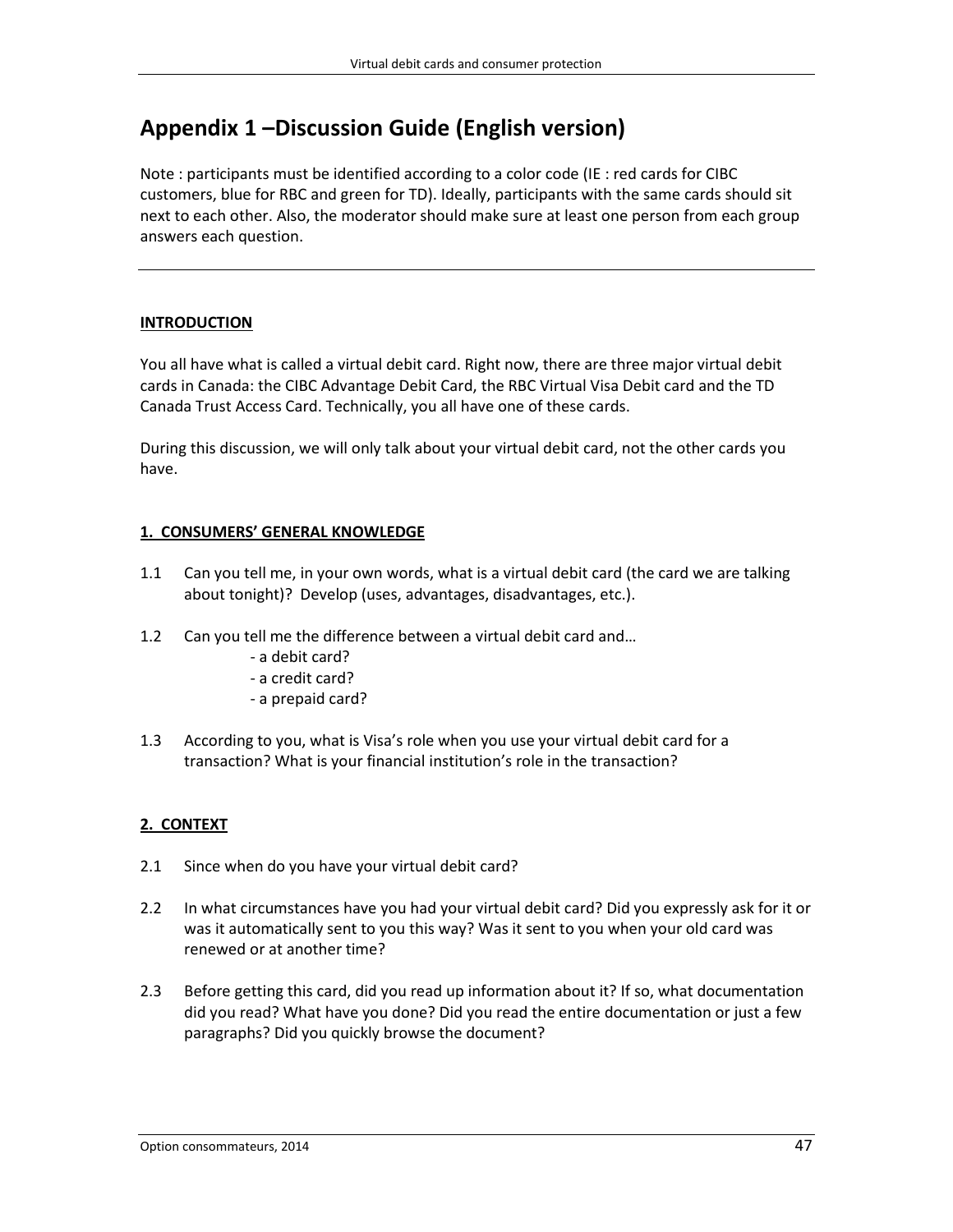- 2.4 Have you checked the documentation since you have received this card? Is so, which document? What have you done? Did you read the entire documentation or just a few paragraphs? Did you quickly browse the document?
- 2.5 Have you read the contract governing the use of your virtual debit card?
- 2.6 According to you, what are the advantages of using a virtual debit card as opposed to another type of card?
- 2.7 What are the disadvantages?

#### **3. BEHAVIOR AND EXPERIENCES**

- 3.1 What do you do with this card? Purchases? Something else? (in person, on the Internet, on the phone, by the mail?)
- 3.2 Could you use it to do other things? If so, please explain.
- 3.3 For what kind of purchases do you use the card? Di you use it to buy:
	- At a store?
	- On line?
	- On the phone?
	- By the mail?
- 3.4 At what store did you use your card?
- 3.5 Why did you choose to use this card instead of a credit card to make a remote purchase?
- 3.6 Do you use this card to make preauthorized payments (for example, for your cellphone account)? Is it working well?
- 3.7 Have you ever used your card outside of Ontario? In what circumstances? Did it work well?
- 3.8 When you have used your card to make one or many purchases, did you notice if there were specific security procedures? *(For example: The "Verified by Visa" system)*
- 3.9 Have you ever returned some item purchased with this card? How did the reimbursement go?
- 3.10 Did you contact your financial institution about this card? Why?
- 3.11 Have you had any problems with this card? Tell us what happened? What have you done about the problem?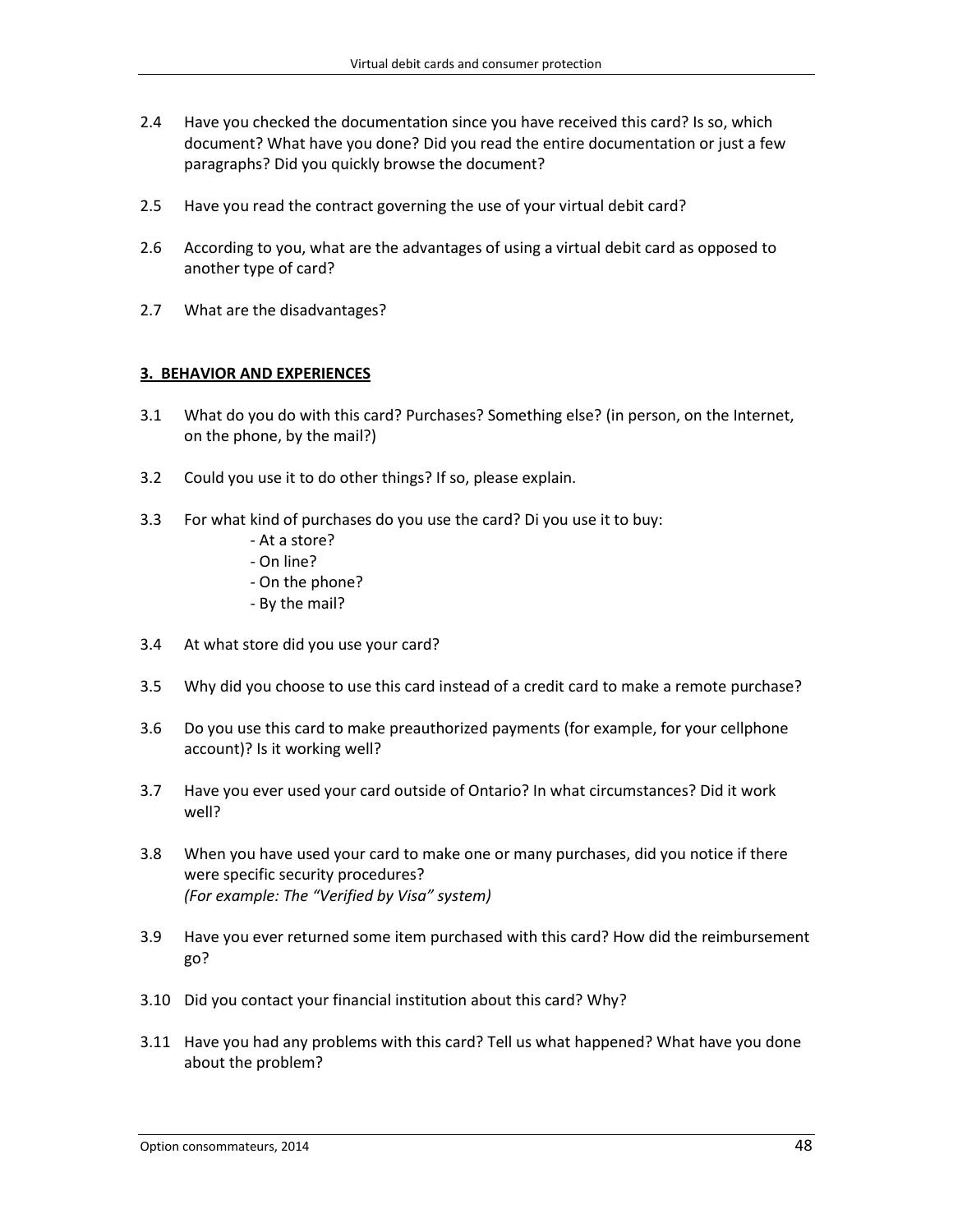- 3.12 Have you ever been a victim of fraud with this card? If so, what happened? What have you done, then? How was it resolved?
- 3.13 How often do you review your monthly statements?
- 3.14 Where do you keep the card issuer's emergency number in case of loss, theft or fraudulent activity with your card? Would you be able to easily find this number in case of loss, theft or fraudulent activity with your card?

### **4. CONSUMER PROTECTION**

*Definition of a virtual debit card: A virtual debit card is a card that uses the VISA system (instead of Interac) to access your bank account. It is not a credit card but a debit card. Right now, in Canada, you can not use the VISA system to pay debit in a store. The Interac system is the only system to make debit transactions. However, you use the VISA system when you make a remote debit purchase with your card via the Internet, the phone or the mail.* 

- 4.1 When you received this virtual debit card, did you know you could use it to make remote purchases (just like you would with a credit card)?
- 4.2 Do you think you are sufficiently informed about your virtual debit card?
- 4.3 What do you know about your rights and responsibilities when you are using your virtual debit card?
- 4.4 Do you think it is safe to use this card? Is it more safe than with other types of cards? Why?
- 4.5 What is your protection when you **return an item** purchased with this card?
- 4.6 What is your protection against **fraud** when you make a purchase with this card?
- 4.7 What is your protection when you allow preauthorized **payments** with this card?
- 4.8 In your opinion, what are the differences in protection if you make a purchase on line or in a store?
- 4.9 Do you think you have the same protection if you use a virtual debit card or another card (debit card, credit card, prepaid card)? Please explain and compare.
- 4.10 Do you know the precautions you have to take to protect yourself against fraud? What are they?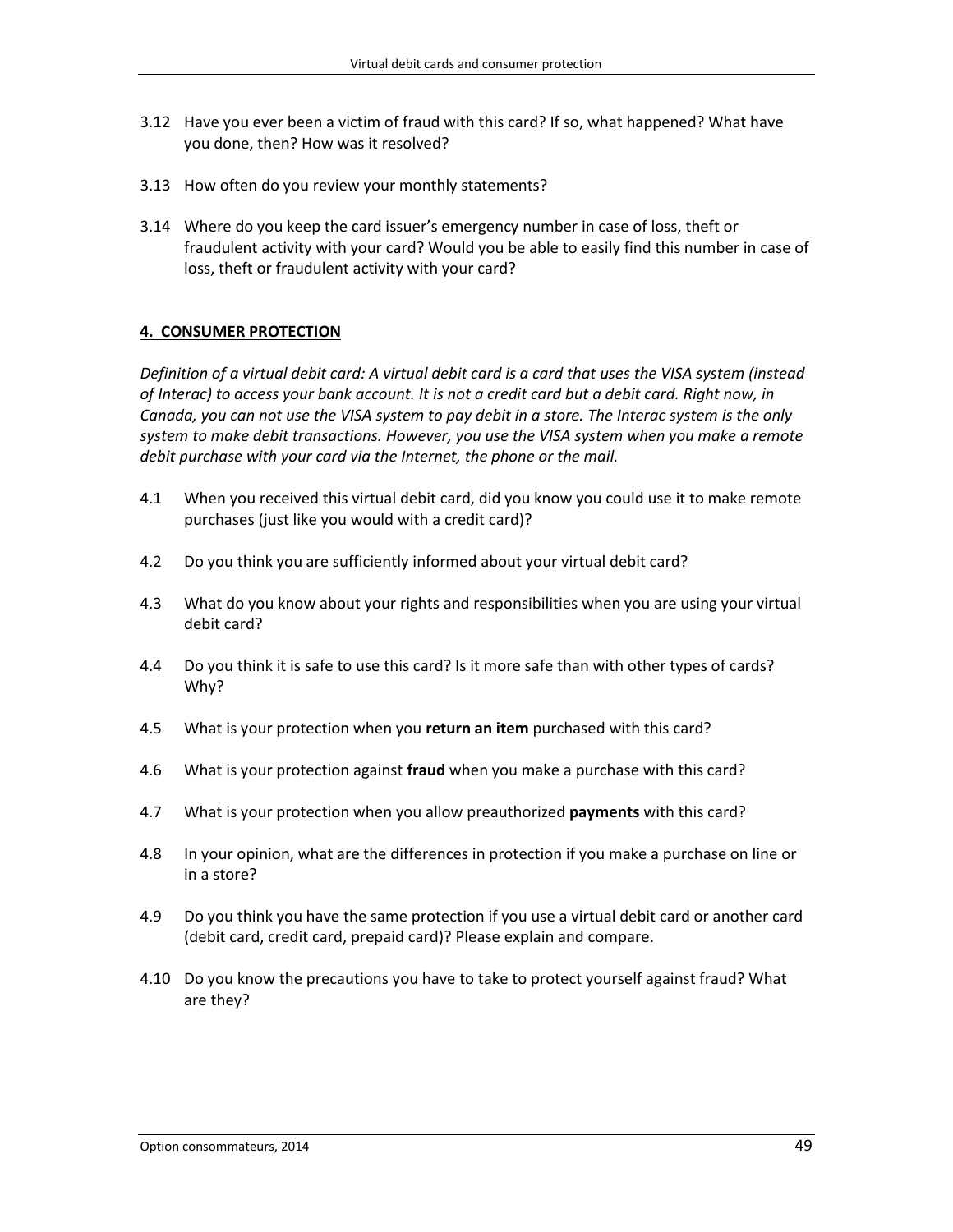#### **5. APPRECIATION OF THE PAYMENT MODE**

- 5.1 Before getting this card, did you have an idea of how you would use it?
- 5.2 If so, are you using it like you were thinking you would? Why?
- 5.3 In your opinion, what are the improvements that could be done to virtual debit cards?
- 5.4 What would you say to a friend or a family member that wants to use a virtual debit card?
- 5.5 Would you like to add something else on the subject?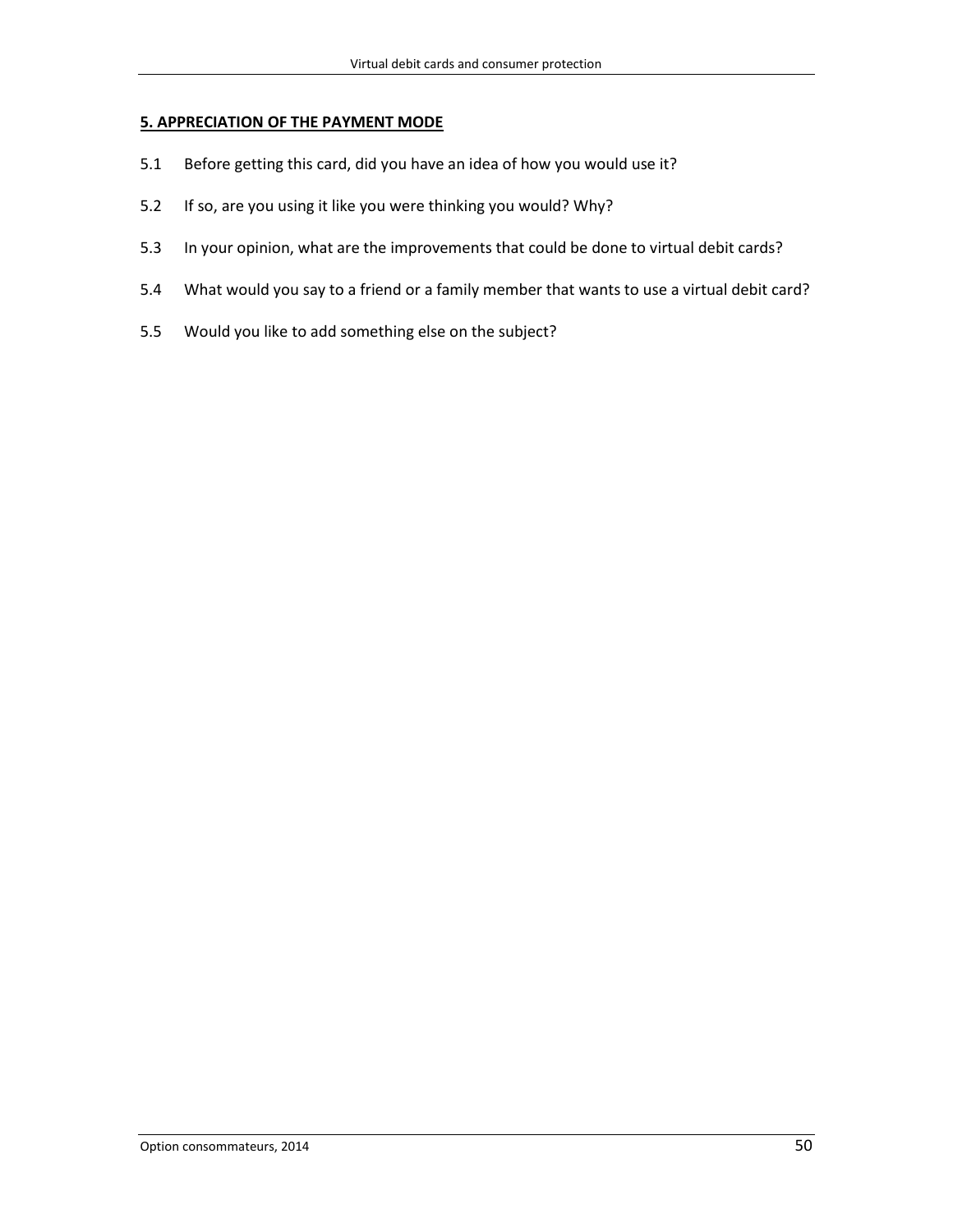## <span id="page-50-0"></span>**Appendix 2 – Guide de discussion (French version)**

Note : les participants doivent être identifiés par un code de couleurs (exemple : carton rouge pour ceux qui ont une carte CIBC, carte bleue pour ceux qui ont une carte RBC et carte verte pour ceux qui ont une carte TD). Idéalement, les personnes ayant une même carte devraient être assises les unes à côté des autres. De plus, l'animateur devrait s'assurer qu'au moins une personne ayant une carte de chaque couleur réponde à chaque question.

### **INTRODUCTION**

Vous avez tous ce qu'on appelle une carte de débit virtuelle. Actuellement, il en existe trois principales au Canada, soit la Carte de débit Avantage CIBC, la Visa Débit RBC Virtuelle et la Carte Accès TD. En principe, vous avez tous une de ces cartes.

Durant cette rencontre, c'est de votre carte de débit virtuelle que nous parlerons, et non de vos autres cartes.

#### **1. CONNAISSANCE GÉNÉRALES DU CONSOMMATEUR**

- 1.1 Pouvez-vous me dire, pour vous, ce qu'est une carte de débit virtuelle (c'est la carte dont nous parlons depuis le début de la rencontre)? Approfondir (type d'utilisation, avantage, inconvénients, etc.).
- 1.2 Pouvez-vous expliquez la différence entre votre carte de débit virtuelle et…
	- une carte de débit?
	- une carte de crédit?
	- une carte prépayée?
- 1.3 Selon vous, quel est le rôle de Visa dans la transaction? Quel est celui de votre institution financière?

### **2. CONTEXTE**

- 2.1 Depuis combien de temps avez-vous votre carte de débit virtuelle?
- 2.2 Dans quelles circonstances avez-vous obtenu votre carte de débit virtuelle? L'avez-vous demandée expressément ou vous l'a-t-on envoyée automatiquement sous cette forme? Vous l'a-t-on envoyée lors du renouvellement de votre carte de débit ou à un autre moment?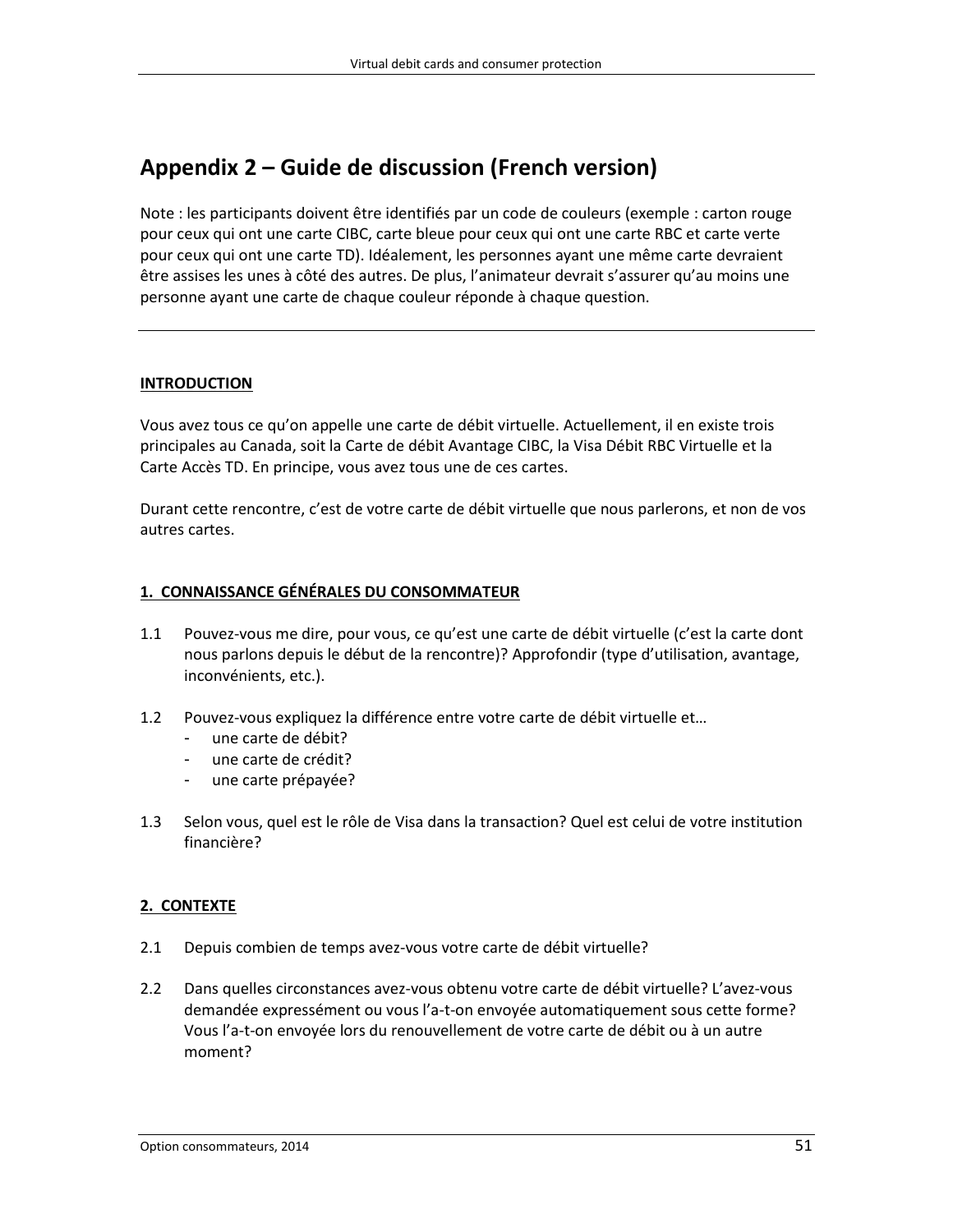- 2.3 Avant d'obtenir cette carte, avez-vous consulté de la documentation pour vous informer sur cette celle-ci? Si oui, laquelle? Qu'avez-vous fait? Vous l'avez lue au complet? Vous en avez lu quelques paragraphes? Vous l'avez parcourue brièvement?
- 2.4 Avez-vous consulté de la documentation depuis que vous avez cette carte? Si oui, laquelle? Qu'avez-vous fait? Vous l'avez lue au complet? Vous en avez lu quelques paragraphes? Vous l'avez parcourue brièvement?
- 2.5 Avez-vous lu le contrat régissant l'utilisation de votre carte de débit virtuelle?
- 2.6 Selon vous, quels sont les avantages d'utiliser la carte de débit virtuelle plutôt qu'une autre carte?
- 2.7 Quels en sont les inconvénients?

### **3. COMPORTEMENTS / EXPÉRIENCES**

- 3.1 Que faites-vous avec cette carte? Des achats? Autre chose? (*en personne, par Internet par téléphone, par courrier?*)
- 3.2 Pourriez-vous l'utiliser pour faire autre chose? Expliquer.
- 3.3 Pour quel type d'achat l'utilisez-vous? Avez-vous déjà utilisé cette carte pour faire des achats :
	- Directement chez un commerçant?
	- En ligne?
	- Par téléphone?
	- Par la poste?
- 3.4 Chez quels marchands avez-vous utilisé cette carte?
- 3.5 Pour faire un achat à distance, pourquoi avez-vous choisi d'utiliser cette carte plutôt qu'une carte de crédit?
- 3.6 Utilisez-vous cette carte pour faire des paiements préautorisés (par exemple, pour votre compte de téléphone cellulaire)? Est-ce que cela fonctionne bien?
- 3.7 Avez-vous déjà utilisé cette carte à l'extérieur du Québec Dans quelles circonstances? Estce que cela a bien fonctionné?
- 3.8 Lorsque vous avez utilisé cette carte pour faire un ou des achat(s), avez-vous remarqué des procédures de sécurité particulières? *(Par exemple : le système « Verifié par VISA »)*
- 3.9 Vous est-il arrivé de retourner de la marchandise achetée avec cette carte? Comment le remboursement a-t-il été fait?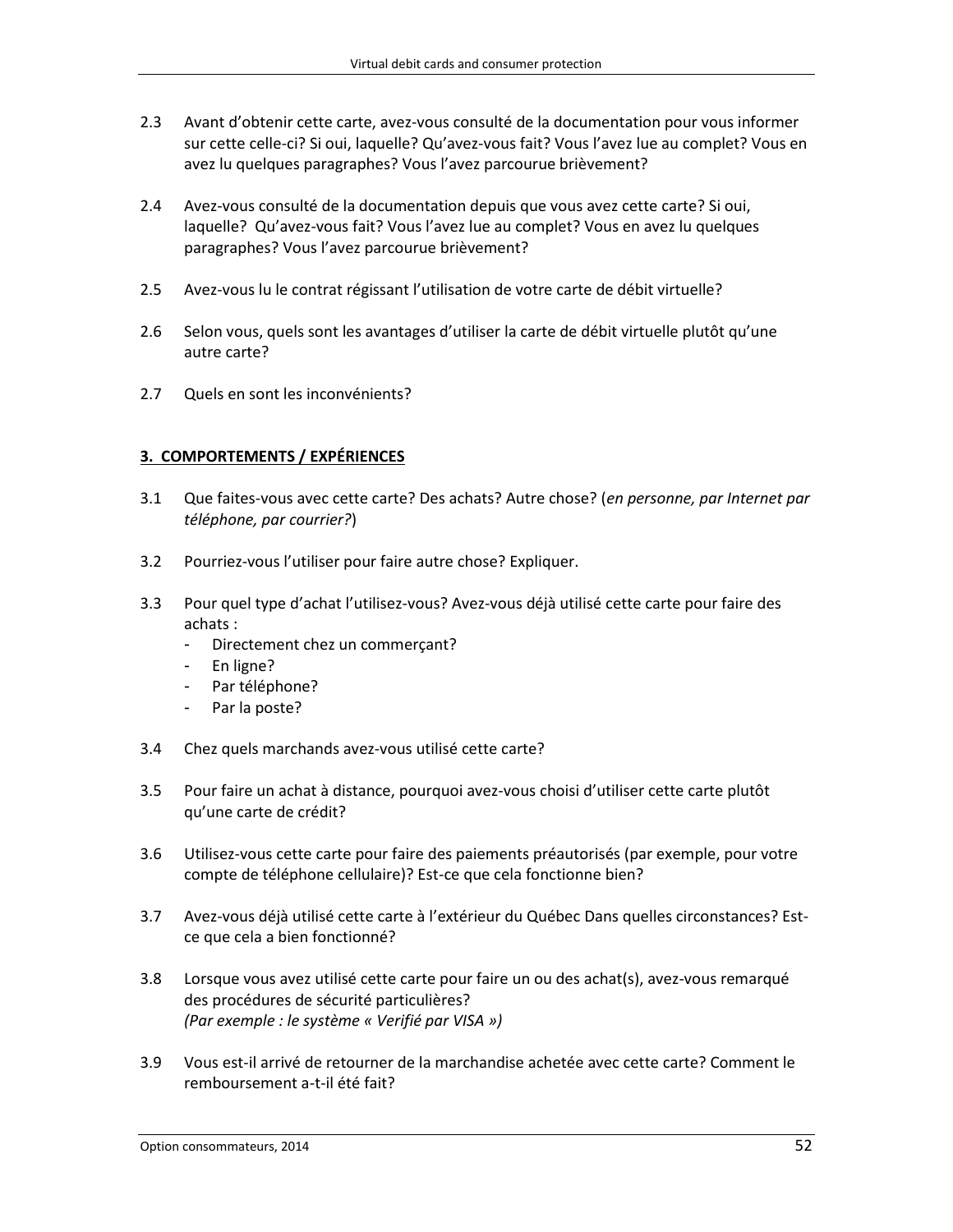- 3.10 Avez-vous déjà contacté votre institution financière à propos de cette carte? À quel sujet?
- 3.11 Avez-vous déjà eu un problème avec cette carte? Racontez-nous ce qui s'est passé (situation)? Qu'avez-vous fait?
- 3.12 Avez-vous déjà été victime de fraude sur cette carte? Si oui, qu'est-il arrivé? Qu'avez-vous fait? Comment cela s'est-il réglé?
- 3.13 À quelle fréquence surveillez-vous vos relevés mensuels?
- 3.14 À quel endroit conservez-vous le numéro d'urgence de l'émetteur de la carte pour signaler rapidement la perte ou le vol de cette carte ou une transaction frauduleuse? Estce que vous pourriez facilement retrouver le numéro de l'émetteur de la carte pour signaler rapidement la perte ou le vol de cette carte ou une transaction frauduleuse?

#### **4. PROTECTION DU CONSOMMATEUR**

*Définition de la carte de débit virtuelle : Une carte de débit virtuelle est une carte qui utilise le réseau de VISA (plutôt que le réseau Interac) pour accéder à votre compte bancaire. Ce n'est pas une carte de crédit, mais bien une carte de débit. Actuellement, au Canada, vous ne pouvez pas utiliser le réseau VISA pour faire un paiement par débit directement dans un magasin. C'est seulement le réseau Interac qui est utilisé pour ce faire. Cependant, vous pouvez faire un paiement par débit via le réseau Visa avec ces cartes pour des achats à distance : internet, téléphone, poste.*

- 4.1 Au moment où vous avez reçu votre carte de débit virtuelle, saviez-vous que votre carte permettait de faire des achats à distance (comme une carte de crédit)?
- 4.2 Croyez-vous être suffisamment informés au sujet de votre carte de débit virtuel?
- 4.3 Que savez-vous de vos droits et responsabilités lorsque vous utilisez votre carte de débit virtuelle?
- 4.4 Croyez-vous qu'il est sécuritaire d'utiliser cette carte? Est-ce aussi sécuritaire que les autres types de cartes? Pourquoi?
- 4.5 Quelle protection avez-vous lorsque vous **retournez de la marchandise** achetée avec cette carte?
- 4.6 Quelle protection contre la **fraude** avez-vous lorsque vous faites un achat avec cette carte?
- 4.7 Quelle sont les protections que vous avez lorsque vous permettez le **débit préautorisé** sur cette carte?